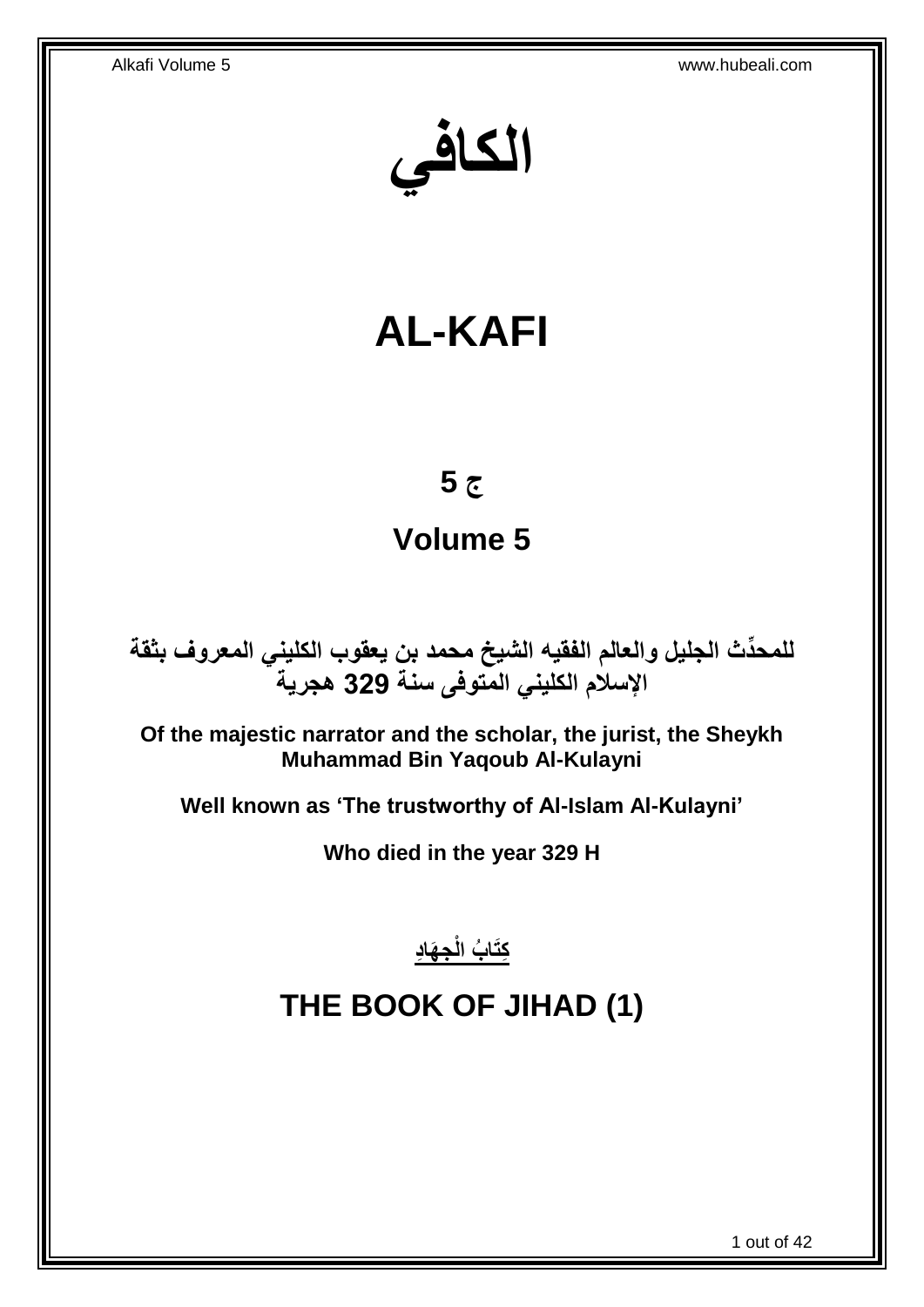## **TABLE OF CONTENTS**

| Chapter $4$ – The one upon whom the Jihad is Obligated and the one (upon whom) it is not              |
|-------------------------------------------------------------------------------------------------------|
| Chapter 5 - The (military) expedition with the people when there is fear upon Al-Islam 24             |
|                                                                                                       |
| Chapter 7 - The visiting of Amro Bin Ubeydullah, and the Al-Mu'tazilites to Abu                       |
| Chapter 8 - Advice of Rasool-Allah <sup>saww</sup> and Amir Al-Momineen <sup>asws</sup> regarding the |
|                                                                                                       |
|                                                                                                       |
|                                                                                                       |
|                                                                                                       |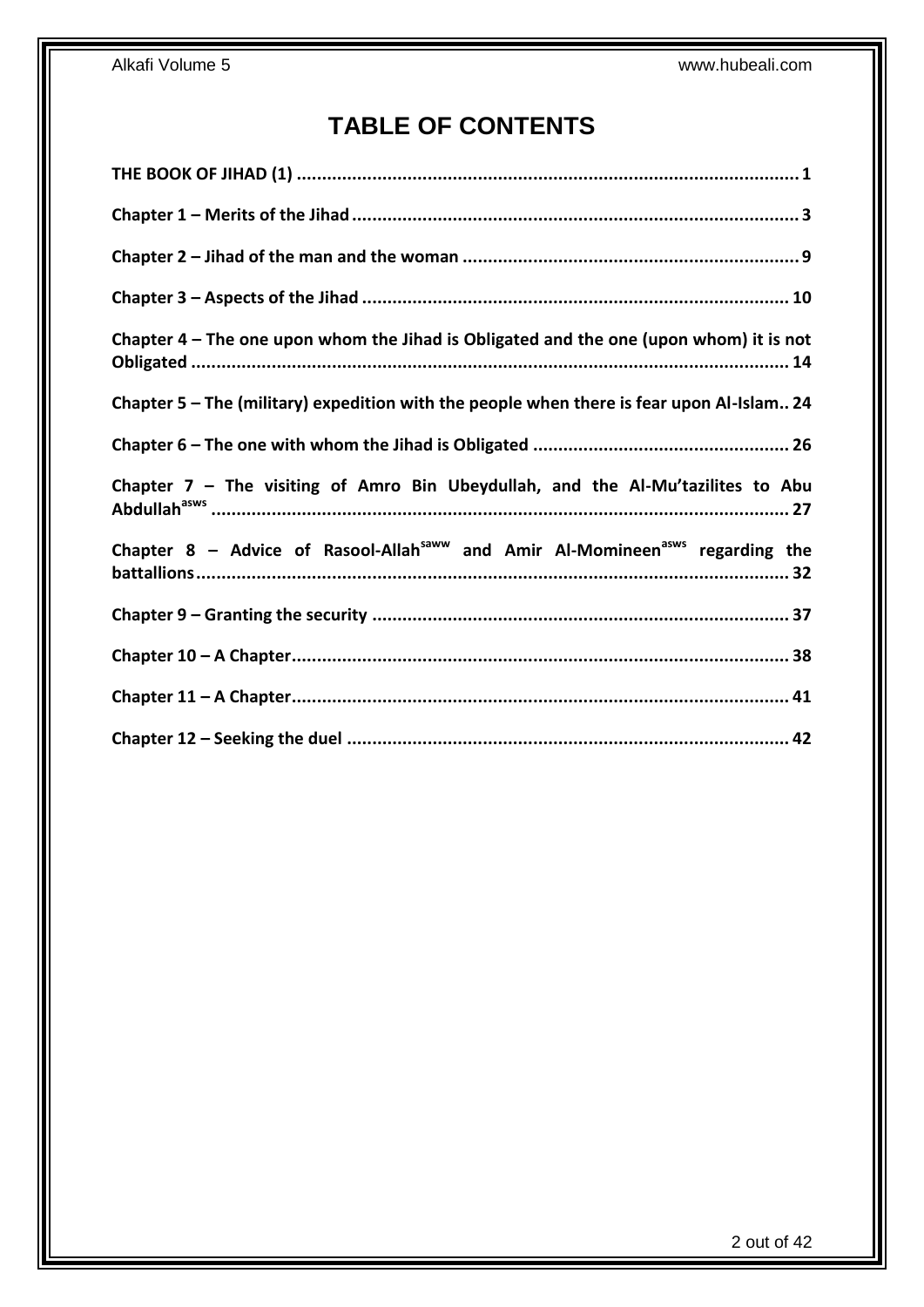بسم الله الرحمن الرحيم الحمد لله رب العالمين، وصلى الله على سيدنا محمد وآله الطاهرين، وسلم تسليما.

In the Name of Allah<sup>azwj</sup> the Beneficent, the Merciful. The Praise is for Allah<sup>azwj</sup> Lord<sup>azwj</sup> of the Worlds, and Blessing be upon our Chief Muhammad<sup>saww</sup> and his<sup>saww</sup> Purified Progeny<sup>asws</sup>, and greetings with abundant greetings.

**ِج َهاِد ْض ِل الْ َبا ُب فَ**

### <span id="page-2-0"></span>**Chapter 1 – Merits of the Jihad**

ِ ) عل ِم ْن ِي َعْبِد ََّّللا ِعَّدةٌ ب ٍن َع ْن أ َبا ِن أ َع ْن ُع َم َر ْب َح َكم ِن ال ِن ُم َح َّمٍد َع ْن َعلِ ِّي ْب ْح َمَد ْب َنا َع ْن أ ْص َحاب أ يه السالم ( َقا َل َقا َل َر ُسو ُل َ َ َ ِ ْ **∣** اللَّهِ ( صلى الله عليه وآله ) الْخَيْرُ كُلُّهُ فِي السَّيْفِ وَ تَحْتَ ظِلِّ السَّيْفِ وَ لَا يُقِيمُ النَّاسَ إِلَّا السَّيْفُ وَ السُّيُوفُ مَقَالِيدُ الْجَنَّةِ وَ ُّ ْ ْ ِ النَّار . **∶** 

A number of our companions, from Ahmad Bin Muhammad, from Ali Bin Al Hakam, from Umar Bin Aban,

(It has been narrated) from Abu Abdullah<sup>asws</sup> having said: 'Rasool-Allah<sup>saww</sup> said: 'The goodness, all of it is in the sword, and beneath the shadow of the sword; and nothing can straighten the people except for the sword, and the swords are the keys of the Paradise and the Fire'.<sup>1</sup>

عَلِيُّ بْنُ إِبْرَاهِيمَ عَنْ أَبِيهِ عَنِ النَّوْفِلِيِّ عَنِ السَّكُونِيِّ عَنْ أَبِي عَبْدِ النَّهِ ( عليه السلامِ ) قَالَ قَالَ رَسُولُ النَّهِ ( صلى الله عليه َ  $\frac{1}{2}$ ِ وآلةِ ﴾ إِلْمَخَذَّةِ بَابٌ يُقَالَ لَهُ بَابُ الْمُجَاهِدِينَ يَمْضُونَ إِلَيْهِ فَإِذَا هُوَ مَفْتُوحٌ وَ هُمْ مُتَقَلِّذُونَ بِسُيُوفِهِمْ وَ الْجَمْعُ فِي الْمَوْقِفِ وَ لَ ِ ْ ْ ْ ِ ِّ الْمَلَائِكَةُ تُرَحِّبُ بِهِمْ ِ ْ

Ali Bin Ibrahim, from his father, from Al Nowfaly, from Al Sakuny,

(It has been narrated) from Abu Abdullah<sup>asws</sup> having said: 'Rasool-Allah<sup>saww</sup> said: 'For the Paradise there is a door called '*Al-Mujahideen*' (The Combatants). They would be going to it, so it be open and they would be collared with their swords, and the troops would be in the Pausing Station, and the Angels would be welcoming them'.

ُمَّ قَالَ فَمَنْ تَرَكَ الْجِهَادَ أَلْبَسَهُ اللَّهُ عَزَّ وَ جَلَّ ذُلًّا وَ فَقْراً فِي مَعِيشَتِهِ وَ مَحْقاً فِي دِينِهِ إِنَّ اللَّهَ عَزَّ وَ جَلَّ أَغْنَى أُمَّتِي بِسَذَابِكِ ْ َ ْ **∶** ِ ا<br>أ َ ِ خَيْلِهَا وَ مَرَاكِزِ رِمَاحِهَا . ِ

Then he<sup>saww</sup> said: 'So the one who neglects the Jihad, Allah<sup>azwj</sup> Mighty and Majestic would Clothe him with disgrace and poverty in his living, and Obliterate (remove) his Religion. May Allah<sup>azwj</sup> Mighty and Majestic Make my<sup>saww</sup> community to be selfsufficient by the hooves of its cavalry horses and the points of its spears<sup>'. 2</sup>

وَ بِإِسْنَادِهِ قَالَ قَالَ رَسُولُ اللَّهِ ( صلى الله عليه وآله ) خُيُولُ الْغُزَاةِ فِي الدُّنْيَا خُيُولُهُمْ فِي الْجَنَّةِ وَ إِنَّ أَرْدِيَةَ الْغُزَاةِ لَسُيُوفُهُمْ ْ  $\overline{a}$ ْ ِ ِ ْ َ ِ

And by this chain, (it is) narrated, 'Rasool-Allah<sup>saww</sup> said: 'The cavalry horses of the combatants in the world would be their horses in the Paradise, and that the robes of the combatants are their swords'.

 1 Al Kafi – V 5 – The Book of Jihaad Ch 1 H 1 2 Al Kafi – V 5 – The Book of Jihaad Ch 1 H 2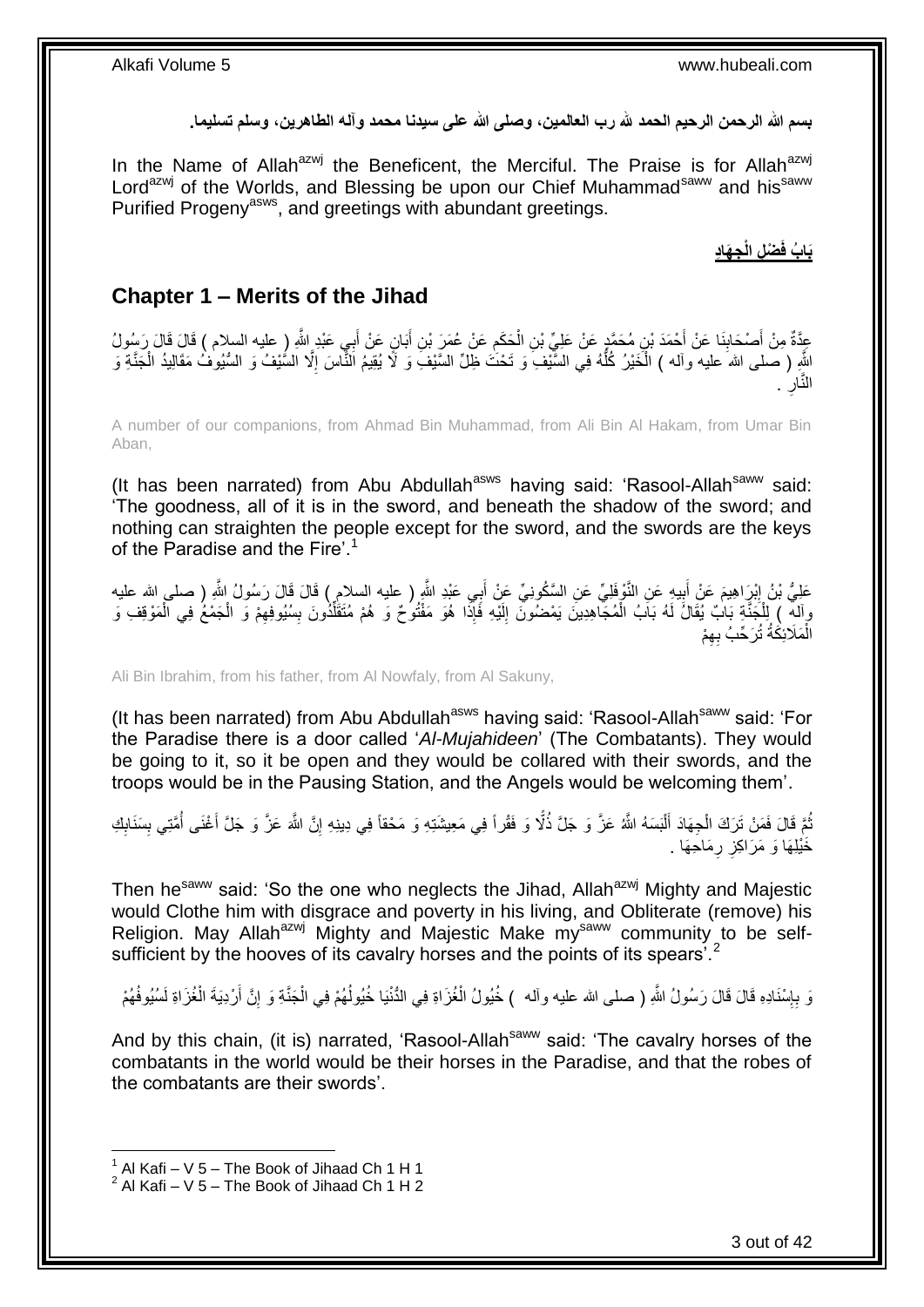يَـ قَالَ النَّبِيُّ ( صلى الله عِليهِ وآله ) أُخْبَرَنِي جَبْرِئِيلُ ( عليه السلام ) بِأَمْرٍ قَرَّتْ بِهِ عَيْنِي وَ فَرِحَ بِهِ قَلْبِي قَالَ يَا مُحَمَّدُ مَنْ **∶** ْ ِ **ٍ** ِ َ ِ َ غَزَا مِنْ أُمَّتِكُ فِي سَبِيلِ اللَّهِ فَأَصَابَهُ فَطْرَةٌ مِنَّ السَّمَاءِ أَوُ صُدَاعٌ كَتَبَٰ اللَّهُ عَزَّ وَ جَلَّ لَهُ شَهَادَةً . اُ َ ِ ا<br>ا

And the Prophet<sup>saww</sup> said: 'Jibraeel<sup>as</sup> informed me<sup>saww</sup> of a matter by which my<sup>saww</sup> eyes were delighted and my<sup>saww</sup> heart was happy with it. He<sup>as</sup> said: 'O Muhammad<sup>saww</sup>! The one from your<sup>saww</sup> community who fights in the Way of Allah<sup>azwj</sup>, so a drop from the sky were to hit him, or a headache, Allah<sup>azwj</sup> Mighty and Majestic would Write the martyrdom for him".<sup>3</sup>

مُحَمَّدُ بْنُ يَجْيَي عَنْ أَحْمَدَ بِنِ مُحَمَّدِ بْنِ عِيسَى عَنِ الْحَسَنِ بْنِ مَحْبُوبٍ عَنْ بَعْضٍ أَصْحَابِهِ قَالَ كَتَبَ أَبُو جَعْفَرٍ ( عليه السلام **∶** َ ْ َ َّ ) فِي رِسَالَةٍ إِلَى بَعْضِ خُلَفَاءِ بَنِي أُمَيَّةً وَ مِنْ ذَلِكَ مَا ضَيَّعَ الْجِهَادَ الَّذِي فَضَّلَهُ اللَّهُ عَزَّ وَ جَلَّ عَلَي الْأَعْمَالِ ۖ وَ فَضَّلَ عَامِلَهُ ْ ان<br>ا  $\frac{1}{2}$ ِ<br>ا َعْلَى الْعُمَّالِ تُفْضِيلًا فِي الدَّرَجَاتِ وَ الْمَغْفِرَةِ وَ الرَّحْمَةِ لِأَنَّهُ ظَهَرَ بِهِ الدِّينُ وَ بِهِ يُذْفَعُ عَنِ الذَّينِ وَ بِهِ اشْتَرَى اللَّهُ مِنَ<br>عَلَى الْعُمَّالِ تُفْضِيلًا فِي الذَّرَجَاتِ وَ ال ِ ِ ْ ْ ِ الْمُؤْمِنِينَ أَنْفُسَهُمْ وَ أَمْوَالَّهُمْ بِالْجَنَّةِ بَيْعاً مُفْلِحاً مُنْجِحاً اشْتَرَطَ عَلَيْهِمْ فِيهِ حَفْظَ الْحُدُودِ ْ ِ ْ **∶** َ َ

Muhammad Bin Yahya, from Ahmad Bin Muhammad Bin Isa, from Al Hassan Bin Mahboub, from one of his companions who said,

'Abu Ja'far<sup>asws</sup> wrote in a message to one of the caliphs of the Clan of Umayya: 'And from that is what he wasted of the Jihad which Allah<sup>azwj</sup> Mighty and Majestic has Preferred over the (rest of the) deeds, and Preferred its performer over (the rest of the) performers with a Preference in the Levels, and the Forgiveness, and the Mercy, because by it the Religion is Manifested, and by it the Religion is defended, and by it Allah<sup>azwj</sup> has Bought from the Believers, their own selves and their wealth by the Paradise, a benefit, a success, a salvation, and Stiuplated upon them with regards to it, preservation of the Limits.

وَ أَوَّلُ ذَلِكَ الدُّعَاءُ إِلَى طَاعَةِ اللَّهِ عَزَّ وَ جَلَّ مِنْ طَاعَةِ الْعِبَادِ وَ إِلَى عِبَادَةِ اللَّهِ مِنْ عِبَادَةِ الْعِبَادِ وَ إِلَى وَلَايَةِ اللَّهِ مِنْ وَلَايَةِ ِ ْ ∣∣<br>∶ َ لَ ِ ِعَباِد ْ ال

And the first of that (Stipulation) is the calling to the obedience to Allah<sup>azwj</sup> Mighty and Majestic from the obedience to the servants of Allah<sup>azwj</sup>, and to the worship of Allah<sup>azwj</sup> from the worship of the servants, and to the *Wilayah* of Allah<sup>azwj</sup> from the *Wilayah* of the servants.

فَضِ دُعِيَ إِلَى الْجِزْيَةِ فَأَبَى قُتِلَ وَ سُبِيَ أَهْلُهُ وَ لَيْسَ الدُّعَاءُ مِنْ طَاعَةِ عَبْدٍ إِلَى طَاعَةِ عَبْدٍ مِثْلِهِ وَ مَنْ أَقَرَّ بِالْجِزْيَةِ لَمْ يُتَعَدَّ ِ ُ َ ِ َ ْ ِ ْ ِ َ ْ عَلَيْهِ وَ لَمْ تُُخْفَرْ ذِمَّتُهُ وَ كُلِّفَ دُونَ طَاقَتِهِ ِّ لَ

So the one to whom taxation is claimed for and he refuses, would be killed and his family would be made captives, and there is no calling from obedience to a servant to the obedience of a servant like it. And the one who accepts with the (payment of) taxation, there would be no exceeding upon him, and would not be shamed for his responsibilities, and he would be encumber with less than his strength.

وَ كَانَ الْفَيْءُ لِلْمُسْلِمِينَ عَامَّةً غَيْرَ خَاصَّةٍ وَ إِنْ كَانَ قِتَالٌ وَ سَبْيٌ سِبِرَ فِي ذَلِكَ بِسِبِرَتِهِ وَ عُمِلَ فِي ذَلِكَ بِسُنَّتِهِ مِنَ الدِّينِ ْ ْ ِ ِ ِ

And the war booty would be for the Muslims in general other than special (groups). And if there was killing and there are captives, the conduct with regards to that would

 3 Al Kafi – V 5 – The Book of Jihaad Ch 1 H 3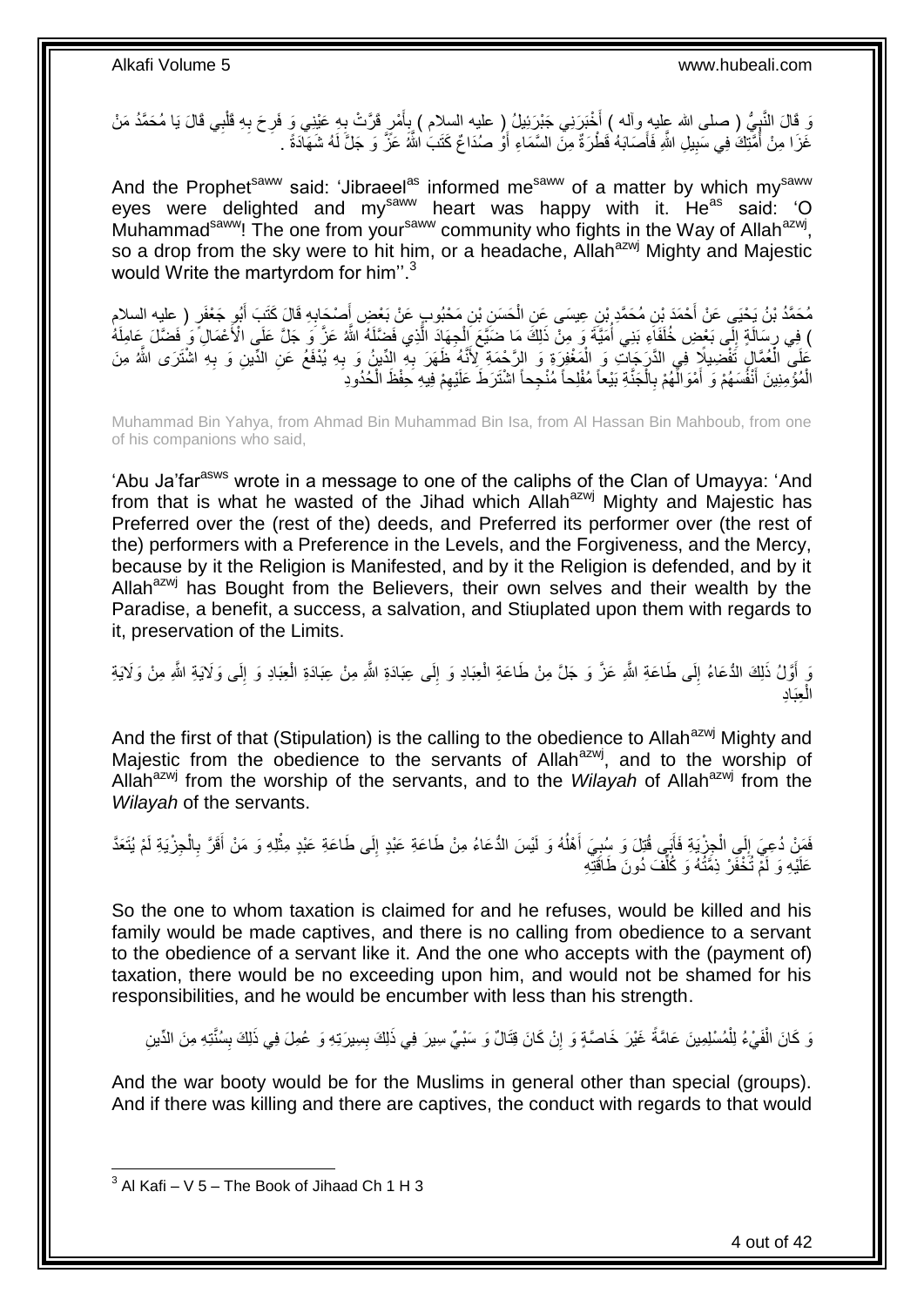be by his<sup>saww</sup> conduct, and the dealings regarding that would be by his<sup>saww</sup> Sunnah from the Religion.

ُّئْمَ كَلَّفَ الْأَعْمَى وَ الْأَعْرَجَ الَّذِينَ لَا يَجِدُونَ مَا يُنْفِقُونَ عَلَى الْجِهَادِ بَعْدَ عُذْرِ اللَّهِ عَزَّ وَ جَلَّ إِيَّاهُمْ وَ يُكَلِّفُ الَّذِينَ يُطِيقُونَ مَا **∶ ٔ** ْ َّ َّ ُ َّ ِّ ِ ََل ُي ِطيقُو َن

Then he (the caliph) encumbered (taxed) the blind and the lame, those who could not find what they could spend upon the Jihad after Allah<sup>azwj</sup> Mighty and Majestic had Excused them, and he encumbered (taxed) those who were unable to afford what they were asked to pay.

وَ إِنَّمَا كَانُوا أَهْلَ مِصْرٍ يُقَاتِلُونَ مَنْ يَلِيهِ يُعْدَلُ بِبَيْنَهُمْ فِي الْبُعُوثِ فَذَهَبَ ذَلِكَ كُلُّهُ حَتَّى عَادَ النَّاسُ رَجُلَيْنِ أَجِيرٌ مُؤْتَجِرٌ بَعْدَ ُّ ْ َ َ ُنْفِعَ النَّهِ وَ مُسْتَأْجِرٌ صَاحَبَهُ غَارِمٌ وَ بَعْدَ عُذْرٍ اللَّهِ وَ ذَهَبَ الْحَجُّ فَضِيِّعَ وَ افْتَقَرَ النَّاسُ فَمَنْ أَعْوَجُ مِمَّنْ عَوَّجَ هَذَا وَ مَنْ أَقْوَمُ ْ ِ **ٔ:** ِ **ٔ** ِ َ َ َمَّنْ أَقَامَ هَذَا فَرَدَّ الْجِهَادَ عَلَى الْعِبَادِ وَ زَادَ الّْجِهَادَ عَلَى الْعِبَادِ إِنَّ ذَلِكَ خَطَأُ عَظِيمٌ . ْ ْ ِ ْ ْ

And rather, the people of the city were doing justice between those who were fighting around them, so all of that has gone away to the extent that the people have returned two men with a wages of one after him having sold (his services to) Allah<sup>azwj</sup> and employed his companion by fining him after Allah $\frac{a^2}{b^2}$  had Excused him.

And the Hajj was taken and wasted and the people were impoverished. So who is more crooked than the one of this crookedness, and who is more straight than the one who straightened this. So he imposed the Jihad upon the servants while cuttingoff the expenses of the Jihad upon the servants, in that being a grievous error'.<sup>4</sup>

عِدَّةٌ مِنْ أَصْحَابِنَا عَنْ أَحْمَدَ بْنِ مُحَمَّدٍ بْنِ خَالِدٍ عَنْ بَعْضٍ أَصْحَابِهِ عَنْ عَبْدِ اللَّهِ بْنِ عَبْدِ الرَّحْمَنِ الْأَصَمِّ عَنْ حَيْدَرَةَ عَنْ أَبِي َ **∣** َ َ **∶** َ ِ عَبْدِ اللَّهِ ( عليه السلام ) قَالَ الْجِهَادُ أَفْضَلَّ الْأَشْيَاءِ بَعْدَ الْفَرَائِضِ َ. ْ َ ْ

A number of our companions, from Ahmad Bin Muhammad Bin Khalid, from one of his companions, from Abdullah Bin Abdul Rahman Al Asamma, from Haydara,

(It has been narrated) from Abu Abdullah<sup>asws</sup> having said: 'The Jihad is the most superior of the things (deeds) after (fulfilling) the Obligations'.<sup>5</sup>

أَحْمَدُ بْنُ مُحَمَّدِ بْنِ سَعِيدٍ عَنْ جَعْفَرِ بْنِ عَبْدِ اللَّهِ الْعَلَوِيِّ وَ أَحْمَدُ بْنُ مُحَمَّدٍ الْكُوفِيُّ عَنْ عَلِيِّ بْنِ الْعَبَّاسِ عَنْ إِسْمَاعِيلَ بْنِ َ **∶** ْ **∶** َ ِ ْ إِسْحَاقَ جَمِيعاً عَنْ أَبِي رَوْحٍ فَرَجٍ بْنِ قُرَّةَ عَنْ مَسْعَدَةَ بْنِ صَدَقَةَ قَالَ حَدَّثَتِي ابْنُ أَبِي بِلَيْلَي عَنْ أَبِي عَبْدِ الْرَّحْمَنِ السُّلَمِيِّ قَالَ َ َ َ َ ِ ٍ لَ قَالَ أَمِيرُ الْمُؤْمِنِينَ صَلَّوَاتٌ أَللَّهِ عَلَيْهِ أَمَّا بَعْدُ فَإِنَّ الْجِهَادَ بَابٌ مِنْ أَبْوَابِ الْجَنَّةِ فَتَّحَهُ اللَّهُ لِخَاصَاةٍ وَلِيَائِهِ وَ سَوَّغَهُمْ كَرَامَةً مِنْهُ ْ َ ْ ِ َ ْ ْ َ هُمْ وَ نِعْمَةٌ ذَخَرَهَا لَ

Ahmad Bin Muhammad Bin Saeed, from Ja'far Bin Abdullah Al Alawy, and Ahmad Bin Muhammad Al Kufy, from Ali Bin Al Abbas, from Ismail Bin Is'haq, altogether from Abu Rawh Faraj Bin Qurra, from Mas'ada Bin Sada who said, 'Ibn Abu layli narrated to me, from Abu Abdul Rahman Al Sulmy who said,

'Amir Al-Momineen<sup>asws</sup> said: 'However, the Jihad is a door from the doors of the Paradise, Allah<sup>azwj</sup> having Opened it for His<sup>azwj</sup> special friends, and Justified for them the prestige from it, and Bounties which are in His<sup>azwj</sup> Treasures.

 $4$  Al Kafi – V 5 – The Book of Jihaad Ch 1 H 4

 $^5$  Al Kafi – V 5 – The Book of Jihaad Ch 1 H 5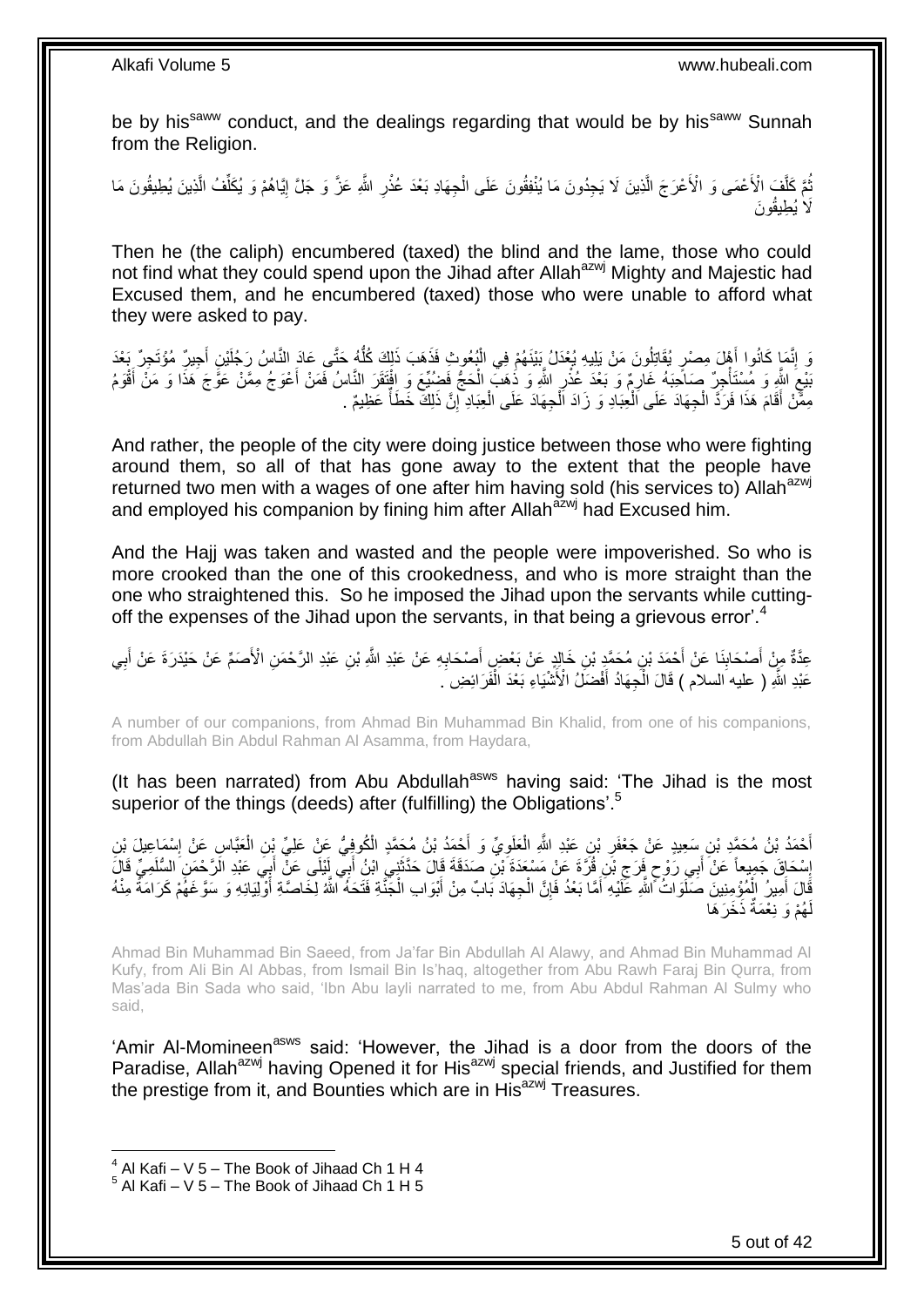وَ الْجِهَادُ هُوَ لِبَاسُ التَّقْوَىِ وَ دِرْعُ اللَّهِ الْحَصِينَةُ وَ جُنَّتُهُ الْوَثِيقَةُ فَمَنْ تَرَكَهُ رَغْبَةً عَنْهُ أَلْبَسَهُ اللَّهُ ثَوْبَ الذُّلِّ وَ شَمِلَهُ الْبَلَاءُ وَ ْ ْ ْ َ ْ َ ِ فَارَقَ الرِّضَا وَ دُيِّثَ بِالصَّغَارِ وَ الْقَمَاءَةِ وَ ضُرِبَ عَلَى قَلْبِهِ بِالْأَسْدَادِ وَ أُدِيلَ الْحَقُّ مِنْهُ بِتَضْيِيعِ الْجِهَادِ وَ سِيمَ الْخَسْفَ وَ مُنِعَ ْ ِ ِ ْ ِ ْ ِ ِ ْ ْ ِ ِ صَفَ النَّ

And the Jihad, it is a clothing of piety and a fortified armour of Allah<sup>azwj</sup> and His<sup>azwj</sup> strong shield. So the one who neglects it, turning away from it, Allah<sup>azwj</sup> would Clothe him with the clothes of the humiliation and the afflictions would engulf him, and the Pleasure (of Allah<sup>azwj</sup>) would Depart, and he would be killed by the small and the irrelevant matters, and he would be hit upon his heart by the barriers, and the truth would be blocked from him by the wasting of the Jihad, the lowliness engulfs him, and the justice is denied.

أَلَا وَ إِنِّي قَدْ دَعَوْتُكُمْ إِلَى قِتَالٍ هَؤُلَاءِ الْقَوْمِ لَيْلًا وَ نَهَاراً وَ سِرّاً وَ إعْلَاناً وَ قُلْتُ لَكُمْ اغْزُوهُمْ قَبْلَ إِنْ يَغْزُوكُمْ فَوَ اللَّهِ مَا ْ ِ لَ ِ ْ ِ ِ اُ عُزِيَ قُومٌ قَطٌ فِي عُقْرِ دَارِ هِمْ إَلَا ذَلُّوا فَتَوَاكَلُنُمْ وَ تَخَاذَلْنُمْ حَتَّى شُنَّتٍ عَلَيْكُمُ الْغَارَاتُ وَ مُلِكَثٌ عَلَيْكُمُ الْأَوْطَانُ هَذَا أَخُو غَامِدٍ ْ ْ ْ ِ **∶** ِ ِ َ قَدْ وَرَدَتْ خَيْلُهُ الْأَنْبَارَ ۖ وَ قَتَلَ حَشَّانَ بْنَ حَسَّانَ الْبَكْرِ يَّ وَ أَزَالَ خَيْلَكُمْ عَنْ مَسَالِحِهَا ُ اُ ِ :<br>ا

Indeed! And lasws have invited you all to the fighting of these people night and day, and secretly and openly, and lasws said to you all. 'Battle them before they attack you!', for by Allah<sup>azwj</sup>, never have a people been attacked at all in the doorsteps of their houses except they were humiliated. But, you were complacent and showed cowardice until they launched the raids upon you, and possessed the homelands against you. This brother of Ghamid (Muawiya's assassin), his cavalry has entered Al-Anbar and killed Hassan Bin Hassan Al-Bakry (governor appointed by Amir Al-Momineen<sup>asws</sup>), and your cavalry was removed from its positions.

وَ قَدْ بَلَغَنِي أَنَّ الرَّجُلَ مِنْهُمْ كَانَ يَدْخُلُ عَلَى الْمَرْأَةِ الْمُسْلِمَةِ وَ الْأُخْرَى الْمُعَاهَدَةِ فَيَنْتَزِعُ حِجْلَهَا وَ قُلَائِدَهَا وَ رِعَاتَهَا ْ ِ ْ ْ َ ْ َ ِ مَا تُمْنَعُ مِنّْهُ إِلَّا بِالِاسْتِرْجَاعِ وَ الِاسْتِرْحَام ثُمَّ انْصَرَفُوا وَافِرِينَ مَا نَالَ رَجُلًا مِنْهُمْ كَلْمٌ وَ لَا أُرِيقَ لَهُ دَمٌ فَلَوْ أَنَّ امْرَأَ مُسْلِماً ِ ُ ֖֦֚֚֚֝֝֝֝֝֝֝֝֝֝֝֝֝֝֝֝֝ ِ **∶** ِ ِ اُ ْ ا َ مَاتَ مِنْ بَعْدِ هَذَا أَسَفاً مَا كَأَنَ بِهِ مَلُوماً بَلُّ كَانَ عِنْدِي بِهِ جَدِيراً ِ **∶** 

And it has reached me that the men from them came upon the Muslim women and the women under the responsibility, so they snatched their anklets, and their earrings, and their necklaces, and their ornaments what they could not prevent from except by the saying of 'To Allah<sup>azwj</sup> is the return', and the begging for the mercy. Then they dispersed, and it is dismaying what the men from them attained without sustaining any injuries or shedding any blood. So if the Muslim man were to die of regret from after this, he would not be blamed for it, but with me<sup>asws</sup> he would be worthy.

فَيَا عَجَباً عَجَباً وَ اللَّهِ بَمِيثُ الْقَلْبَ وَ يَجْلِبُ الْهَمَّ مِنِ اجْتِمَاعِ هَؤُلَاءٍ عَلَى بَاطِلِهِمْ وَ تَفَرُّقِكُمْ عَنْ حَقِّكُمْ فَقُبْحاً لَكُمْ وَ تَرَحاً حِينَ ِ ِ ْ ْ ْ صِرْتُمْ غَرَضاً يُرْمَى يُغَارُ عَلَيْكُمْ وَ لَا تُغِيرُونَ وَ تُغَزَوْنَ وَ ۖ لَا تَغْزُونَ وَ يُعْصَمَىٰ اللَّهُ وَ تَرْضَوْنَ

So how astonishing, how astonishing! By Allah<sup>azwj</sup>, the heart melts and the flesh is aroused from their gathering upon their falsehood, and your scattering upon your truth. So, ugly it is for you and a distress where you were purposely thrown with your self-esteem upon you and you did not have any self-esteem, and they attacked you and you did not counter them, and you disobeyed Allah<sup>azwj</sup> and you are pleased.

َإِذَا أَمَرْتُكُمْ بِالسَّيْرِ إِلَيْهِمْ فِي أَيَامِ الْحَرِّ قُلْتُمْ هَذِهِ حَمَارَةُ الْقَيْظِ أَمْهِلْنَا حَتَّى يُسَتَخَ عَنَّا الْحَرُّ وَ إِذَا أَمَرْتُكُمْ بِالسَّيْرِ إِلَيْهِمْ فِي ْ ِ َ ِ لَ  $\frac{1}{2}$ ِ **∶** َ ِ لَ ِ ِ ِ َ ْ ْ ِ َ ْ ْ الَشَّتَاءِ قُلْتُهُ هَذِهِ صَبَبَارَةُ الْقُرِّ أَمْهِلْنَا حَتَّى يَنْسَلِخَ عَنَّا الْبَرْدُ كُلُّ هَذَا فِرَاراً مِنَ الْحَرِّ وَ الْقُرِّ فَإِذَا كُنَتُمْ مِنَ الْحَرِّ وَ الْقُرَّ تَفِرُّونَ<br>وَاللَّهُ الْمَسَّلَاءِ ْ :<br>ا ْ ِ َ ْ ْ ْ ْ ْ فَأَنْتُمْ وَ الثَّهِ ٰمِنَ السَّيْفِ أَفَرُّ َ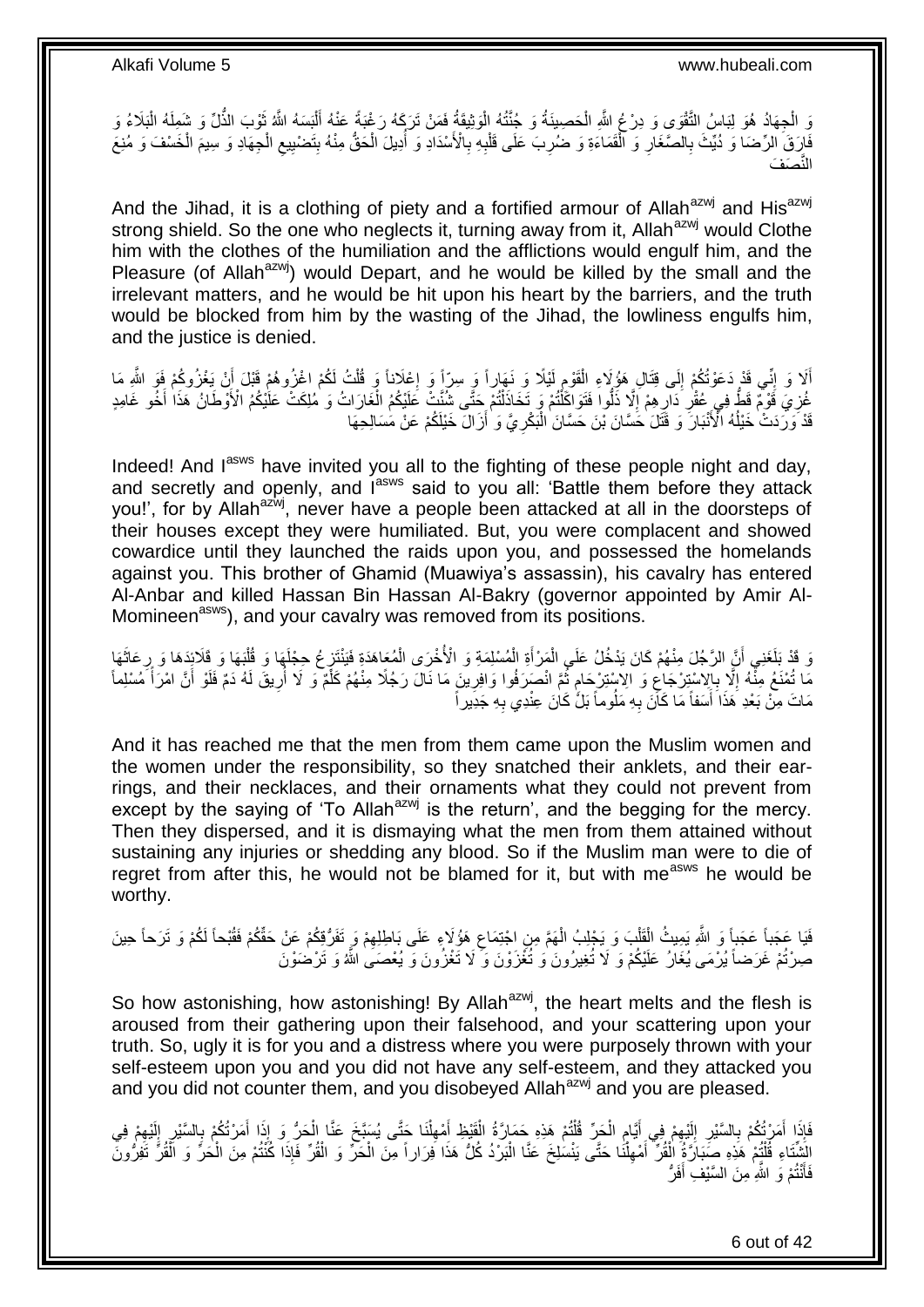So whenever l<sup>asws</sup> order you with the marching against them in the days of heat, you say, 'This is sweltering heat. Bear with us until the heat passes from us'. And whenever lasws order you with the marching against them in the winter, you say, 'This is severely cold. Bear with us until the cold withdraws from us'. All this is fleeing the heat and the cold. So when you are fleeing from the heat and the cold, so you are, by Allah $^{azwj}$ , fleeing from the swords.

ْبَا أَشْبَاهَ الرِّجَالِ وَ لَا رِجَالَ خُلُومُ الْأَطْفَالِ وَ عُقُولُ رَبَّاتِ الْحِجَالِ لَوَدِدْتُ أَنِّي لَمْ أَرَكُمْ وَ لَمْ أَعْرِفْكُمْ مَعْرِفَةً وَ اللَّهِ جَرَّتْ نَدَماً َ َ ْ ِ َ ِ ِ َ لَ وَ أَعْقَبَتْ ذَمَّأَ قَاتَلَكُمُ اللَّهُ لَقَدْ مَلأَنُّكُمْ قَلْبِي قَيْحاً وَ شَخَنْتُمْ صَدْرِي غَيَّطَأً وَ جَرَّعْتُمُونِي نُغُبَّ التَّهْمَامِ أَنْفُاسا فَرِ أَفْسَدْتُمْ عَلَيَّ رَأْبِي َ ْ ِ **ٔ** َ َ ِ ِ بِالْعِصْبِيَانِ وَ الْخِذْلَانِ حَتَّى لَقَدْ قَالَتْ قَمَرَيْشٌ إِنَّ ابْنَ أَبِي طَاَلِبٍ رَجُلٌ شُجَاعٌ وَ لَكِنَّ لَا عِلْمَ لَهُ بِالْحَرْبِ بِلَّهِ أَبُوهُمْ وَ هَلْ أَحَدٌّ َ ِ ْ ْ ْ ِ َ َ ْ ِ ْ مَنْهُمْ أَشَدُّ لَهَا مِرَاساً وَ أَقْدَمُ فِيهَا مَقَاماً مِنِّي لَقَدْ نَهَضْنُتُ فِيهَا وَ مَا بَلَغْتُ الْعِشْرِينَ وَ هَا أَنَا قَدْ ذَرَّفْتُ عَلَى السَّنِّينَ وَ لَكِنْ لَا ِ ْ َ َ َ رَأْيَ لِمَنْ لَا يُطَاعُ . :<br>أ

O resemblers of the men and who are not men, bearing the minds of the children and the intellects of the maidens! I<sup>asws</sup> wish I<sup>asws</sup> had never seen you and had never known you! By Allah<sup>azwj</sup>! Remorse and sorrow has flowed. May Allah<sup>azwj</sup> Kill you all, for you have reacted to my<sup>asws</sup> advice with illmanners, and loaded my<sup>asws</sup> chest with fury and have made me<sup>asws</sup> to swallow sorrow with every breath, and you have spoilt upon me<sup>asws</sup> my<sup>asws</sup> decisions with the disobedience and the abandonment to the extent that the Qureysh said, 'The son<sup>asws</sup> of Abu Talib<sup>as</sup> is a brave man, but he<sup>asws</sup> has no knowledge with him<sup>asws</sup> for the war.

For the Sake of Allah<sup>azwj</sup>, their fathers (know), and is there anyone from them more intense for it in strength, and from before, in standing for it than myself<sup>asws</sup>?  $I^{asws}$  got up for it and l<sup>asws</sup> had not reached the twenties (years of age), and at the moment lasws have exceeded upon sixty, but there is no view for the one who has no obedience'.<sup>6</sup>

مُحَمَّدُ بْنُ يَحْيَيِ عَنْ أَحْمَدَ بْنِ مُحَمَّدِ بْنِ عِيِسَى عَنْ عَلِيِّ بْنِ الْحَكَمِ عَنْ أَبِي حَفْصٍ الْكَلْبِيِّ عَنْ أَبِي عَبْدِ الثَّهِ ( عليه السلام )<br>ـ ِ َ ِ ْ ْ َ ِ ْ َ قَالَ إِنَّ اللَّهَ عَنَّ وَ جَلَّ بَعَثَ رَسُولَهُ بِالْإِسْلَامِ إِلَى النَّاسِ عَشَّرَ سِنِيَنَ فَأَبَوْا آلْ يَقْبَلُوا حَتَّىَ أَمَرَهُ بِالْمُقِتَالِ فَالْخَيْرُ فِي السَّيْفِ وَ<br>نَهُمَ تَرَبَّتُونَ مَعَ أَمِّهُ مَن ِ ِ **∶** <u>֖֚֚֚֚֚֚֚֓</u> ْ ْ ِ َ اُ َ نَّحْتَ السَّيْفِ وَ الْأَمْرُ يَعُودُ كَمَا بَدَأَ . َ

Muhammad Bin yahya, from Ahmad Bin Muhammad Bin Isa, from Ali Bin Al Hakam, from Abu Hafs Al Kalby,

(It has been narrated) from Abu Abdullah<sup>asws</sup> having said: 'Allah<sup>azwj</sup> Mighty and Majestic Sent His<sup>azwj</sup> Rasool<sup>saww</sup> with Al-Islam to the people. For ten years they refused to accept until  $He^{azwj}$  Commanded him<sup>saww</sup> with the fighting. Thus, the goodness is in the sword, and beneath the sword, and the matter will return just as it had begun<sup>'.7</sup>

عِدَّةٌ مِنْ أَصْحَابِنَا عَنْ أَحْمَدَ بْنِ مُجَمَّدِ بْنِ خَالِدٍ عِنْ أَبِي الْبَخْتَرِيِّ عَنْ أَبِي عَبْدِ اللَّهِ ( عليه السلام ) قَالَ قَالَ رَسُولُ اللَّهِ ( َ ِ ْ َ َ **∣** صلى الله عليه وآله ) إِنَّ جَبْرَئِيلَ أَخْبَرَنِيَ بِأَمْرٍ قَرَّتْ بَدٍّ عَيْنِي وَ فَرِحَ بِهِ قَلْبِي قَالَ يَا مُحَمَّدُ مَنْ غَزَا غَرَاةً فِي سَبِيلِ اللَّهِ مِنْ<br>أَوَّدتَ مَثَباتِ الْمَرْضَ وَ عَالَمَ الْمُرْضَى ا ِ ْ َ ِ **֓**֧֢֢֢֦֓ أُمَّتِكَ فَمَا أَصَابَهُ قَطْرَةٌ مِنَ السَّمَاءِ أَوْ صُدَّاعٌ إِلَّا كَانَتْ لَهُ شَهَادَّةً يَوْمَ الْفِيَامَةِ . ْ ِ َ ُ

A number of our companions, from Ahmad Bin Muhammad Bin Khalid, from Abu Al Bakhtary,

 $^6$  Al Kafi – V 5 – The Book of Jihaad Ch 1 H 6  $^7$  Al Kafi – V 5 – The Book of Jihaad Ch 1 H 7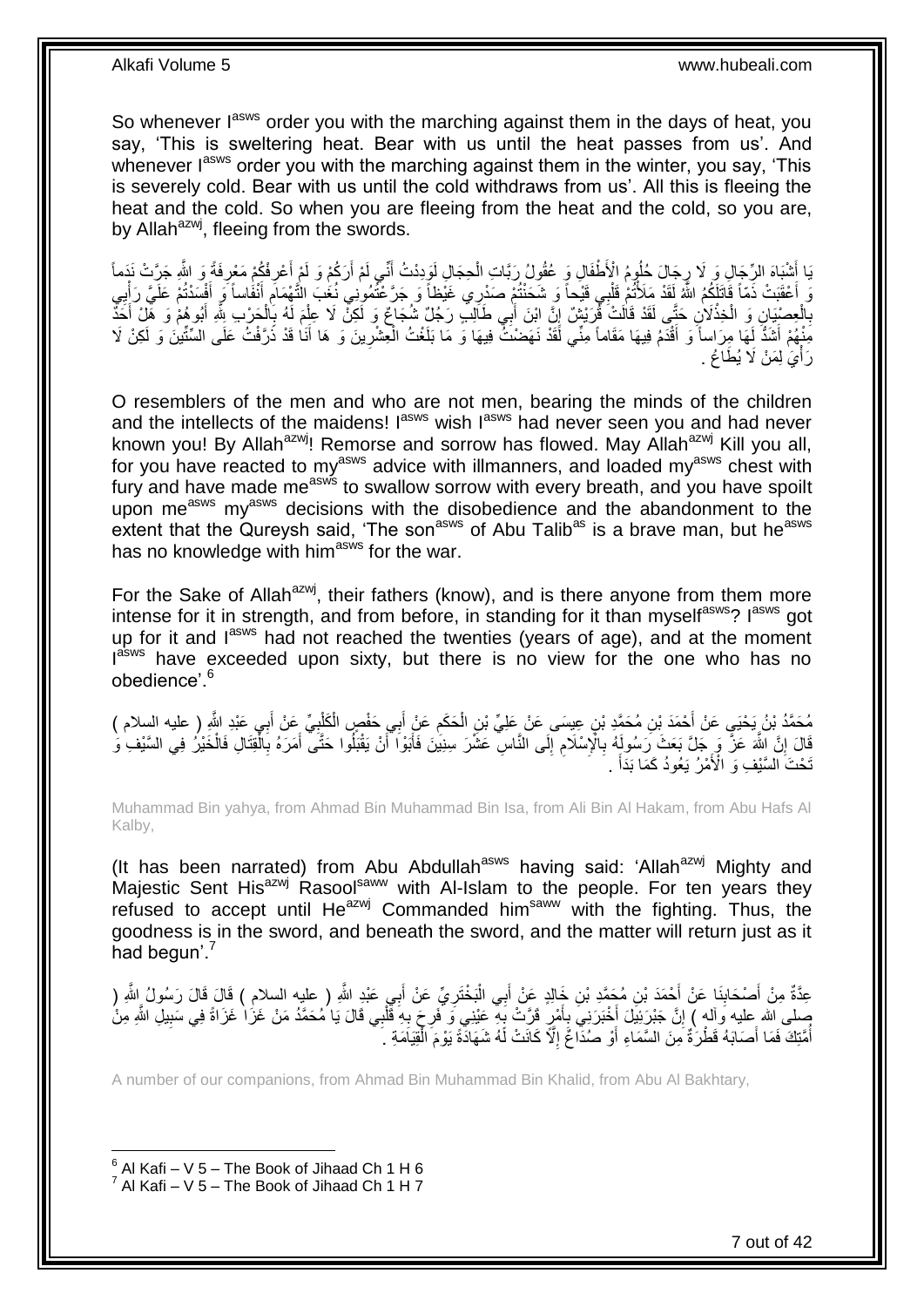(It has been narrated) from Abu Abdullah<sup>asws</sup> having said: 'Rasool-Allah<sup>saww</sup> said: 'Jibraeel<sup>as</sup> informed me<sup>saww</sup> with such a matter, my<sup>saww</sup> eyes were delighted by it, and my<sup>saww</sup> heart was happy by it. He<sup>as</sup> said: 'O Muhammad<sup>saww</sup>! The one from your<sup>saww</sup> community who battles is a battle in the Way of Allah<sup>azwj</sup>, so no drop would hit him from the sky or a headache except that there would be (status of) martyrdom for him on the Day of Judgement'.<sup>8</sup>

وَ بِهَذَا الْإِسْنَادِ قَالَ قَالَ رَسُولُ اللَّهِ ( صلى الله عليه وأله ) مَنْ بَلَّغَ رِسَالَةَ غَازٍ كَانَ كَمَنْ أَعْنَقَ رَقَبَةً وَ هُوَ شَرِيكُهُ فِي ثَوَاب َ ِ َّ ِ َ ِ غَزُوَتِهِ

And by this chain, said,

'Rasool-Allah<sup>saww</sup> said: 'The one who delivers a message of a combatant is like the one who freed a neck and he would be his participant in the Rewards of his battle'.<sup>9</sup>

عَلِيُّ بْنُِ اِبْرَاهِيمَ عَنْ أَبِيهِ عَنِ النَّذِفلِيِّ عَنِ السَّكُونِيِّ عَنْ أَبِي عَبْدٍ اللَّهِ ( عليه السلام ) قَالَ قالِ النَّبِيُّ ( صلى الله عليه وآله ) َ **!** َ ِ ِ مَنِ اغْتَابَ مُؤِمِناً غَإِزِياً أَوْ آذَاهُ أَوْ خَلَفَهُ فِي أَهْلِهِ بِسُوءٍ نُصِبَ لَهُ يَوْمَ الْقِيَامَةِ فَيَسْتَغْرِقُ حَسَنَاتِهِ ثُمَّ يُزْكَسُ فِي النَّارِ إِذَا كَانَ **ٍ** ْ **∣** َ َ َ ِ ِ المناسبة المستقبل الْغَازِي فِي طَاعَةِ اللَّهِ عَزَّ وَ جَلَّ . ْ

Ali Bin Ibrahim, from his father, from Al Nowfaly, from Al Sakuny,

(It has been narrated) from Abu Abdullah<sup>asws</sup> having said: 'The Prophet<sup>saww</sup> said: 'The one who backbites a Believer combatant, or harms him, or behind him in his family with evil, (Scale) would be set up for him on the Day of Judgement, so his Rewards would be drowned, then he would be responded to be in the Fire, when the combatant was in the obedience of Allah $a$ <sup>zwj</sup> Mighty and Majestic'.<sup>10</sup>

عَلِيُّ بْنُ إِبْرَاهِيمَ عَنْ أَبِيهِ عَنِ ابْنِ مَجْبُوبٍ رَفَعَهُ قَالَ قَالَ أَمِيرُ الْمُؤْمِنِينَ ( عليه السلام ) إِنَّ اللَّهَ عَزَّ وَ جَلَّ فَرَضَ الْجِهَادَ وَ ِ ْ َ **!** َ ِ ْ عَظَّمَهُ وَ جَعَلَهُ نُصْرَهُ وَ نَاصِرَهُ وَ اللَّهِ مَا صَلَحَتْ دُنْيَا وَ لَا دِينٌ إِلَّا بِهِ . ِ ِ

Ali Bin Ibrahim, from his father, from Ibn Mahboub, raising it, said,

'Amir Al-Momineen<sup>asws</sup> said: 'Allah<sup>azwj</sup> Mighty and Majestic Obligated the Jihad and Magnified it, and Made it as His<sup>azwj</sup> Victory and His<sup>azwj</sup> Helper. By Allah<sup>azwj</sup>! Neither the world nor the Religion can be correct except by it'.<sup>11</sup>

عَلِيُّ بْنُ إِبْرَاهِيمَ عَنْ أَبِيهٍ عَنْ مَارُونَِ بْنِ مُسْلِمٍ عَنْ مَسْعَدَةَ بْنِ صَدَقَةَ عَنْ أَبِي عَبْدِ اللَّهِ ( عليه السلام ) قَالَ قَالَ النَّبِيُّ ( َ ٍ ِ َ <u>֖֚֚֚֓</u> **∶** صلَّى الله َعلَيه وآله ) اغْزُوا ثُورِثُوا أَبْنَاءَكُمْ مَجْدًا َ َ

Ali Bin Ibrahim, from his father, from Haroun Bin Muslim, from Mas'ada Bin Sadaqa,

(It has been narrated) from Abu Abdullah<sup>asws</sup> having said: 'The Prophet<sup>saww</sup> said: 'Fight battles, for your children to inherit glory'.<sup>12</sup>

<sup>8</sup> Al Kafi – V 5 – The Book of Jihaad Ch 1 H 8

 $^9$  Al Kafi – V 5 – The Book of Jihaad Ch 1 H 9

 $10$  Al Kafi – V 5 – The Book of Jihaad Ch 1 H 10

<sup>&</sup>lt;sup>11</sup> Al Kafi –  $\sqrt{5}$  – The Book of Jihaad Ch 1 H 11

 $12$  Al Kafi – V 5 – The Book of Jihaad Ch 1 H 12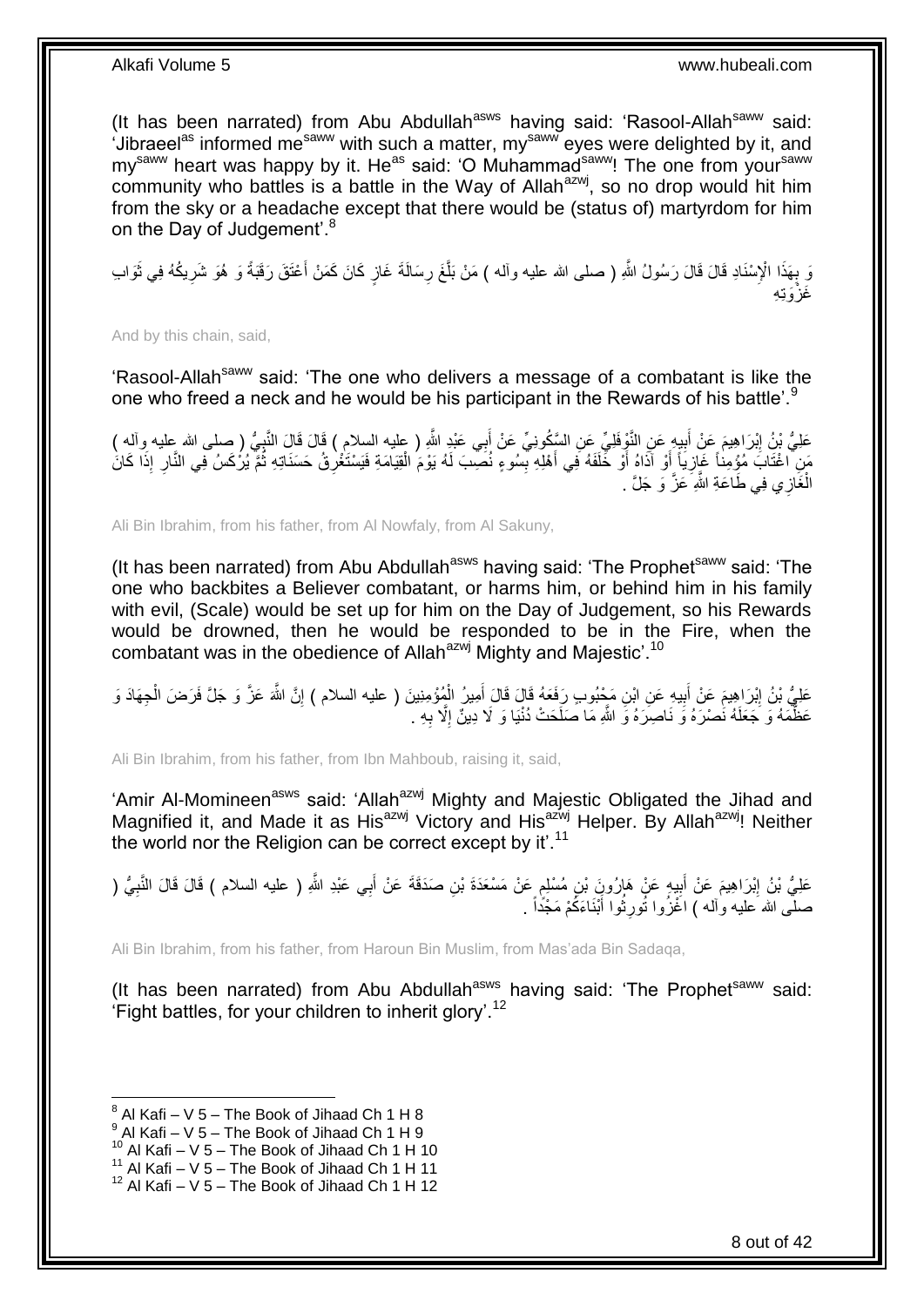ْ َو بِهَذَا الْإِسْنَادِ أَنَّ أَبَا دُجَانَةَ الْأَنْصَارِيَّ اعْتَمَّ يَوْمَ أُخُدٍ بِعِمَامَةٍ لَهُ وَ أَرْخَي عَذَبَةَ الْعِمَامَةِ بَيْنَ كَتِفَيْهِ حَتَّى جَعَلَ يَتَبَخْتَرُ فَقَال<br>وَبِهَذَا الْإِسْنَادِ أَنَّ أَبَا َ ِ ا<br>ا ِ َ اُ **∶** رَسُولُ اللَّهِ ( صلى الله عليه وأله ) إِنَّ هَذِهِ لَمِثْنُيَةٌ يُبْغِضُهَا اللَّهُ عَزَّ وَ جَلَّ إِلَّا عِنْدَ الْقِنَالِ فِي سَبِيلِ اللَّهِ . ِ ِ ْ ِ

And by this chain, that,

'Abu Dajjana Al-Ansary wore a turban on the Day of Ohad and loosened his turban to be between his shoulders until he started swaggering (boasteful). So Rasool-Allah<sup>saww</sup> said: 'This is the walking which Allah<sup>azwj</sup> Mighty and Majestic Hates, except during the fighting in the Way of Allah<sup>azwj, 13</sup>

عَلِيٌّ عَنْ أَبِيهِ عَنِ النَّوْفَلِيِّ عَنِ السَّكُونِيِّ عَنْ أَبِي عَبْدِ اللَّهِ ( عليه السلام ) قَالَ قَالَ رَسُولُ اللَّهِ ( صلى الله عليه وأله ) َ  $\ddot{\phantom{a}}$ َ جَاهِدُوا تَغْنَمُوا <sub>.</sub>

Ali, from his father, from Al Nowfaly, from Al Sakuny,

(It has been narrated) from Abu Abdullah<sup>asws</sup> having said: 'Rasool-Allah<sup>saww</sup> said: 'Do Jihad, you would acquire'.<sup>14</sup>

مُحَمَّدُ بْنُ يَحْيَى عَنْ أَحْمَدَ بْنِ مُحَمَّدٍ عَنِ الْحَجَّالِ عَنْ ثَعْلَبَةَ عَنْ مَعْمَرٍ عَنْ أَبِي جَعْفَرٍ ( عليه السلام ) قَالَ الْخَيْرُ كُلُّهُ فِي<br>محتمد اللہ َ َ ْ ُّ ْ السَّيْفِ وَ تَحْتَ السَّيْفِ وَ فِي ظِلِّ السَّيْفِ

Muhammad Bin Yahya, from Ahmad Bin Muhammad, from Al Hajjal, form Sa'alba, from Ma'mar,

(It has been narrated) from Abu Ja'far<sup>asws</sup> having said: 'The goodness, all of it is in the sword, and beneath the sword, and in the shade of the sword'.

> قَالَ وَ سَمِعْتُهُ يَقُولُ إِنَّ الْخَيْرَ كُلَّ الْخَيْرِ مَعْقُودٌ فِي نَوَاصِي الْخَيْلِ إِلَى يَوْمِ الْقِيَامَةِ . ْ ِ ْ ِ ِ ْ ِ ْ

He (the narrator) said, 'And I heard him<sup>asws</sup> saying: 'The goodness, all the goodness is tied to the foreheads of the cavalry horses up to the Day of Judgement'.<sup>15</sup>

> **باب ِج ِة َهاِد ال َّر ُج ِل َم ْرأ َو الْ َ**

## <span id="page-8-0"></span>**Chapter 2 – Jihad of the man and the woman**

عَلِيُّ بْنُ إِبْرَاهِيمَ عَنْ أَبِيهِ عَنِّ أَبِي الْجَوْزَاءِ عَنِ الْحُسَيْنِ بْنِ عُلُوَانَ عَنْ سَعْدِ بْنِ طَرِيفٍ عَنِ الْأَصْنَغِ بْنِ نُبَاتَةَ قَالَ قَالَ أَمِيرُ ِ ْ ْ ْ َ **!** َ ِ أَ ِ الْمُؤْمِنِينَ ۖ إِ عِليهِ السلامَ ) كَتَبَ اللَّهُ الْجِهَادِ عَلَى الرِّجَالَ وَ النِّسَاءِ فَجِهَادُ الرَّجُلَ بَذْلُ مَالِهِ وَ نَفْسِهِ حَثَّى يُقْتَلَ فِي سَبِيلِ اللَّهِ وَ ْ ِ **ٔ** جِهَادُ الْمَرْأَةِ أَنْ تَصْبِرَ عَلَٰى مَا تَرَى مِنَّ أَذَى زَوْجِهَا وَ غَيْرَتِهِ . َ ِ َ ْ

Ali Bin Ibrahim, from his father, from Abu Al Jaroud, from Al Husayn Bin Ulwan, from Sa'ad Bin Tareyf, from Al Asbagh Bin Nubata who said,

'Amir Al-Momineen<sup>asws</sup> said: 'Allah<sup>azwj</sup> has Prescribed the Jihad upon the men and the women, so the man would do Jihad by exerting his wealth and his self until he is killed in the Way of Allah<sup>azwj</sup>; and the Jihad of the woman is that she would be patient upon what harm she sees from her husband and his self-esteem'.

<sup>&</sup>lt;sup>13</sup> Al Kafi – V 5 – The Book of Jihaad Ch 1 H 13

 $14$  Al Kafi – V 5 – The Book of Jihaad Ch 1 H 14

 $15$  Al Kafi – V 5 – The Book of Jihaad Ch 1 H 15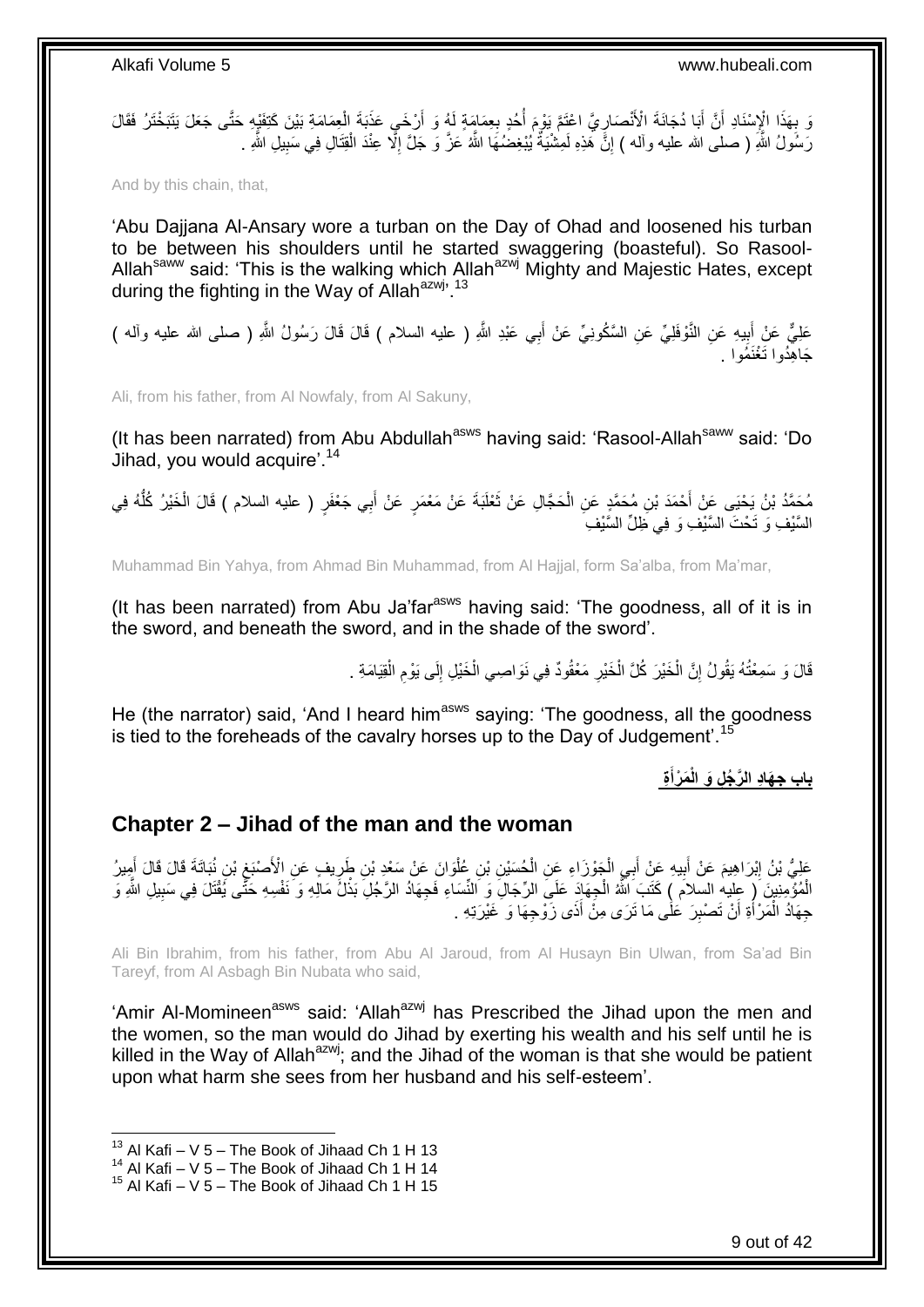نَ فِي حَدِيثٍ آخَرَ جِهَادُ الْمَرْ أَةِ حُسْنُ الثَّبَعُّلِ َ ْ

And in another Hadeeth: 'The Jihad of the woman is goodness with the husband'.<sup>16</sup>

**ِج َهاِد باب ُو ُجو ِه الْ**

### <span id="page-9-0"></span>**Chapter 3 – Aspects of the Jihad**

عَلِّيُّ بْنُ إِبْرَاهِيمَ عَنْ أَبِيهِ وَ عَلِيِّ بْنِ مُحَمَّدٍ الْقَاسَانِيِّ جَمِيعاً عَنِ الْقَاسِمِ بْنِ مُحَمَّدٍ عَنْ سُلَيْمَانَ بْنِ دَاوُدَ الْمِنْقَرِيِّ عَنْ فُضَيْلِ ِ ْ ْ **!** َ <u>֖֓</u> ِ ْ بْنِ عِيَاضٍ قَالَ سَأَلْتُ أَبَا عَبْدٍ اللَّهِ ( عَليه السلام ) عَنِ الْجِهَادِ سُنَّةٌ أَمْ فَرِيضَهٌ فَقَالَ الْجِهَادُ عَلَى أَرْبَعَةِ أَوْجُهٍ فَجِهَادَانِ فَرْضٌ ْ ِ َ ْ َ ْ َ َ َ وَ حِهَادٌ سُنَّةٌ لَا يُقَامُ إِلَّا مَعَ الْفَرْضِ ْ ِ

Ali Bin Ibrahim, from his father and Ali Bin Muhammad Al Qasimy together, from Al Qasim Bin Muhammad, from Suleyman Bin Dawood Al Minqary, form Fuzayl Bin Iyaz who said,

'I asked Abu Abdullah<sup>asws</sup> about the Jihad, is it a Sunnah or an Obligation?' So he<sup>asws</sup> said: 'The Jihad is upon four aspects, so two Jihads are Obligatory and one Jihad is Sunnah which cannot be established except by the Obligatory (Jihad).

مَا أَجَدُ الْفَرْضَيْنِ فَمُجَاهَدَةُ الرَّجُلِ نَفْسَهُ عَنْ مَعَاصِي اللَّهِ عَزَّ وَ جَلَّ وَ هُوَ مِنْ أَعْظَمِ الْجِهَادِ وَ مُجَاهَدَةُ الَّذِينَ يَلُونَكُمْ مِنَ<br>وَفَي الْجَمَادِ ْ َ َ َّ ْ ِ َ الْكُفَّارِ فَرْضِّ وَ أُمَّا الْجِهَادُ الَّذِي ْهُوَ سُنَّةٌ لَا يُقَامُ إِلَّا مَعَ فَرْضٍ فَإِنَّ مُجَاهِدَة الْعُدُوُّ فَرْضَ عَلَى جَمِيعِ الْأُمَّةِ وَ لَوْ تَرَكُّوا الْجِهَادَ ْ ∣lٍ ।<br>∘ َّ ْ َ ِ ْ ِ َلَاَتَاهُمِّ الْعَذَابُ وَ هَذَا هُوَ مِنْ عَذَابِ الْأُمَّةِ وَ هُوَ ٰسُنَّةٌ عَلَى الْإِمَامِ وَحْدَهُ أَنْ يَأْتِيَ الْعَدُوَّ مَعَ الْأُمَّةِ فَيُجَاهِدَهُمْ ْ ْ َ ِ ْ

So as for one of the two Obligatory ones, so the man strives himself not to disobey Allah<sup>azwj</sup> Mighty and Majestic, and it is the greatest of the Jihads, and a Jihad against the Infidels who are nearby you is an Obligation. And as for the Jihad which is Sunnah which cannot be established except with the Obligatory (Jihad), so it is striving against the enemies necessitated upon the entire community, and if the Jihad were to be neglected the Punishment would come to them; and this is from the Punishment of the community, and it is a Sunnah upon the Imam<sup>asws</sup> alone, if the enemy comes to the community, so he<sup>asws</sup> fights the enemies along with them.

|.<br>יִי وَ أَمَّا الْجِهَادُ الَّذِي هُوَ سُنَّةٌ فَكُلُّ سُنَّةٍ أَقَامَهَا الرَّجُلُ وَ جَاهَدَ فِي إِقَامَتِهَا وَ بُلُوغِهَا وَ إِحْيَائِهَا فَالْعَمَلُ وَ السَّعْيُ فِيهَا مِنْ أَفْضَلِ ِ َ َّ ْ َ َ ْ ·<br>∶ الْأَعْمَالِ لَإِنَّـهَا إِحْيَاءُ سُنَّةٍ وَ قَدْ قَالَ رَسُولُ اللَّهِ ( صلى الله عليه وآله ) مَنْ سَنَّ سُنَّةً حَسَنَةً فَلَهُ أَجْرُهَا وَ أَجْرُ ۖ مَنْ عَمِلَ بِهَا َ َ **∶** إِلَى يَوْمِ الْقِيَامَةِ مِنْ غَيْرِ أَنْ يُنْقَصَ مِنْ أَجُورِ هِمْ شَيْءٌ . ِ ِ<br>ا اً **∶** ْ ِ ِ

And as for the Jihad which is Sunnah, so it is every Sunnah which the man establishes and strives for in its establishment, and accomplishes it, and revives it, and the working with regards to it is from the most superior of deeds, because it revives a Sunnah, and Rasool-Allah<sup>saww</sup> has said: 'The one who (revives) a Sunnah from the best Sunnahs, so for him would be its Recompense and a Recompense of the ones who abide by it up to the Day of Judgement, without there being any reduction from their Recompenses'.<sup>17</sup>

َ وَ بِإِسْنَادِهِ عَنِ الْمِنْقَرِيِّ عَنْ حَفْصِ بْنِ غِيَاثٍ عَنْ أَبِي عَبْدِ اللَّهِ ( عِليه السلام ) قَالَ سَأَلَ رَجُلٌ أَبِي ( صلواتٍ الله عِليه ) عَنْ َ َ **∶** ْ ון<br>≀ **∶** ِ حُرُوَبِ أَمِيرٍ الْمُؤْمِنِيَنَ ( عليه السِّلامِ ) وَ كَانَ السَّائِلِّ مِنْ مُحِبِّينَا فَقَالَ لَهُ أَبُو جَعْفَرٍ ( عليه السلامِ ) بَعَثَ اللَّهُ مُحَمَّداً ( صلى َ ْ ِ الله عليه وآلَه ) بِخَمْسَةِ أَسْيَافٍ ثَلَاثَةٌ مِنْهَا شَاهِرَةٌ فَلَا تُغْمَدُ حَتَّى تَضَعَ الْحَرْبُ أَوْزَارَهَا وَ لَنْ تَضْعَ الْحَرْبُ أَوْزَارَهَا حَتَّى َ ْ َ َ ِ َ ْ

 $16$  Al Kafi – V 5 – The Book of Jihaad Ch 2 H 1

 $17$  Al Kafi – V 5 – The Book of Jihaad Ch 3 H 1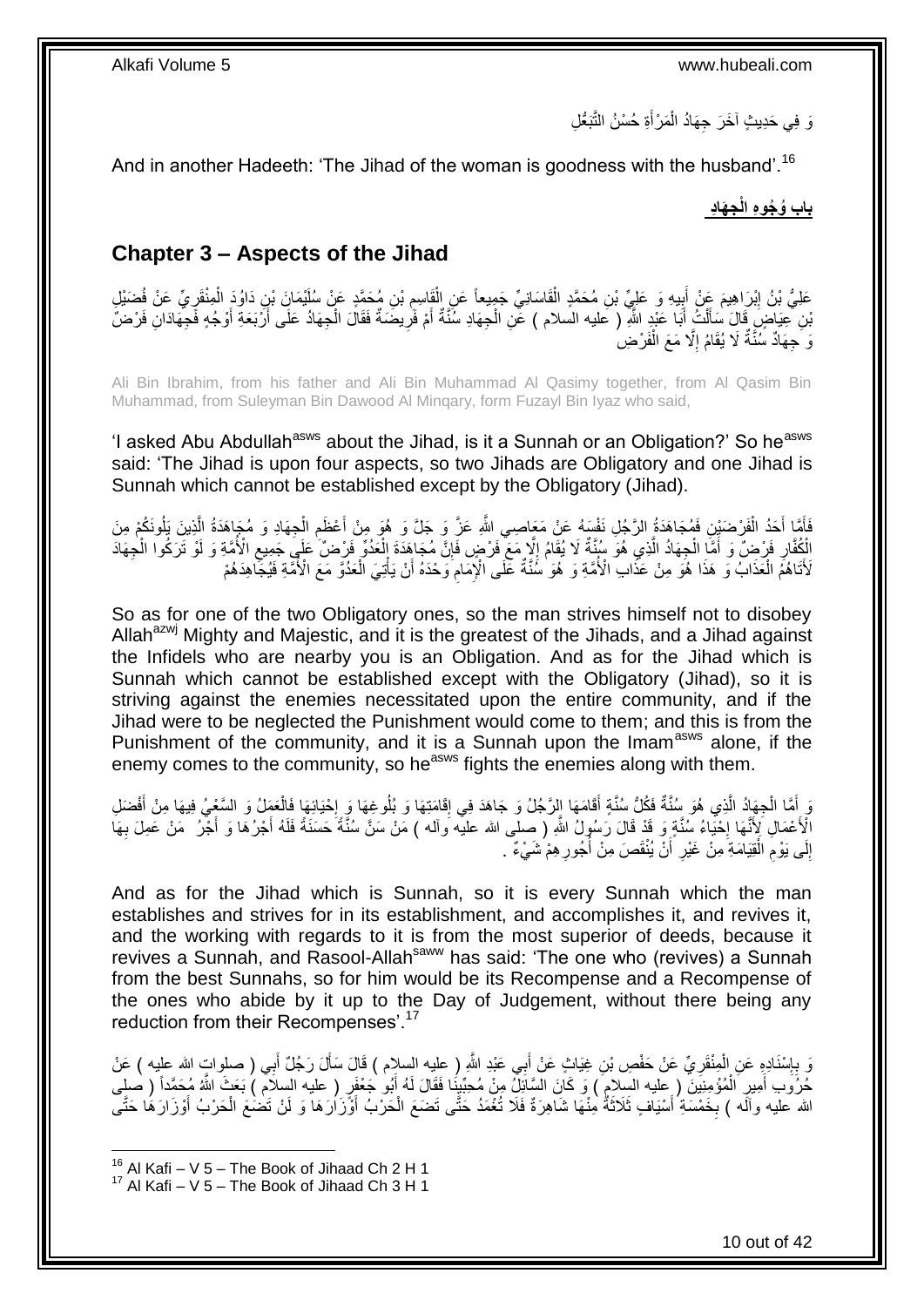مِّنْ مَغْرِبِهَا فَإِذَا طَلَعَتِ الشَّمْسُ مِنْ مَغْرِبِهَا آمَنَ النَّاسُ كُلُّهُمْ فِي ذَلِكَ الْيَوْمِ فَيَوْمَئِذٍ لا يَنْفَعُ نَفْساً إِيمانُها لَمْ تَكُنْ ֦֧<u>֓</u> ِ ٔ<br>ا ِ ْ ُّ ِ ِ ِ اْمَنَثٌّ مِنْ قَبْلُ أَوْ كَسَبَتُّ فِي إِيمانِها خَيْراً وَ سَيْفٌ مِنْهَا مَكْفُوفٌ وَ سَيْفٌ مِنْهَا مَغْمُودٌ سَلْمُ إِلَى غَيْرِنَا وَ حَكْمُهُ إِلَيْنَا **ְיִ** لَ ِ ِ ∣ا<br>∶ ُّ

And by his chain, form Al Minqary, from Hafs Bin Giyas,

(It has been narrated) from Abu Abdullah<sup>asws</sup> who said, 'A man asked my<sup>asws</sup> father<sup>asws</sup> about the wars of Amir Al-Momineen<sup>asws</sup>, and the questioner was from those that love us<sup>asws</sup>, so Abu Ja'far<sup>asws</sup> said to him: 'Allah<sup>azwj</sup> Sent Muhammad<sup>saww</sup> with five swords, three of these were brandished (waved), so they would not be sheathed until the wars come to an end, and the wars will never come to an end until the sun emerges from its west. So when the sun emerges from its west, the people would be in safety, all of them, during that day. So in those days no soul would benefit from its Belief if it had not believed from beforehand, or goodness achieved from its belief; and a sword from these is restrained, and a sword from these is sheathed and would be unsheathed to other than us<sup>asws</sup>, and its decision is for us<sup>asws</sup> (to make)'.

وَ أَمَّا السُّيُوفُ الثَّلاثَةُ الشَّاهِرَةُ فَسَيْفٌ عَلَى مُشْرِكِي الْعَرَبِ قَالَ الثَّهُ عَزَّ وَ جَلَّ فَاقْتُلُوا الْمُشْرِكِينَ حَيْثُ وَجَدْتُمُوهُمْ وَ خُذُوهُمْ ْ ِ َ **:** ِ ْ وَ احْصُرُوهُمْ وَ اقْعُدُوا لَهُمْ كُلَّ مَرْصَدٍ فَإِنْ تابُوا يَبْنِي آمَنُوا وَ أَقامُوا الصِّلاةَ وَ آتَوُا الزَّكَاةَ فَإِخْوانُكُمْ فِي الدِّينِ فَهَؤُلَاءِ لَا<br>وَ احْصُرُوهُمْ وَ اقْعُدُوا إِلَهُمْ كُلَّ مَرْصَدٍ ف َ ِ  $\frac{1}{2}$ يُّقْبَلُ مِنْهُمْ إِلَّا الْقَتْلُ أَوِ الدُّخُولُ فِي الْإِسْلَامَ وَ أَمْوَالُهُمْ وَ ذَرَارِيُّهُمْ سَبْيٌ عَلَى مَا سَنَّ رَسُولُ اللَّهِ ( صلى اللَّه عليه وآله ) فَإِنَّهُ **∶** ٔ<br>ا َ ِ ِ اُ ْ ِ ار<br>پر سَبَى وَ عَفَاً وَ قَبِلَ الْفِذَاءَ ْ **!** 

And as for the three brandished (waved/displayed) swords, so a sword is upon the Arab Polytheists. Allah<sup>azwj</sup> Mighty and Majestic Says **[9:5] then fight the Polytheists** *wherever you find them, and take them captives and besiege them and lie in wait for them in every ambush, then if they repent and establish Prayer and pay the Zakat, leave their way free for them; surely Allah is Forgiving, Merciful [9:11] then they are your brethren in the Religion*. So they are the ones from whom nothing would be accepted except for the killing or their entry into Al-Islam, and their wealth and their offspring would be made captives upon what was a Sunnah of Rasool-Allah<sup>saww</sup>, for he<sup>saww</sup> made captives, and forgave, and accepted the ransom.

وَ السَّنْفُ الثَّانِي عَلَى أَهْلِ الذِّمَّةِ قَالَ اللَّهُ تَعَالَى وَ قُولُوا لِلنَّاسِ حُسْناً نَزَلَتْ هَذِهِ الْآيَةُ فِي أَهْلِ الذِّمَّةِ ثُمَّ نَسَخَهَا قَوْلُهُ عَزَّ وَ جَلَّ اً<br>ا ُ ُ َ قاتِلُوا الَّذِينَ لا يُؤْمِنُونَ بِاللَّهِ وَ لا بِالْيَوْمِ الْآخِرِ وَ لا يُحَرِّمُونَ ما حَرَّمَ اللَّهُ وَ رَسُولُهُ وَ ۖ لا يَدِينُونَ دِينَ الْحَقِّ مِنَ الَّذِينَ أُوتُوا ُ ِ ِ :<br>ا **∶** ِ ر<br>ا ْ اُ َّ الْكِتابَ حَتَّى يُعْطُوا الْجِزْيَةَ عَنْ يَدٍ وَ لَهُمْ صاغِّرُونَ ْ ْ

And the second sword is upon the people under the responsibility (*Ahl Al-Zimma*). Allah<sup>azwj</sup> the Exalted Says **[2:83] and you shall speak to the people good words.** This Verse was Revealed regarding the *Ahl Al-Zimma*, then it was Abrogated by the Words of the Mighty and Majestic *[9:29] Fight those who do not believe in Allah, nor in the Last Day, nor do they sanctify what Allah and His Rasool have sanctified, nor do they make the Religion of Truth to be their Religion, out of those who have been Given the Book, until they pay the tax in acknowledgment of their lowness*.

ِ فَصَلْ كَانَ مِنْهُمْ فِي دَارِ الْإِسْلَامِ فَلَنْ يُقْبَلَ مِنْهُمْ إِلَّا الْجِزْيَةُ إِلَى الْقِتْلُ وَ مَالُهُمْ فَيْءٌ وَ ذَرَارِيُّهُمْ سَبْيٌ وَ إِذَا قَبْلُوا الْجِزْيَةَ عَلَى<br>وَمُنْ كَانَ مِنْهُمْ فِي دَارِ الْ َ ْ **Ban** ِ ¦ ُ ْ ِ ِ أَنْفُسِهِمْ مَوْرِّمَ عَلَيْنَا ۖ سَبْيُهُمْ وَ حُرِّمَتْ أَمْوَالُهُمْ وَ حَلَّتْ لَنَا مَنَاكَحَتَّهُمْ وَ مَنْ كَانَ مِنْهُمٍّ فِي دَارِ ۗ الْحَرْبِ حَلِّ لَّنَا سَبَيْهُمْ وَ أَمْوَالُهُمْ وَ ا<br>ا َ ِ ْ ِ ُ َ لَمْ تَحِلُّ لَنَا مُٰنَاكَحَتُهُمْ وَ لَمْ يُقْبَلْ مِنْهُمْ إِلَّا الدُّخُولُ فِي دَارِ الْإِسْلَامِ أَوِ الْحِزْيَةُ أَوِ الْقَتْلُ **∶** َ ْ **∶** اً ِ ِ ِ ْ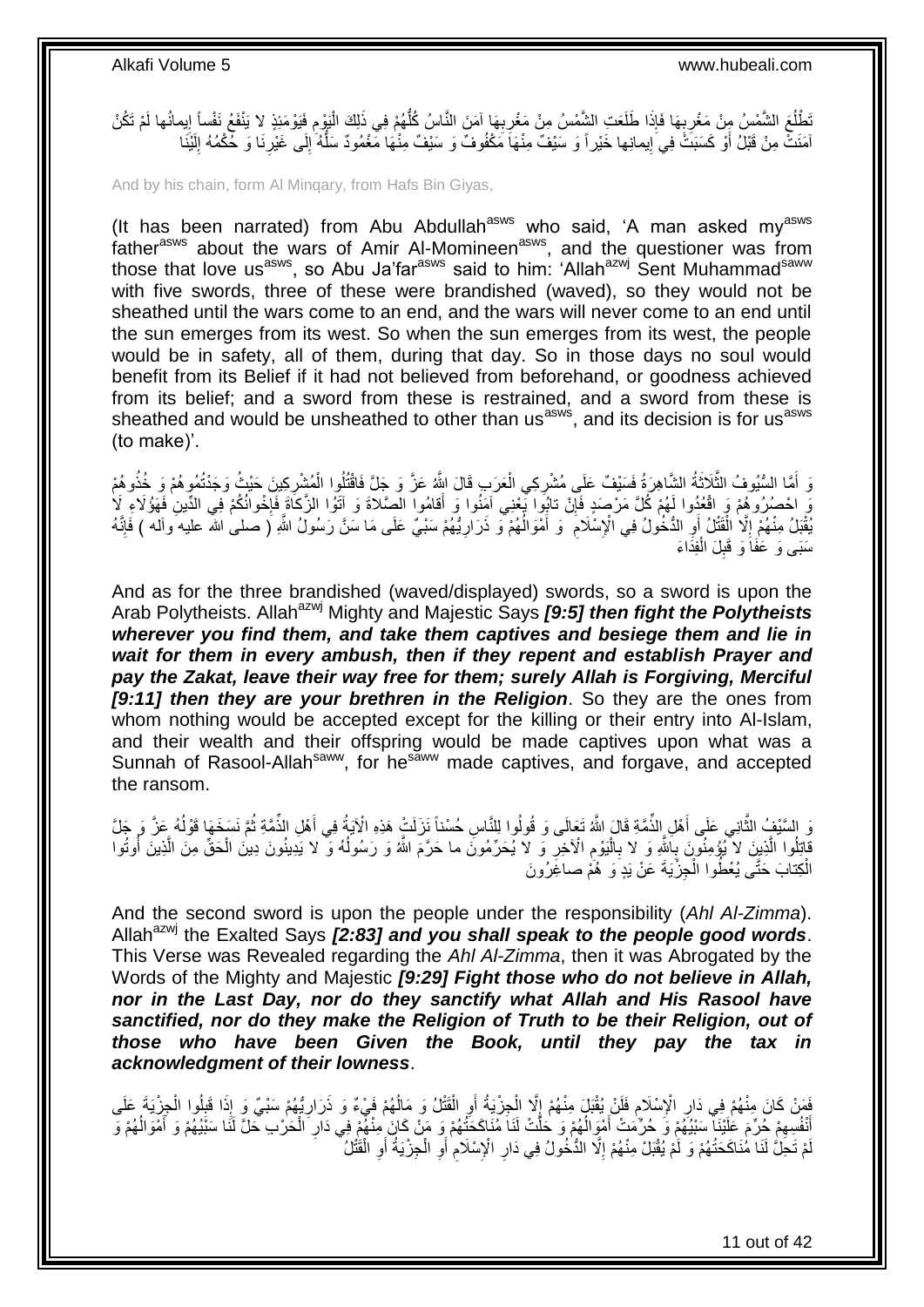So as for the ones who were from them in the house of Al-Islam, nothing would be accepted from him except for the taxation, or the killing, and their wealth would be *Fey* (war booty), and their offspring would be made captives. So when they accept the taxation upon themselves, their captives would be Prohibited unto us, and their wealth would be Prohibited, and marrying them would be Permissible for us. And the ones from them who were in the house of the war, it would be Permissible for us to make them captives, and their wealth, and it would not be Permissible for us to marry them, and nothing would be accepted from them except for the entry into the house of Al-Islam, or the taxation, or the killing.

وَ السَّيْفُ الثَّالِثُ سَيْفٌ عَلَى مُشْرِكِي الْعَجَمِ يَعْنِي التُّرْكَ وَ الدَّيْلَمَ وَ الْخَزَرَ قَالَ اللَّهُ عَزَ وَ جَلَّ فِي أَوَّلِ السُّورَةِ الَّتِي يَذْكُرُ فِيهَا ْ ِ ْ ِ َّ َ **ٔ** َّ الَّذِينَ كَفَرُوا فَقَصَّ قِصَنَتَهُمْ ثُمَّ قَالَ فَضَرْبَ الرِّقابِ حَتَّى إِذا أَثْخَنْتُمُوهُمْ فَشُدُّوا الْوَثاقَ فَإِمَّا مَثَّا بَعْدُ وَ إِمَّا فِداءً حَتَّى تَضمَعَ ן, ْ **ٔ** َ ُ ِ ا الْحَرْبُ أَوْزارَها َ ْ

And the third sword is a sword upon the non-Arab Polytheists, meaning the Turks, and Al-Daylam, and Al-Khazar. Allah<sup>azwj</sup> Mighty and Majestic Says in the beginning of the Chapter in which He<sup>azwj</sup> Mentioned those who disbelieved, so He<sup>azwj</sup> Related their story, then Said *[47:4] So when you meet in battle those who disbelieve, then smite the necks until when you have overcome them, then make (them) prisoners, and afterwards either set them free as a favour or let them ransom (themselves) until the war terminates*.

َّأَمَّا قَوْلُهُ فَإِمَّا مَنًّا بَعْدُ يَعْنِي بَعْدَ السَّبْبِي مِنْهُمْ وَ إِمَّا فِداءً يَعْنِي الْمُفَادَاةَ بَيْنَهُمْ وَ بَيْنَ أَهْلِ الْإِسْلَامِ فَهَؤُلَاءِ لَنْ يُقْبَلَ مِنْهُمْ إِلَّا الْقَتْلُ<br>فَإِسْلامِ ال ا ן<br>יִ ا<br>ا َ ِ َ ْ ِ ِ ْ ا<br>ا أَوِ الدُّخُولُ فِي الْإِسْلَامِ وَ لَّا يَحِلُّ لَنَا مُّنَاكَحَتُّهُمْ مَا دَامُوا فِي دَارِ الْحَرْبِ ِ ِ ْ ِ

So, as for His<sup>azwj</sup> Words **and afterwards** Meaning after taking captives from them, and *or let them ransom (themselves)* Meaning the ransoming between them and the people of Al-Islam. So they are the ones from whom nothing would be accepted except for the killing, or the entry into Al-Islam, and marrying them would not be Permissible for us for as long as they are in the house of the war.

وَ أَمَّا السَّيْفُ الْمَكْفُوفُ فَسَيْفٌ عَلَى أَهْلِ الْبَغْيِ وَ التَّأْوِيلِ قَالَ اللَّهُ عَنَّ وَ جَلَّ وَ إِنْ طائِفَتالِ مِنَ الْمُؤْمِنِينَ اقْتَتَلُوا فَأَصْلِحُوا **∶** ْ ؚ ْ َ ْ َ َ ْ ِ بَّيْنَهُما فَإِنّْ بَغَتْ إِحْداّهُما عَلَى الْأُخْرى فَقَاتِلُوا الَّذِي تَبْغِي َحَتَّى تَفِيءَ إِلَى أَمْرِ اللَّهِ فَلَمَّا نَزَلَتْ هَذِهِ الْآيَةُ قَالَ رَسُولُ اللَّهِ ( صلى َّ **∶**  ِ ِ َ  $\frac{1}{2}$ الله عليهُ وألمه ) إِنَّ مِنْكُمْ ۚ مَنْ يُقَاتِلُ بَعْدِي عَلَى النَّأْوِيلِ كَمَا قَاتَلْتُ عَلَى النَّنْزِيلِ فَسُئِلَ النَّبِيُّ ( صلى الله عليه وأله ) مَنْ هُوَ **∶** ْ ْ ِ فَقَالَ خَاصِفُ الْنُغَلِ يَعْنِي أَمِيرَ الْمُؤْمِنِينَ ( عليه السلام ) ْ َ

And as for the restrained sword, so it is a sword upon the people of the rebellion and the interpretation (of the Quran). Allahazwj Mighty and Majestic Says *[49:9] And if*  two parties of the believers quarrel, make reconciliation between them; but if *one of them acts wrongfully towards the other, fight that which acts wrongfully until it returns to Allah's Command*. So when this Verse was Revealed, Rasool-Allah<sup>saww</sup> said: 'After me<sup>saww</sup>, there would be one among you who would be fighting upon the interpretation (of the Quran) just as  $I<sup>saww</sup>$  fought upon the Revelation'. So the Prophet<sup>saww</sup> was asked, 'Who is he?' So he<sup>saww</sup> said: 'The repairer of the sandal', meaning Amir Al-Momineen<sup>asws</sup>.

فَقَالَ عَمَّارُ بْنُ يَاسِرٍ قَاتَلْتُ بِهَذِهِ الرَّايَةِ مَعَ رَسُولِ النَّهِ ( صلى الله عليه وآله ) ثَلَاثاً وَ هَذِهِ الرَّابِعَةُ وَ اللَّهِ لَوْ ضَرَبُونَا حَتَّى<br>وَفِّي **∶** ْ **∶** َبْلُغُوا بِنَا السَّعَفَاتِ مِّنْ هَجَرَ لَعَلِمْنَا أَنَّا عَلَى الْحَقِّ وَ أَنَّهُمْ عَلَي الْبَاطِلِ وَ كَانَتِ السِّيرَةُ فِيهِمْ مِنْ أَمِيرِ الْمُؤْمِنِينَ ( عليه السلام ْ َ ْ َ **∣** ْ ِ َ ِ ِّ مَا كَانَ مِنٍْ رَسُولِ النَّهِ ( صلى الله عليه وآله ) فِي أَهْلِ مَكَّةً يَوْمَ فَتُحٍ مَكَّةَ فَإِنَّهُ لَمْ يَسْبَ لَٰهُمْ ذُرِّيَّةً وَ قَالَ مَنْ أَغُلَقَ بَابَهُ فَهُوَ ا∣<br>ِ∘ ِ َ َ أَمِنٌ وَ مَنْ أَلْقَى سِلَاحَهُ فَهُوَ آمِنٌ ْ َ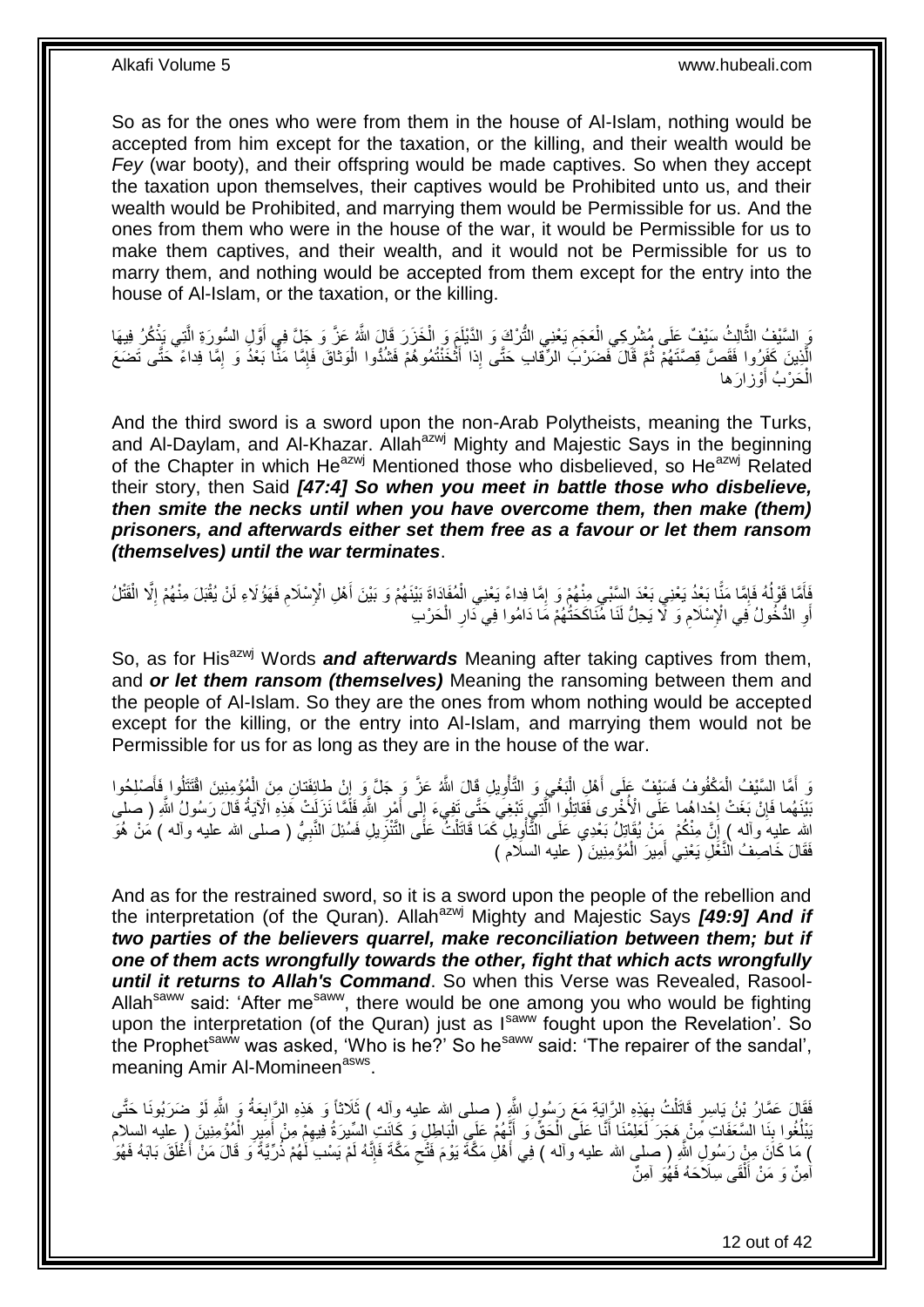So Ammar Bin Yasser said, 'I fought by this flag along with Rasool-Allah<sup>saww</sup> three (times), and this is the fourth. By Allah<sup>azwj</sup>! If they were to strike us until they make us reach the palm leaves due to emigration, we would know that we are upon the Truth and they are upon the falsehood. And the way among them was from Amir Al-Momineen<sup>asws</sup> what was from Rasool-Allah<sup>saww</sup> with regards to the people of Makkah on the day Makkah was conquered, for he<sup>saww</sup> did not make captives of their offspring, and said: 'The one who locks his door, so he is safe, and the one who lays down his weapon, so he is safe'.

وَ كَذَلِكَ قَالَ أَمِيرُ الْمُؤْمِنِينَ ( صلوات الله عليه ) يَوْمَ الْبَصْرَةِ نَادَى فِيهِمْ لَا تَسْبُوا لَهُمْ ذُرِّيَّةً وَ لَا تُجْهِزُوا عَلَى جَرِيحٍ وَ لَا ِ ْ ْ َ ٍ ِ ِ نَتْبَعُوا مُدْبِراً وَ مَنْ أَغْلَقَ بَابَهُ وَ أَلْقَى سِلَاحَهُ فَهُوَ آمِنٌ َ ْ َ

And similar to that is what Amir Al-Momineen<sup>asws</sup> said on the Day of Al-Basra (The battle of the camel). He<sup>asws</sup> called out among them: 'Do not take their offspring as captives, nor attack the injured, nor pursue a fleeing one. And the one who locks his door and lays down his weapon, so he is safe'.

وَ أَمَّا السَّنْفُ الْمَغْمُودُ فَالسَّنْفُ الَّذِي يَقُومُ بِهِ الْقِصَاصُ قَالَ اللَّهُ عَزَّ وَ جَلَّ النَّفْسَ بِالنَّفْسِ وَ الْعَيْنَ بِالْعَيْنِ فَسَلَّهُ إِلَى أَوْلِيَاءِ **∶** ْ **∶** َّ ْ َ َ ِ ُّ ْ ِ ْ الْمَقْتُولِ وَ حُكْمُهُ إِلَيْنَا لَ  $\frac{1}{2}$ ْ

And as for the sheathed sword, so it is the sword by which the retaliation is established. Allah<sup>azwj</sup> Mighty and Majestic Said *[5:45] And We prescribed to them in it that a life is for a life, and an eye for an eye.* So it was left upon the guardians of the killed one, and its decision (for the authorization of an action) is up to us<sup>asws</sup>.

فَهَذِهِ السُّيُوفُ الَّتِي بَعِثَ اللَّهِ بِهَا مُحَمَّداً ( صلى الله عليه وأله ) فَمَنْ جَحَدَهَا أَو جَحَدَ وَاحِداً مِنْهَا أَوْ شَيْئاً مِنْ سِيَرِهَا وَ َ ِ ر<br>إ ِ َ أَحْكَامِهَا فَقَدْ كَفَرَ بِمَا أَنْزَلَ اللَّهُ عَلَى مُحَمَّدٍ ُ( صلـّى الله عليه وآلـه ) . َ ِ َ

So these are the swords which Allah<sup>azwj</sup> Sent Muhammad<sup>saww</sup> with. So the one who fights against these, or fights against one of these, or something from its ways and its decisions, so he has disbelieve with what Allahazwi Revealed upon Muhammad<sup>saww, 18</sup>

عَلِيُّ بْنُ إِبْرَاهِيمَ عَنْ أَبِيهِ عَنِ النَّوْفَلِيِّ عَنِ السَّكُونِيِّ عَنْ أَبِي عَبْدِ اللَّهِ ( عليه السلام ) أَنَّ النَّبِيَّ ( صلى الله عليه وأله ) بَعَثَ َ َ **!** َ ِ ِ بِسَرِيَّةٍ فَلَمَّا رَجَعُوا قَالَ مَرْحَبِاً بِقَوْمٍ قَضوُاً الْجِهَادَ ٱلْأَصْغَرَ وَّ بَقِيَ الْجِهَادُ الْأَكْبَرُ قِيلَ يَا رَسُولَ النَّهِ ( صلى الله عليه وآله ) وَ ْ ْ ٍ **ِ** ِ مَا الْجِهَادُ الْأَكْبَرُ قَالَ جِهَادُ النَّفْسِ ۖ أَ ْ

Ali Bin Ibrahim, from his father, from Al Nowfaly, from Al Sakuny,

(It has been narrated) from Abu Abdullah<sup>asws</sup> that the Prophet<sup>saww</sup> sent a brigade. So when they returned, he<sup>saww</sup> said: 'Welcome to the people who have accomplished the smallest Jihad and there remains the greatest Jihad'. It was said, 'O Rasool-Allahsamwest saturation and alleged the many speakers said: 'Jihad of the self'.<sup>19</sup>

 $18$  Al Kafi – V 5 – The Book of Jihaad Ch 3 H 2

 $19$  Al Kafi – V 5 – The Book of Jihaad Ch 3 H 3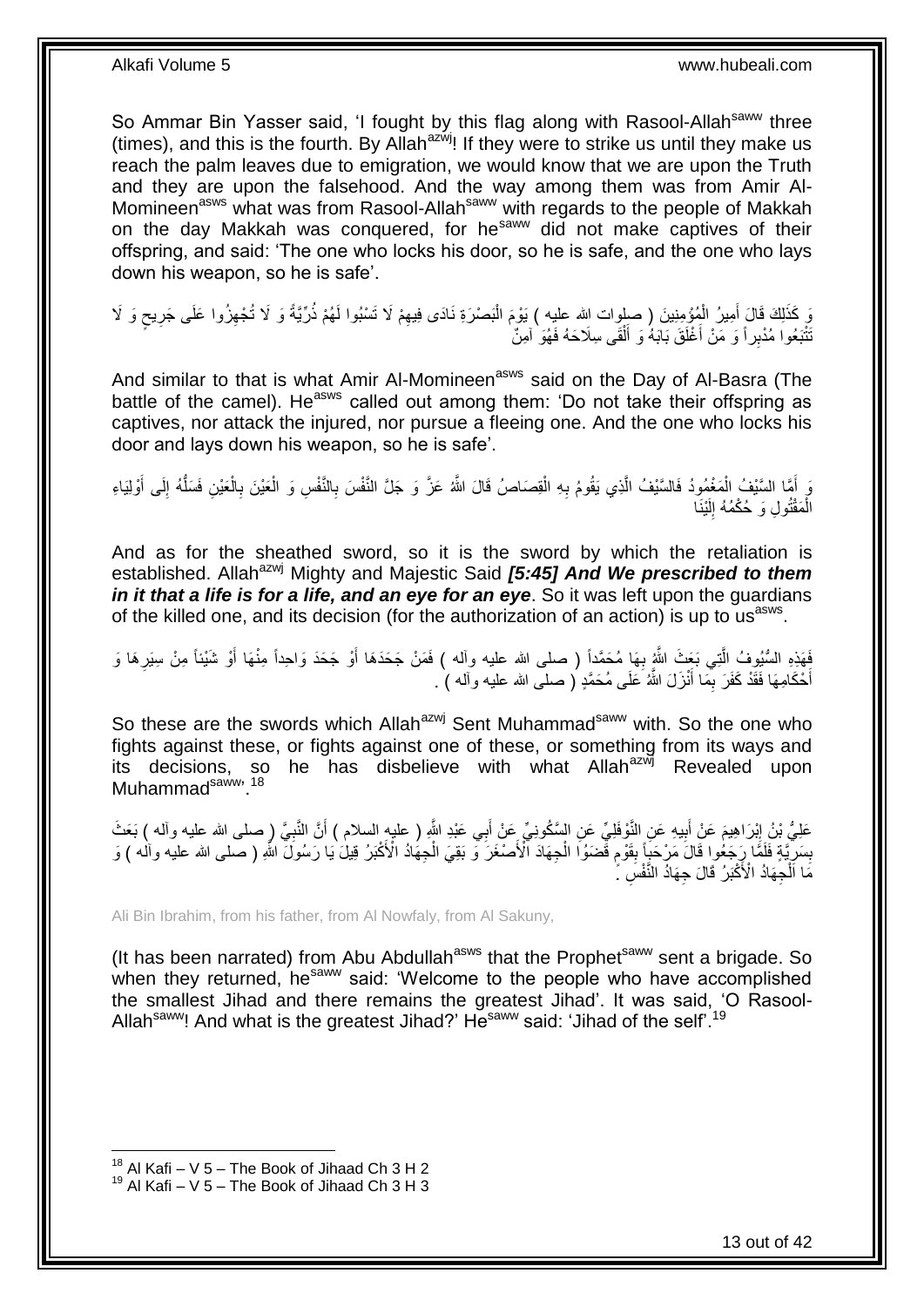**ِج ُب ِج َهاُد َو َم ْن ََل َي ْي ِه الْ ِج ُب َعلَ باب َم ْن َي**

### <span id="page-13-0"></span>**Chapter 4 – The one upon whom the Jihad is Obligated and the one (upon whom) it is not Obligated**

عَلِيُّ بِنُ إِبْرَاهِيمَ عَنْ أَبِيهِ عَنْ بَكْرِ بْنِ صَالِحٍ عَنِ الْقَاسِمِ بْنِ بُرَيْدٍ عَنْ أَبِي عَمْرٍ وِ الزُّبَيْرِيِّ عَنْ أَبِي عَيْدِ اللَّهِ ( عليه السلام ) **∶** َ ِ ْ Į ِ ِ َ ِ َ قَالَ قُلْتُ لَمُهُ أَخْبِرْنِي عَنِ الدُّعَاءِ إِلَى اَللَّهِ وَ الْجِهَادِ فِي سَبِيلِهِ أَ هُوَ لِقَوْمٍ لَآ يَحِلُّ إِلَّا لَهُمْ وَ ِ لَا يَقُومُ بِهِ إِلَّا مَنْ كَإِنَ مِنْهُمْ أَمْ هُوَ **!** ْ ِ  $\frac{1}{2}$ ֖֖֧֧֚֚֚֚֚֚֝֝֝֝֝֝֝֟֓֝֓֟֓֟֓֟֓֝֬֝֓֝ َ ِ ا<br>ا ِ َ ا<br>ا مُبَاحٌ لِكُلِّ مَنْ وَحَدٍّ اللَّهَ عَزَّ وَ جَلَّ وَ اَمَنَ بِرَسُولِهِ ( صلمَى الله عليه وأله ) وَ مَنْ كَانَ كَذَا فَلَهُ أَنْ يَدْعُوَ إِلَى اللَّهِ عَزَّ وَ جَلْ وَ ِ ِ َ إِلَى طَاعَتِهِ وَ أَنْ يُجَاهِدَ فِي سَبِيلِهِ **!** َ ِ

Ali Bin Ibrahim, from his father, from Bakr Bin Salih, from Al Qasim Bin Bureyd, from Abu Amro Al Zabeyr,

(It has been narrated) from Abu Abdullah<sup>asws</sup>, said, 'I said to him<sup>asws</sup>, 'Inform me about the calling to Allah<sup>azwj</sup> and the Jihad in His<sup>azwj</sup> Way, is it for a (particular) people not being Permissible except for them and it cannot be established by any except for the one who was from them, or is it Permissible for every one who professes to the Oneness of Allah<sup>azwj</sup> Mighty and Majestic and believes in His<sup>azwj</sup> Rasool<sup>saww</sup>? And the one who was that, so for him is that he can call to Allah<sup>azwj</sup> Mighty and Majestic to His<sup>azwj</sup> obedience and that he can strive in His<sup>azwj</sup> Way?'

فَقَالَ ذَلِكَ لِقَوْمٍ لَا يَحِلُّ إِلَّا لَهُمْ وَ لَإِ يَقُومُ بِذَلِكَ إِلَّا مَنْ كَانَ مِِنْهُمْ قُلْتُ مَنْ أُولَئِكَ قَالَ مَنْ قَامَ بِشَرَائِطِ اللَّهِ عَزَّ وَ جَلَّ فِي الْقِتَالِ ْ  $\frac{1}{2}$ ِ ٍ ْ ِ وَ اِلْجِهَادِ عَلَىُّ الْمُجَاهِدِينَ فَهُوَ الْمَأْذُونُ لَٰهُ فِي الَّذْعَاءِ إِلَى اللَّهِ عَزَّ وَ جَلَّ وَ مَنْ لَمْ يَكُنْ قَائِماً بِثَنَزَ ائِطٍ اللَّهِ عَزَ مَلَّ عَنَّ وَ جَلَّ فِي الْجِهَادَ ِ ِ ْ ْ ْ ْ عَلَى الْمُجَاهِدِينَ فَلَيْسَ بِمَأْذُونٍ لَهُ فِي الْجِهَادِّ وَ لَا الدُّعَاءِ إِلَى اللَّهِ حَتَّى يَحْكُمَ فِي نَفْسِهِ مَا أَخَذَ اللَّهُ عَلَيْهِ مِنْ شَرَائِطٌ الْجِهَادِ  $\frac{1}{2}$ ْ ْ ِ ْ ْ َ قُلْتُ فَبَيِّنْ لِّي يَرْ حَمُّكَ الثُّهُ ْ

So he<sup>asws</sup> said: 'That (Jihad) is for a (particular) people, not being Permissible except for them, and none can establish that except for the one who was from them'. I said, 'Who are they?' Heasws said: 'The one who stands by the Stipulations (Conditions) of Allah<sup>azwj</sup> Mighty and Majestic with regards to the killing, and the Jihad is upon the combatants. So it is Permissible for him regarding the calling to Allah<sup>azwj</sup> Mighty and Majestic, but the one who does not happen to be standing by the Stipulations of Allah $a^{2xy}$  Mighty and Majestic with regards to the Jihad upon the combatants, so there is no Permissibility for him regarding the Jihad, and he cannot call to Allah<sup>azwj</sup> until he decides with regards to himself what Allah<sup>azwj</sup> has Taken upon him from the Stipulations of the Jihad'. I said, 'So explain it to me, may Allah<sup>azwj</sup> have Mercy on you<sup>asws</sup>'.

قَالَ إِنَّ اللَّهَ تَبَارَكَ وَ تَعَالَى أَخْبَرَ [نَبِيَّهُ] فِي كِتَابِهِ الدُّعَاءَ إِلَيْهِ وَ وَصَفَ الدُّعَاةِ إِلَيْهِ فَجَعَلَ ذَلِكَ لَهُمْ دَرَجَاتٍ يُعَرِّفُ بَعْضُهَا <u>์</u> لَ ِ لَ ِ ِ ِ بَعْضاً وَ يُسْتَدَلُّ بِبَعْضِهَا عَلَى بَعْضٍ فَأَخْبَرَ أَنَّهُ نَبَارَكَ وَ تَعَالَى أَوَّلُ مَنْ دَعَا إِلَى نَفْسِهِ وَ دَعَا إِلَى طَاعَتِهِ وَ اتَّبَاع أَمْرِهِ فَبَدَأَ َ َ ا<br>ا **ِ** َ ِ َ ِ ِ ِ ٍ بِنَفْسِهِ فَقَالَ وَ اللَّهُ يَدْعُوا إِلَى دَارِ السَّلامِ وَ يَهْدِي مَنْ يَشاءُ إِلَى صِراطٍ مُسْتَقِيمِ ِ ِ ِ ِ **ِ** 

He<sup>asws</sup> said: 'Allah<sup>azwj</sup> Blessed and High Informed His<sup>azwj</sup> Prophet<sup>saww</sup> in His<sup>azwj</sup> Book to call to Him<sup>azwj</sup>, and Described the calling to him. Thus, He<sup>azwj</sup> Made Levels for them to recognise one of it by the other, and Evidenced one upon the other. So Heazwj Informed that Heazwj the Blessed and High is the First One Who Calls to Himselfazwj, and Calls to His<sup>azwj</sup> obedience, and the following of His<sup>azwj</sup> Commands. Thus, He<sup>azwj</sup> Began with Himself<sup>azwj</sup>, so He<sup>azwj</sup> Said *[10:25] And Allah Invites to the House of Al-Salaam and Guides whomsoever He so Desires to the Straight Path*.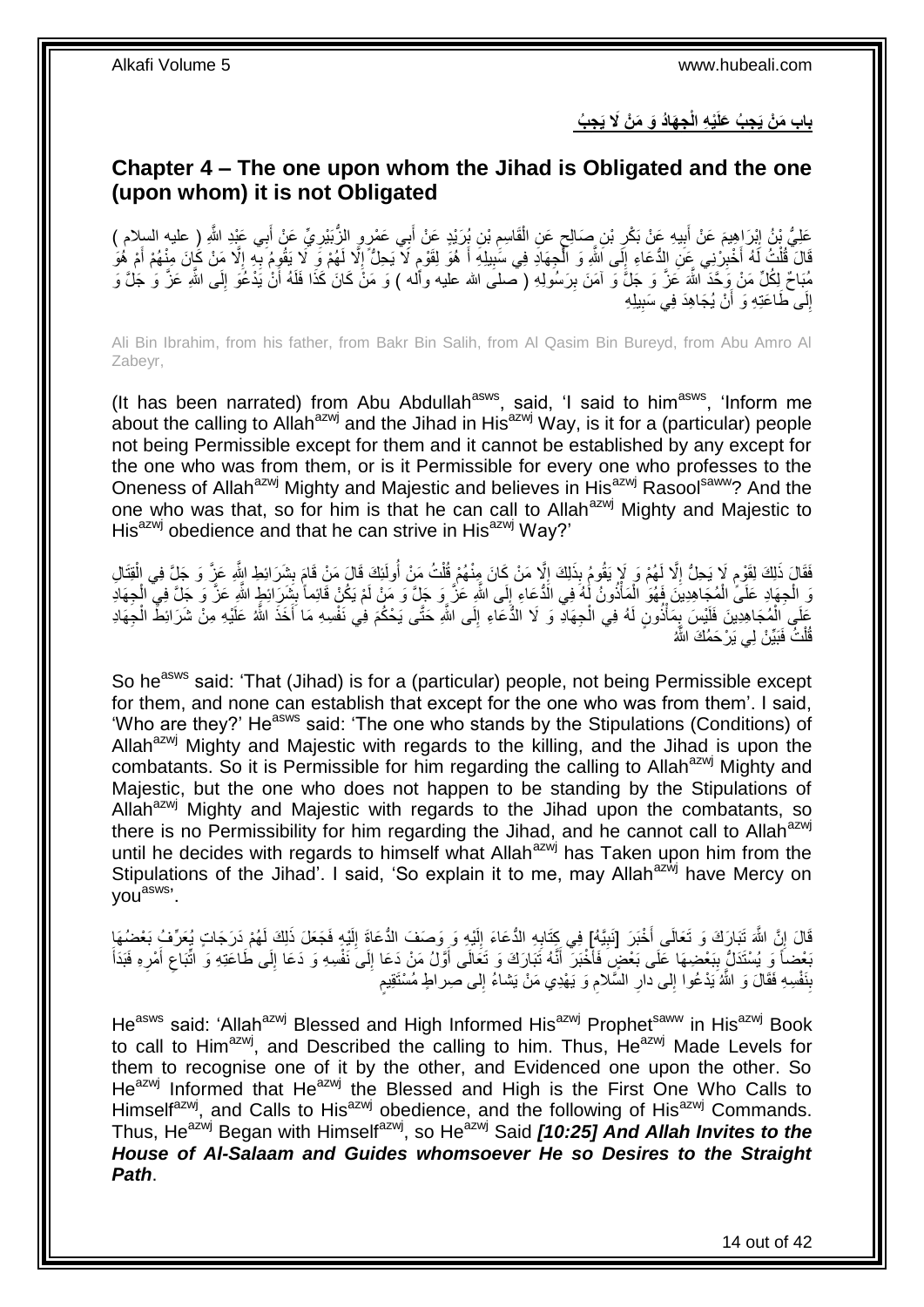ثُمَّ ثَنَّي بِرَسُولِهِ فَقَالَ ادْعُ إِلَى سَبِيلٍ رَبِّكَ بِالْحِكْمَةِ وَ الْمَوْعِظَةِ الْمَسْنَةِ وَ جادِلْهُمْ بِالَّتِي هِيَ أَحْسَنُ يَعْنِي بِالْقُرْآنِ وَ لَمْ يَكُنْ **ٔ** َ َّ ِ ْ ْ ْ ْ ِ **!**  $\frac{1}{2}$ ْ ِ َدَاْعِياً إِلَى اللَّهِ عَزَّ وَ جَلَّ مَنْ خَالَفَ أَمْرَ اللَّهِ وَ يَدْعُو إِلَيْهِ بِغَيْرِ مَا أُمِرَ [بِهِ] فِي كِتَابِهِ وَ الَّذِي أَمَرَ أَنْ لَا يُدْعَى إِلَّا بِهِ وَ قَالَ فِي **∶** لَ ِ َ  $\frac{1}{2}$ ِ ا<br>ا َ َ َّ ِ ; ا<br>ا ِ نَبِيِّهِ ( َصلـى الله عليه وأله ) وَ إِنَّكَ لَتَهْدِي إِلـى صِر اطٍ مُسْتَقِيَم يَقُولُ تَذْكُو ֧֧֧֧֧֧֧֧֓֝֓֝֓֝֓֝֬֟֓֟֓֓֓֟֓֓֟֓֓<del>֛</del> ∣∣<br>∶ ِ **!** 

Then He<sup>azwj</sup> Seconded by His<sup>azwj</sup> Rasool<sup>saww</sup> so He<sup>azwj</sup> Said **[16:125] Call to the Way** *of your Lord with the wisdom and goodly exhortation, and have disputations with them by that which is best*, Meaning by the Quran, and there has never been a caller to Allah<sup>azwj</sup> Mighty and Majestic, the one who opposed the Commands of Allah<sup>azwj</sup> and called to Him<sup>azwj</sup> without what He<sup>azwj</sup> has Commanded with in His<sup>azwj</sup> Book, and that which He<sup>azwj</sup> Commanded was that he (the caller) should not call except by it (the Quran). And He<sup>azwj</sup> Said regarding His<sup>azwj</sup> Prophet<sup>saww</sup> [42:52] and most surely you guide the way to the Straight Path, Saying 'You<sup>saww</sup> call'.

نُّمَ ثَلَّثَ بِالدُّعَاءِ إِلَيْهِ بِكِتَابِهِ أَيْضاً فَقَالَ نَبَارَكَ وَ تَعَالَى إِنَّ هذَا الْقُرْآنَ يَهْدِي لِلَّتِي هِيَ أَقْوَمُ أَيْ يَدْعُو وَ يُبَشِّرُ الْمُؤْمِنِينَ َّ ْ ِ **∶** ِ لَ  $\frac{1}{2}$ **∶** ٌٔ فی ْ َ َ

Then thirdly by the calling to Him<sup>azwj</sup> by His<sup>azwj</sup> Book, as well, so the Blessed and High Said *[17:9] Surely this Quran Guides to that which is most upright*, i.e., calling and giving good news to the Believers.

نُّمَّ ذَكَرَ مَنْ أَذِنَ لَهُ فِي الدُّعَاءِ إِلَيْهِ بَعْدَهُ وَ بَعْدَ رَسُولِهِ فِي كِتَابِهِ فَقَالَ وَ لْتَكُنْ مِنْكُمْ أُمَّةٌ يَدْعُونَ إِلَى الْخَيْرِ وَ يَأْمُرُونَ لَ ∣∣<br>∶ َ ا<br>أ ِ ْ ِ ْ ِ بِالْمَعْرُوفِ وَ يَنْهَوْنَ عَنِّ الْمُنْكَرِ وَ أُولئِكَ هُمُ الْمُفْلِحُونَ ْ ُ ِ ْ ْ **∶** 

Then He<sup>azwj</sup> Mentioned the ones for whom is the Permission to call to Him<sup>azwj</sup> after Himself<sup>azwj</sup>, and His<sup>azwj</sup> Rasool<sup>saww</sup> in His<sup>azwj</sup> Book, so He<sup>azwj</sup> Said *[3:104] And from among you there should be a community inviting to the better and enjoin what is good and forbid the evil, and these are the ones who shall be successful*.

ُمَّ أَخْبَرَ عَنْ هَذِهِ الْأُمَّةِ وَ مِمَّنْ هِيَ وَ أَنَّهَا مِنْ ذُرِّيَّةِ إِبْرَاهِيمَ وَ مِنْ ذُرِّيَّةٍ إِسْمَاعِيلَ مِنْ سُكَّانِ الْحَرَمِ مِمَّنْ لَمْ يَعْبُدُوا غَيْرَ اللَّهِ ِ ِ َ َ ُ ِ ْ قَطَّ الَّذِينَ وَجَبَتْ لَهُمُ الدَّعْوَةُ دَعْوَةٌ إِبْرَاهِيمَ وَ إِسْمَاعِيلَ مِنْ أُهْلِ الْمَسْجِدِ الَّذِينَ أَخْبَرَ عَفْهُمْ فِيَ كِتَابِهِ أَنَّهُ أَذْهَبَ عَنْهُمُ الرِّجْسَ **∶** َّ **ٔ** َ َ ِ َ َّ ْ ا<br>أ ∣l<br>∶ وَ طَهَّرَهُمْ تَطْعِيراً الَّذِينَ وَصَفْنَاهُمْ قَبْلَ هَذَا فِيَ صفِةٍ أُمَّةِ إِبْرِاهِيمَ ( عَليه السلام ) الَّذِينَ عَنَاهُمُ اللَّهُ تَبَارَكَ وَ تَعَالَى فِي قَوْلِهِ َّ ِ ان<br>ا ٔ<br>ا ِ أَدْعُوا إِلَىٰ اللَّهِ عَلَى بَصِيرَةٍ أَنَا وَ مَنِ اتَّبَعَنِي يَغْنِي أَوَّلَ مَنِ اتَّبَعَهُ عَلَى الْإِيمَانِ بِهِ وَ التَّصْدِيقِ لَهُ بِمَا جَاءَ بِهِ مِنْ عِنْدِ اللَّهِ عَنَّ ្រុ َ יִי<br>י ر<br>ا ِ ِ وَ جَلَّ مِنَ الْأُمَّةِ الَّتِي بُعِثَ فِيهَا وَ مِنّْهَا وَ إِلَّيْهَا قَبْلَ الْخَلْقِ مِمَّنْ لَمْ يُشْرِكْ بِاشَّهِ قَطُّ وَ لَمْ يَلْبِسْ إِيمَانَهُ بِظُلْمٍ وَ هُوَ الشَّرْكُ َّ ْ ِ ِ ِ ْ ِ ِ ْ ْ لَ ِ ֧֖֧֖֖֖֖֖֧֖֖֧֧֧֧ׅ֧֧֧֧֧֧֧֧֧֧֧֧֚֚֚֚֚֚֚֚֝֝֟֓֝֓֝֓֝֬֟֓֟֓֝֬֝֬֝֓֝֬֜֓֝֬֜֓֝֬֝֓֝֬֝֓֝֬֝֬֓֝֬֝֬֝

Then He<sup>azwj</sup> Informed about this community and from whom it is, and rather it is from the offspring of Ibrahim<sup>as</sup>, and from the offspring of Ismail<sup>as</sup> from the dwellers of the Sanctuary, from the ones<sup>asws</sup> who had not worshipped other than Allah<sup>azwj</sup> at all; those for whom<sup>asws</sup> the calling is Obligated, the calling of Ibrahim<sup>as</sup> and Ismail<sup>as</sup>, from the people of the Masjid whom He<sup>azwj</sup> Informed about them<sup>asws</sup> in His<sup>azwj</sup> Book that He<sup>azwj</sup> Kept-away the uncleanness from them<sup>asws</sup> and Purified them<sup>asws</sup> with a thorough Pufirication (33:33), those<sup>asws</sup> who had been described before this in the description of the community of Ibrahim<sup>as</sup>, those<sup>asws</sup> whom are Meant by Allah<sup>azwj</sup> Blessed and High in His<sup>azwj</sup> Words **[12:108] Say: This is my way: I call to Allah, I** *and the ones who follow me having insight*, meaning the first one who follows him<sup>saww</sup> upon the belief in it, and the raitification for him<sup>saww</sup> with what he<sup>saww</sup> came with from the presence of Allah<sup>azwj</sup> Mighty and Majestic from the community in which he<sup>saww</sup> was Sent, and being from it, and to it, before the (rest of the) people, from the ones<sup>asws</sup> who did no associate with Allah<sup>azwj</sup> at all, and the one<sup>asws</sup> who did not cloth hisasws belief with the *injustice*, and it is the association (*Shirk*).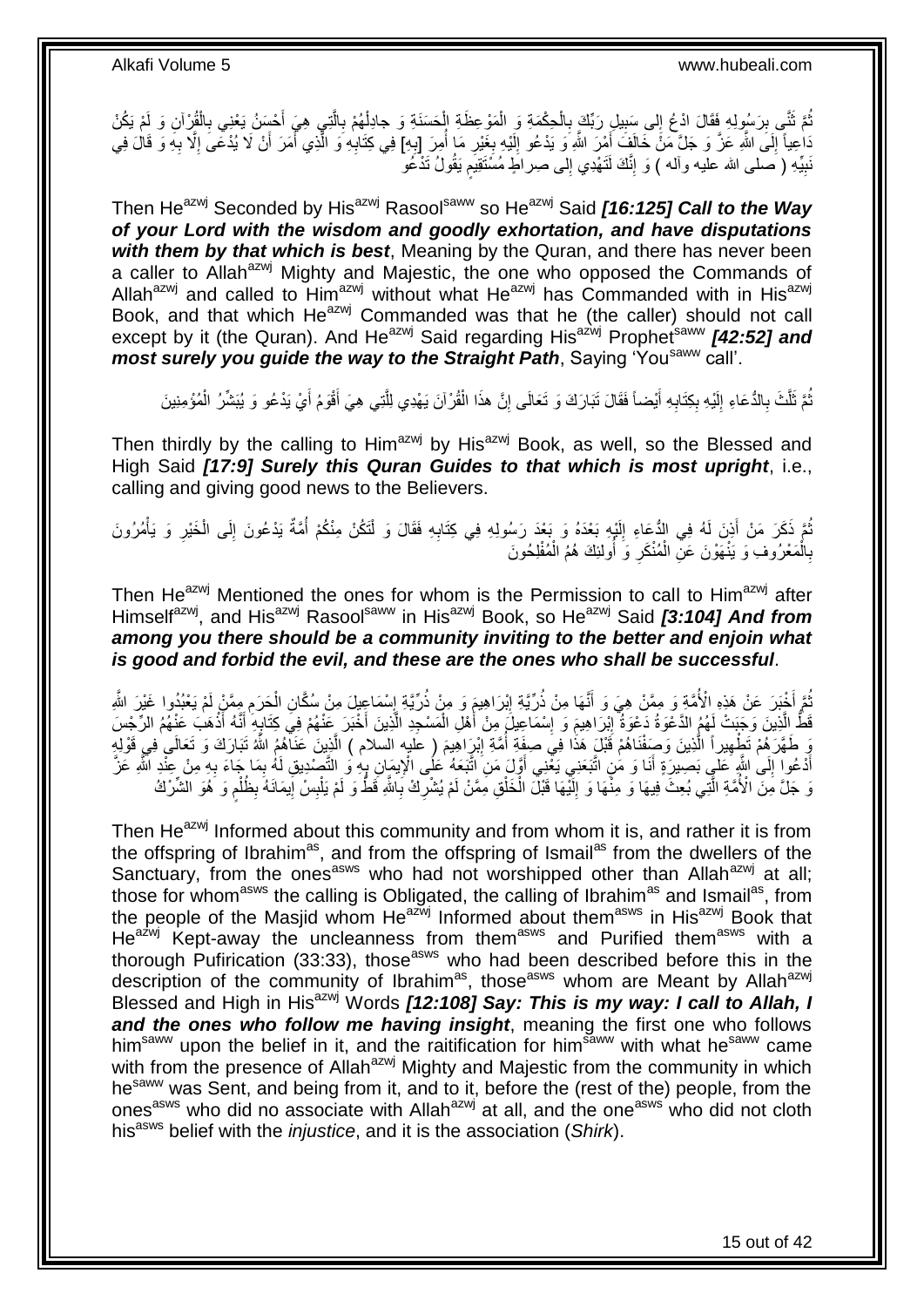ُّمَّ ذَكَرَ أَتْبَاعَ نَبِيِّهِ ( صِلْىِ الله عليه وآله ) وَ أَتْبَاعَ هَذِهِ الْإُمَّةِ الَّذِي وَصَفَهَا فِي كِتَابِهِ بِالْأَمْرِ بِالْمَعْرُوفِ وَ النَّهْيِ عَنِ الْمُنْكَرِ وَ **∶ ∶** َّ **∣** َ ْ **∶** ¦ ِ ْ ِ جَعَلَهَا دَاعِيَةٌ إِلَيْهِ وَ ُ أَذِنَ لَّهَا فِي الدُّعَاءِ إِلَيْهِ فَقَالَ يا أَيُّهَا النَّبِيُّ حَسْبُكَ الثَّهُ وَ مَنِّ اتَّبَعَكَ مِنَ اَلْمُؤْمِنِينَ ِ َ لَ ِ َ لَ יִי (ו ْ

Then He<sup>azwj</sup> Mentioned the following of His<sup>azwj</sup> Prophet<sup>saww</sup> and the following of this community which He<sup>azwj</sup> Described in His<sup>azwj</sup> Book with the enjoining of the good and the forbidding from the evil and Made it to be the callers to Him<sup>azwj</sup>, and Permitted for it with regards to the calling to Himazwj, so Heazwj Said *[8:64] O Prophet! Allah is Sufficient for you and such of the Believers as follow you*.

ُّمَّ وَصَفَ أَثْبَاعَ نَبِيِّهِ ( صِلِّي الله عليه وآله ) مِنَ الْمُؤْمِنِينَ فَقَالَ عَزَّ وَ جَلَّ مُحَمَّدٌ رَسُولُ اللَّهِ وَ الَّذِينَ مَعَهُ أَشِدَّاءُ عَلَى الْمُفَّارِ ْ ِ َ ُ َ َّ ِ َ رُحَماءُ بَيْنَهُمْ ثَراهُمْ رُكِّعاً سَمجَداً يَبْتَغُونَ فَضْلًا مِنَ اللَّهِ وَ رِضْواناً سِيماهُمْ فِي وُجُوهِهِمْ مِنْ أَثَرِ السُّجُودِ ذلِكَ مَثَّلُهُمْ فِيَ ِ **∶** ُ َ ِ التَّوْراةِ وَ مَثَلُّهُمْ فِي الْإِنْجِيلِ ؚ<br>ا ٔ.

Then He<sup>azwj</sup> Described the followers of His<sup>azwj</sup> Prophet<sup>saww</sup> from the Believers, so the Mighty and Majestic Said *[48:29] Muhammad is Rasool-Allah, and those with him are firm of heart against the unbelievers, compassionate among themselves; you will see them bowing down, prostrating themselves, seeking Grace from Allah and Pleasure; their marks are in their faces because of the effect of prostrations; that is their example in the Torah and their example in the Evangel*.

يَ وَّلَ يَوْمَ لا يُخْزِي اللَّهُ النَّبِيَّ وَ الَّذِينَ آمَنُوا مَعَهُ نُورُهُمْ يَسْعى بَيْنَ أَيْدِيهِمْ وَ بِأَيْمانِهِمْ يَعْنِي أُولَئِكَ الْمُؤْمِنِينَ وَ قَالَ قَدْ أَفْلَحَ **∶** ْ ِ َ **∶** ِ َ لَ َ الْمُؤْمِنُونَ ْ

And He<sup>azwj</sup> Said *[66:8] on the Day on which Allah will not Abase the Prophet and those who believe with him; their Light shall run on in front of them and on*  their right – Meaning they<sup>asws</sup> are the Believers. And He<sup>azwj</sup> Said *[23:1] Successful indeed are the Believers*.

نُّمَّ حَلَّاهُمْ وَ وَصَفَهُمْ كَيْ لَا يَطْمَعَ فِي اللَّحَاقِ بِهِمْ إِلَّا مَنْ كَانَ مِنْهُمْ فَقَالَ فِيمَا حَلَّاهُمْ بِهِ وَ وَصَفَهُمْ الَّذِينَ هُمْ فِي صَلاتِهِمْ ِ ِ ِّ ِ َّ ِ خَاشِعُونَ وَ الَّذِينَ هُمْ عَنِّ اللَّغْوِ مُّعْرِضْمُونَ إِلَى َقَوْٰلَِهِ أُولئِكَ هُمُ الْوارِثُونَ الَّذِينَ يَرِثُونَ الْفَوْدَوْسَ هُمْ فِيها خالِدُونَ ْ ان<br>المقام ِ َّ روبا<br>سا ِ ُ ِ ِ **∶** 

Then He<sup>azwj</sup> Extolled them<sup>asws</sup> and Described them<sup>asws</sup> [23:2] Who are humble in *their Prayers [23:3] And who turn aside from the vanities [23:4] And who are givers of the Zakat [23:5] And who guard their private parts [23:6] Except before their mates or those whom their right hands possess, for they surely are not blameable [23:7] So the one who seeks to go beyond that, these are they that exceed the limits [23:8] And those who are keepers of their trusts and their covenant [23:9] And those who preserve their Prayers [23:10] These are they who are the inheritors [23:11] Who shall inherit the Firdows; they shall abide therein eternally*.

وَ قَالَ فِي حِبفَتِهِمْ وَ حِلْيَتِهِمْ أَيْضاً الِّذِينَ لا يَدْعُونَ مَعَ اللَّهِ إِلٰهاً آخَرَ وَ لا يَقْتُلُونَ النَّفْسَ الَّتِي حَرَّمَ اللَّهُ إِلَّا بِالْحَقِّ وَ لا يَزْنُونَ  $\frac{1}{2}$ َّ َ ِ :<br>ا ِ ْ ِ ِ وَ مَنْ يَفْعَلْ ذلِكَ يَلْقَ أَنْاماً يُضاعَفْ لَهُ الْعَذابُ يَوْمَ الْقِيلَمَةِ وَ يَخْلُدْ فِيهِ مُهاناً ُ ْ ْ َ ْ

And He<sup>azwj</sup> Said in their<sup>asws</sup> Description and their<sup>asws</sup> Extolling as well [25:68] And *they who do not call upon another god with Allah and do not slay the soul, which Allah has Forbidden except with the right, nor are they adulterous, and the one who does that would be in sin [25:69] The Punishment shall be*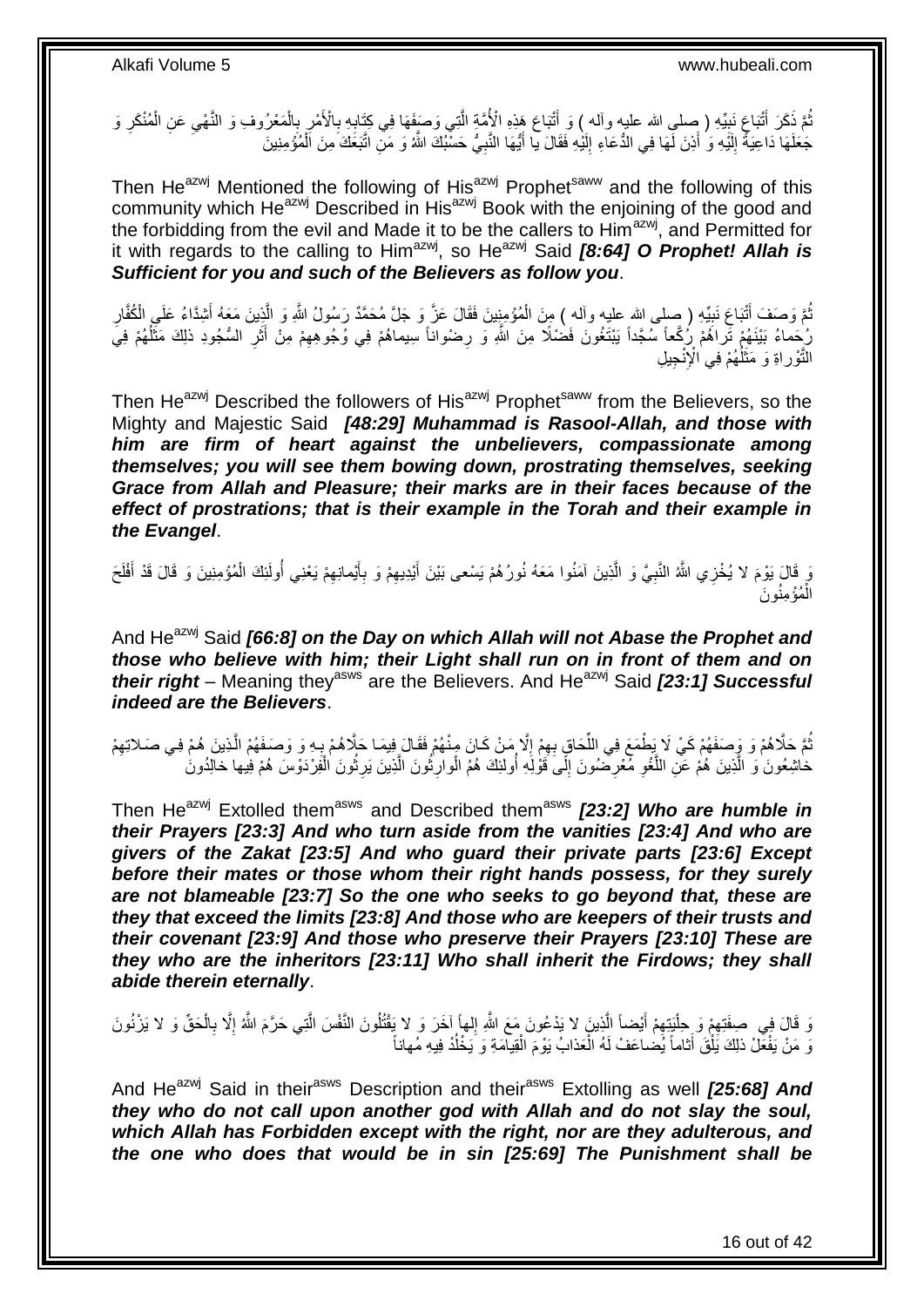*doubled to him on the Day of Resurrection, and he shall abide therein eternally in disgrace*.

ُمَّ أُخْبَرَ ۖ أَنَّهُ اشْتَرَى مِنْ هَؤُلَاءِ الْمُؤْمِنِينَ وَ مَنْ كَانَ عَلَى مِثْلِ صِفَتِهِمْ أَنْفُسَهُمْ وَ أَمْوالَهُمْ بِأَنَّ لَهُمُ الْجَنَّةَ يُقاتِلُونَ فِي سَبِيلِ اللَّهِ َ َ ِ ْ ْ َ ُ ِ ْ َ ِ ُ فَيَقْتُلُونَ وَ يُقْتَلُونَ وَعْداً عَلَيْهِ حَقًّا فِي النَّوْراةِ وَ الْإِنْجِيلِ وَ الْقُرْآنِ ْ ا

Then He<sup>azwj</sup> Informed that He<sup>azwj</sup> had Bought from these Believers and the ones who were upon a similar description *[9:111] their own selves and their wealth for this, that they shall have the Paradise; they are fighting in Allah's Way, so they kill*  and are killed; a Promise which is binding on Him in the Torah and the Evangel *and the Quran*.

ُّمَّ ذَكَرَ وَفَاءَهُمْ لَهُ بِعَهْدِهِ وَ مُبَايَعَتِهِ فَقَالَ وَ مَنْ أَوْفى بِعَهْدِهِ مِنَ اللَّهِ فَاسْتَبْشِرُوا بِبَيْعِكُمُ الَّذِي بايَعْتُمْ بِهِ وَ ذلِكَ هُوَ الْفَوْزُ الْعَظِيمُ ِ َ **∶** ْ ْ ِ َّ ِ

Then He<sup>azwj</sup> Mentioned loyalty to be for them<sup>asws</sup>, and covenant and allegiance, so He<sup>azwj</sup> Said and who is more loyal to his Covenant than Allah? Rejoice therefore *in the pledge which you have made; and that is the mighty achievement*.

فَلَمَّا نَزَلَتْ هَذِهِ الْآيَةُ إِنَّ اللَّهَ اشْتَرى مِنَ الْمُؤْمِنِينَ أَنْفُسَهُمْ وَ أَمْوالَهُمْ بِأَنَّ لَهُمُ الْجَنَّةَ قَامَ رَجُلٌ إِلَى النَّبِيِّ ( صلى الله عليه وآله ْ أ ِ َ َ ْ ֧֝֝֝֝֝֝֝֝֝֝֝֝֝֝֝֝֝֝֝֝֝֝֝֝<del>֖֖֟</del> ِ ِ ) فَقَالَ يَا نَبِيَّ اللَّهِ أَ رَأَيْتَكَ الرَّجُلُ يَأْخُذُ سَيْفَهُ فَيُقَاتِلُ حَتَّىٰ يُقْتَلَ إِلَّا أَنَّهُ يَقْتَرِفْ مِنْ هَذِهِ الْمَجَارِمِ أَ شَهِيدٌ هُوَ فَأَنْزَلَ اللَّهُ عَنَّ وَ ْ َ َ ِ َ ِ َ ِ ِ ْ **ٍ** َ ِ جُلَّ عَلَى رَسْوِلِهِ النَّائِبُونَ الْعابِدُونَ الْحامِدُونَ السَّائِحُونَ الرَّاكِعُوَنَ السَّاجِذُونَ الْأمِرُونَ بِالْمَعْرُوفِ وَ النَّاهُونَ عَنِ الْمُنْكَرِ وَ ْ ِ ¦ ْ ِ ْ الْحافِظُونَ لِّحُدُّودِ اللَّهِ وَ بَشَّرِ الْمُؤْمِنِينَ ْ ِ

So when this Verse was Revealed that *[9:111] Surely Allah has Bought from the Believers their own selves and their wealth for this, that they shall have the*  **Paradise**, a man stood up to the Prophet<sup>saww</sup>, so he said, 'O Prophet<sup>saww</sup> of Allah<sup>azwj</sup>! Do you<sup>saww</sup> view that the man who takes his sword, so he fights until he is killed, except if he were to commit these Prohibition, he would be a martyr?' So Allah<sup>azwj</sup> Mighty and Majestic Revealed unto His<sup>azwj</sup> Rasool<sup>saww</sup> [9:112] The penitent, the *worshippers, the praisers, the fasters, the powers, the prostraters, the enjoiners of good and the forbidders of evil, the preservers of the Limits of Allah; and give good news to the Believers*.

ِ فَفَسَّرَ إِلنَّبِيُّ ( صلى اللهِ عليه وآله ) الْمُجَاهِدِينَ مِنَ الْمُؤْمِنِينَ الَّذِينَ هَذِهِ صِفَتُهُمْ وَ حِلْيَتُهُمْ بِالشَّهَادَةِ وَ الْجَنَّةِ وَ قَالَ التَّائِبُونَ ْ َّ ْ ْ **∶** ْ مِنَ الذَّنُوبَ الْعَابِدُونَ الَّذِينَ لَا يَعْبُدُونَ إِلَّا اللَّهَ وَ لَا يُشْرِكُونَ بِهِ شَيْئاً الْحَامِدُونَ الَّذِينَ يَحْمِدُونَ اللَّهَ عَلَى كُلِّ حَالٍ فِي الشِّدَّةِ وَ ِ َّ **∣** ْ َّ ْ **∶** ِ الرَّخَاءِ ِ السَّائِحُونَ ۚ وَ هُمُ الصَّائِمُونَ ۖ اَلَّا اِكِعُونَ ۚ اللَّهَ الْحَذِينَ ۚ يُوَ الْخُبُونَ ۚ عَلَى ۚ الصَّلَوَاتِ الْخَمْسِ ۖ وَ الْحَافَظُونَ ۚ لَهَا ۖ وَ ْ َّ الْمُحَافِظُونَ عَلَيْهَا بِرُكُوعِهَا وَ سُجُودِهَا وَ فِي الْخُشُوعَ فِيهَا وَ فِي أَوْقَاتِهَا الْأَمِرُونَ بِالْمَعْرُوفِ بَعْدَ ذَلِكَ وَ الْعَامِلُونَ بِهِ وَ ْ ِ َ ِ ِ **∶** ْ النَّاهُونَ عَنِ الْمُنْكَرِ وَ الْمُنْتَهُونَ عَنْهُ ْ ِ ْ

So the Prophet<sup>saww</sup> interpretated, the combatants from the Believer who are of this being their description and their appearance, with the martyrdom, and the Paradise, and said: 'The *penitent* from the sins, the *worshippers* who are not worshipping except for Allah<sup>azwj</sup> and not associating anything with Him<sup>azwj</sup>, the **praisers** who are praising Allah<sup>azwj</sup> upon every state, during the difficulties and the ease; and the ones who go forth, and they are the *fasters*, the *bowers*, the *prostrators* who are adhering upon the five Prayers, and the *preservers* of these, and the preserving upon these by their bowings and their prostrations, and are being humble during these, and with regards to their timing, the enjoiners of the good after that, and the acting by it, and the fobidders from the evil and preventers from it.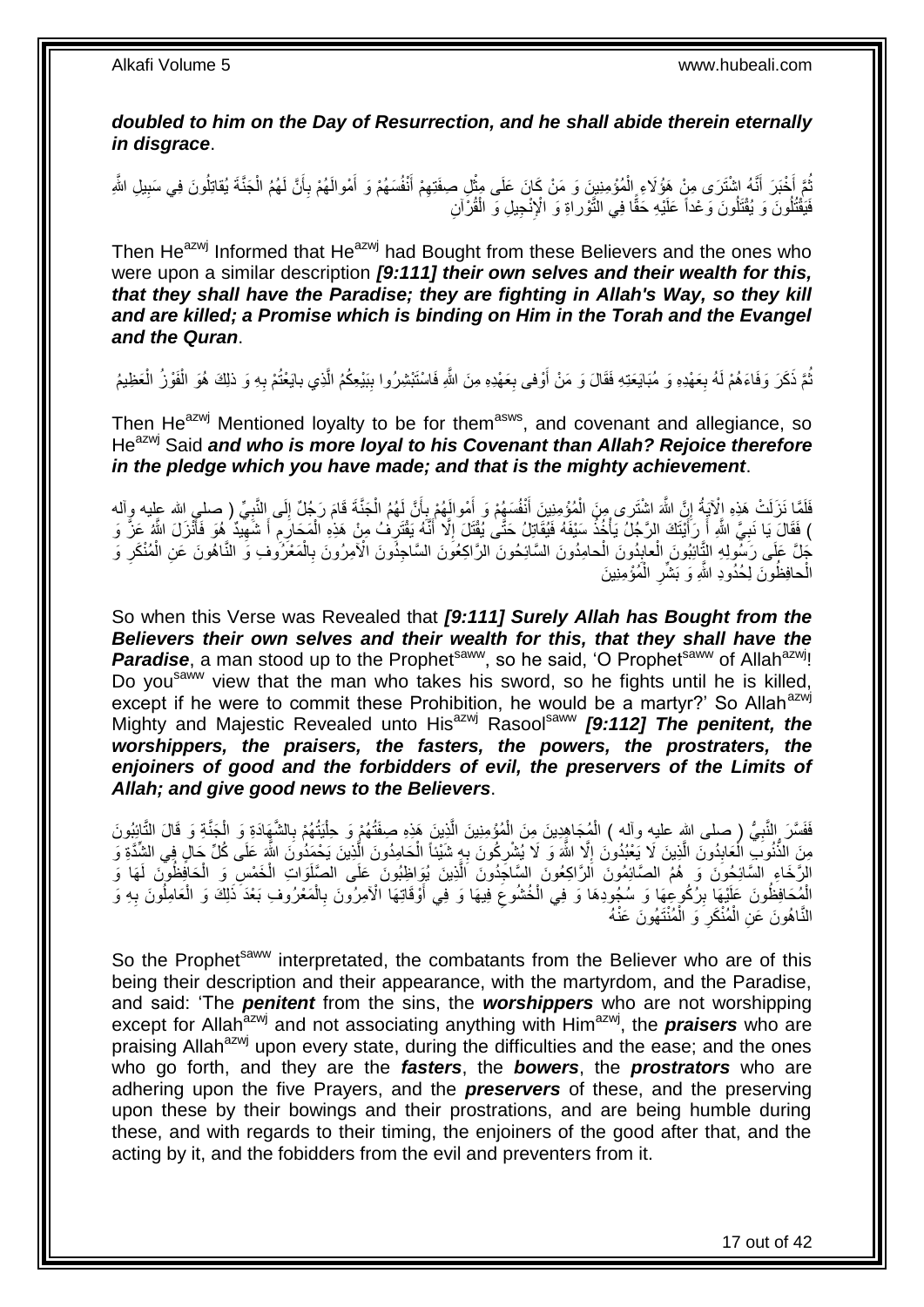قَالَ فَبَشَّرْ مَنْ قُتِلٍ وَ هُوَ قَائِمٌ بِهَذِهِ الشَّرُوطِ بِالشَّهَادَةِ وَ الْجَنَّةِ ثُمَّ أَخْبَرَ تَبَارَكَ وَ تَعَالَى أَنَّهُ لَمْ بَأْمُرْ بِالْقِتَالِ إِلَّا أَصْحَابَ هَذِهِ َ ان<br>المقامات ْ ِ ِ َ ِ ْ ِ ْ َ الشُّرُوطِ فَقَالَ عَزَّ وَ جَلَّ أُذِنَ لِلَّذِينَ يُقاتَلُونَ بِآَنَهُمْ ظُلِمُوا وَ إِنَّ اللَّهَ عَلَى نَصْرِهِمْ لَقَدِيرٌ الَّذِينَ ٰ أُخْرِجُوا مِنْ دِيارِهِمْ بِغَيْرِ حَقٍّ َّ ُ ِ ِ ِ ِ ُ َّ ِ יֲ<br>י َ **∶** إِلَّا أَنْ يَقُولُوا رَبُّنَا اللَّهُ اً ِ

He<sup>asws</sup> said: 'So the good news and the Paradise is for the one who is killed and he is established by these Stipulations. Then the Blessed and high Informed that he would order for the fighting except the one who is the one upon these Stiuplations, so the Mighty and Majestic Said *[22:39] Permission (to fight) is given to those upon whom war is made because they are oppressed, and Allah is well Able to Assist them [22:40] Those who have been expelled from their homes without right except that they say: Our Lord is Allah*.

وَ ذَلِكَ أَنَّ جَمِيِعَ مَا بَيْنَ السَّمَاءِ وَ إِلْأَرْضِ بِثَّمٍ عَزَّ وَ جَلَّ وَ لِرَسُوِلِهِ وَ لِأَتْبَاعِهِمَا مِنَ الْمُؤْمِنِينَ مِنْ أَهْلِ هَذِهِ الصِّفَةِ فَمَا كَانَ اً َ ْ  $\ddot{\xi}$ مِنَ الدُّنْيَا فِي أَيْدِي الْمُشْرِكِينَ وَ الْكُفَّارِ وَ الظَّلَمَةِ وَ الْفُجَّارٍ مِنْ أَهْلِ الْخِلَافِ لِرَسُولِ اللَّهِ ( صلى الله عليه وأله ) وَ الْمُوَلِّي ْ َ ∫<br>≀ ْ **∶** ِ ْ َ ِّ ْ عَنْ طَاعَتِهِمَا مِمَّا كَانَ فِيَ أَيْدِيهِمْ ظَلَمُوا فِيهِ الْمُؤْمِنِينَ مِنْ أَهْلِ هَذِهِ الْصِّفَاتِ وَ غَلَبُوهُمْ عَلَيْهِ **Contract of the Contract of the Contract of the Contract of the Contract of the Contract of the Contract of the Contract of the Contract of the Contract of the Contract of the Contract of the Contract of the Contract of t** ْ ِ َ ِ

And that is because the entirety of what is between the sky and the earth is for Allah<sup>azwj</sup> Mighty and Majestic, and for His<sup>azwj</sup> Rasool<sup>saww</sup>, and the followers of the two, from the Believers from the rightful ones of these descriptions. So whatever was from the world in the hands of the Polytheists, and the Infidels, and the unjust, and the immoral from the people of the adversaries to Rasool-Allah<sup>saww</sup> and the ones turned away from the obedience of them both (Allah<sup>azwj</sup> and Rasool<sup>saww</sup>), from whatever was in their hands is due to them being unjust to the Believers with regards to it, the ones rightful of these descriptions, and their overcoming them<sup>asws</sup>.

مِمَّا أَفَاءَ اللَّهُ عَلَى رَسُولِهِ فَهُوَ حَقُّهُمْ أَفَاءَ اللَّهُ عَلَيْهِمْ وَ رَدَّهُ إِلَيْهِمْ وَ إِنَّمَا مَعْنَى الْفَيْءِ كُلٍّ مَا صَارَ إِلَى الْمُشْرِكِينَ ثُمَّ رَجَعَ مِمَّا ∣l<br>; ِ لَ  $\frac{1}{2}$ ِ َ ْ ُ ្ត្ ْ  $\frac{1}{2}$ كَانَ قَدْ غُلِبَ عَلَّيْهِ أَوْ فِيهِ فَمَا رَجَعُ إِلَى مَكَانِهِ مَنْ قَوْلٍ أَوْ فَعْلٍ فَقَدْ فَاءَ مِثْلُ قَوْلِ إِللَّهِ عَزَ وَ جَلَّ لِلَّذِينَ يُؤْلُونَ مِنْ نِسَائِهِمْ  $\frac{1}{2}$ َ ِ َّ **ٔ** َ َنَّ بُّصُ أَرْبَعَةِ أَشْهُرٍ فَإِنْ فاؤُ فَإِنَّ اللَّهَ غَفُورٌ رَحِيمٌ أَيْ رَجِّعُوا ثُمَّ قَالَ وَ إِنْ عَزَمُوا الطَّلاقَ فَإِنَّ اللَّهَ سَمِيعٌ عَلِيمٌ اً<br>ا ِ ِ اُ ∣ļ ِ

From what Allah<sup>azwj</sup> had Bestowed upon His<sup>azwj</sup> Rasool<sup>saww</sup>, so it is their<sup>asws</sup> right. Allah<sup>azwj</sup> has Bestowed it upon them<sup>asws</sup>, and Returned it to them, and rather the meaning of *Al-Fey* (war booty) is everything what went to the Polytheists, then returns from what they had overcome upon, or regarding it. Thus, whatever returns to its place, from words or deeds, so it is Bestowed, like the Words of Allah<sup>azwj</sup> Mighty and Majestic *[2:226] Those who swear that they will not go in to their wives should wait four months; so if they go back, then Allah is surely Forgiving, Merciful*, i.e. returning (وَاوُ). Then He<sup>azwj</sup> Said *[2:227] And if they have resolved upon the divorce, then Allah is surely Hearing, Knowing*.

وَ إِنْ طَائِفَتانِ مِنَ الْمُؤْمِنِينَ اقْتَتَلُوا فَأَصْلِحُوا بَيْنَهُما فَإِنْ بَغَتْ إِحْداهُما عَلَي الْأُخْرِي فَقاتِلُوا الَّتِي تَبْغِي حَتَّي تَفِيءَ إِلَى יֲ<br>י َّ  $\frac{1}{3}$ ׀ َ ِ أَمْرِ اللَّهِ أَيَّ تَرْجِعَ فَإِنْ فَاءَتْ أَيْ رَجَعَتْ فَأَصْلِحُوا بَيْنَهُما بِالْعَذْلِ وَ أَقْسِطُوا إِنَّ اللَّهَ يُحِبُّ الْمُقْسِطِينَ يَعْنِي بِقَوْلِهِ تَفِيءَ تَرْجَعَ ِ َ ْ ِ َ اً.<br>ا ِ َ ِ ِ فَذَلِكَ الدَّلِيلُ عَلَى ۖ أَنَّ الْفَيْءَ كُلُّ رَاجِعٍ إِلَى مَكَانٍ قَدْ كَانَ عَلَّيْهِ أَوْ فِيهِ وَ يُقَالُ لِلشَّمْسِ إِذَا زَالَتْ قَدْ فَاءَتِ الشَّمْسُ حِينَ يَفِيَّءُ ْ ن َ ∣∣<br>∶ ٍ الْفَيْءُ عِنْدَ رُجُوعِ الشَّمْسِ إِلَى زَوَالِهَمَّا ْ لَ  $\frac{1}{2}$ ِ

And He<sup>azwj</sup> Said **[49:9] And if two parties of the believers quarrel, make** *reconciliation between them; but if one of them acts wrongfully towards the other, fight that which acts wrongfully until it returns to Allah's Command*, i.e., returns ( فنيِتَ ءَ( . So if he (تْ ءَ فنا(, i.e., *then if it returns, make reconciliation between them with justice and act equitably; surely Allah loves the equitable people* – Meaning by His<sup>azwj</sup> Word 'Fey' to Mean return. So that is the proof upon the fact that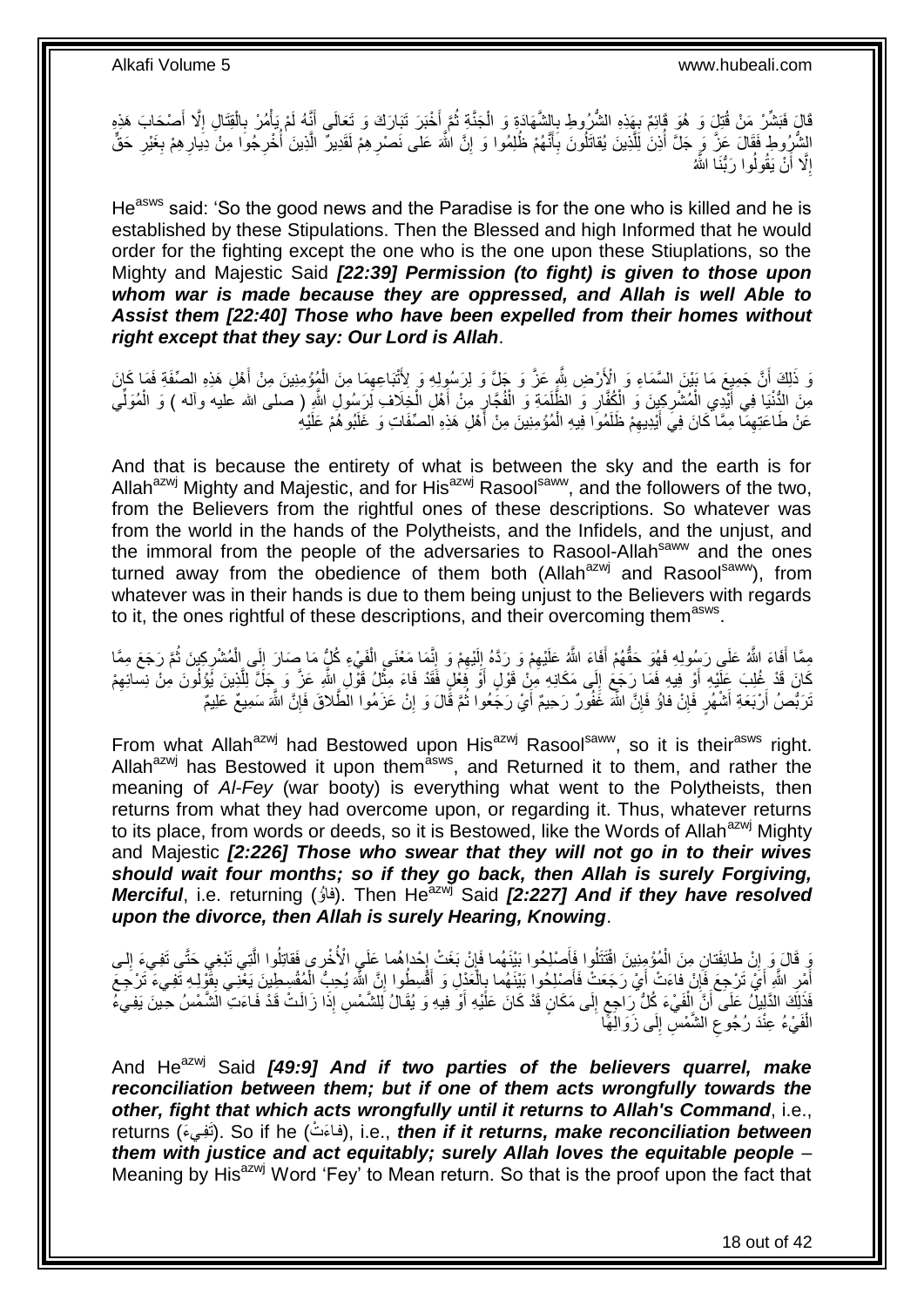*Al-Fey* is everything returning to its place which it was upon or in. And it is said to the الْفَيْءُ ) where the word (قَاءَت) where the word (فَاءَت) sun when it declines, 'The sun has returned ) upon the returning of the sun to its setting.

ِ رَ كَذَلِكَ مَا أَفَاءَ اللَّهُ عَلَى الْمُؤْمِنِينَ مِنَ الْكُفَّارِ فَإِنَّمَا هِيَ حُقُوقُ الْمُؤْمِنِينَ رَجَعَتْ إِلَيْهِمْ بَعْدَ ظُلْمِ الْكُفَّارِ إِيَّاهُمْ فَذَلِكَ قَوْلُمُ أُذِنَ لَ ِ ْ ∣اٍ **∶** ْ َ ُ ُ ِ ِ ِ ْ لِّلَّذِينَ يُقاتَلُونَ بِأَنَّهُمْ ظُلِمُوا مَا كَانَ الْمُؤْمِنُونَ أَحَقَّ بِهِ مِّنْهُمْ ْ ֧֞<sup>֓</sup>֚֬֘֩֕׆ **∶** ِ َ

And similar to that is what Allah<sup>azwj</sup> Bestowed upon the Believers from the Infidels. These are the rights of the Believers which are returning to them after the injustices of the Infidels upon them. So these are His<sup>azwj</sup> Words **[22:39] Permission (to fight)** *is given to those upon whom war is made because they are oppressed* over what the Believers were more rightful with it than them.

وَ إِنَّمَا أُذِنَ لِلْمُؤْمِنِينَ الَّذِينَ قَامُوا بِشَرَائِطِ الْإِيمَانِ الَّتِي وَصَفْنَاهَا وَ ذَلِكَ أَنَّهُ لَا يَكُونُ مَأْذُوناً لَهُ فِي الْقِتَالِ جَنَّى يَكُونَ مَظْلُوماً َّ ِ َّ ْ ُ ِ ْ لَ ْ َ ِّي لَا يَكُونُ مَظْلُوماً حَتَّى يَكُونَ مُؤَمِناً وَ لَا يَكُونُ مُؤْمِناً حَتَّى يَكُونَ قَائِماً بِشَرَائِطِ الْإِيمَانِ الَّذِي أَشْتَرَطَ اللَّهُ عَزَّ وَ جَلَّ عَلَى ِ َّ الْمُؤْمِنِينَ وَ الْمُجَاهِدِينَ ْ ْ

But rather, it is Permitted for the Believers who stand by the Stipulations of the belief which we<sup>asws</sup> have described, and that is that they are not Permitted for it regarding the fighting until they happen to be oppressed, and they cannot happen to be oppressed until they happen to be Believers, and they cannot happen to be Believers until they are established upon the Stiuplations of the belief which Allah<sup>azwj</sup> Mighty and Majestic has stipulated upon the Believers and the combatants.

فَإِذَا تَكَامَلَتْ فِيهِ شَرَائِطُ اللَّهِ عَزَّ وَ جَلَّ كَانَ مُؤْمِناً وَ إِذَا كَانَ مُؤْمِناً كَانَ مَظْلُوماً وَ إِذَا كَانَ مَظْلُوماً كَانَ مَظْلُوماً وَ إِذَا مَحْلُ ْ لَ ْ لِقَوْلِهِ عَزَّ وَ جَلَّ أُذِنَ لِلَّذِينَ يُقاتَلُونَ بِأَنَّهُمْ ظُلِمُوا وَ إِنَّ اللَّهَ عَلَى نَصْرِهِمْ لَقَدِيرٌ ِ ِ َ ِ َّ ؚ<br>ا

So when the Stiuplations of Allah<sup>azwj</sup> Mighty and Majestic is completed in him, so he would be a Believer, and when he was a Believer so he would be an oppressed one, and when he was an oppressed one, he would be one with a Permission for him regarding the Jihad due to the Words of the Mighty and Majestic *[22:39] Permission (to fight) is given to those upon whom war is made because they are oppressed and Allah is well Able to Assist them*.

َمْ يَكُنْ مُسْتَكْمِلًا لِشَرَ إِئِمِ الْإِيمَانِ فَهُوَ ظَالِمٌ مِمَّنْ يَبْغِي وَ يَجِبُ جِهَادُهُ حَتَّى يَتُوبَ وَ لَيْسِ مِثْلُهُ مَأْنُوناً لَهُ فِي الْجِهَادِ وَ ِ ا<br>ا ْ ْ لَ ْ الْذُعَاءِ إِلَى اللَّهِ عَزَّ وَ جَلَّ لِأَنَّهُ لَيْسَ مِنَّ الْمُؤْمِنِينَ الْمَظْلُومِينَ الَّذِينَ أُذِنَ لَهُمْ فِي الْقُرْ آنِ فِي الْقِتَالِ ْ َّ ْ ْ  $\frac{1}{2}$ ْ

And if he does no happen to be completely upon the Stipulations of the belief, so he is an oppressor from the ones who have rebelled and Jihad against him is Obligated until he repents, and the likes of him are not with Permission regarding the Jihad, and the calling to Allah<sup>azwj</sup> Mighty and Majestic because he is not from the Believers, the oppressed ones for whom there is Permission for them in the Quran regarding the fighting.

فَلَمَّا نَزَلَتْ هَذِهِ الْإِيَةُ أُذِنَ لِلَّذِينَ يُقاتَلُونَ بِأَنَّهُمْ ظُلُمُوا فِي الْمُهَاجِرِينَ الَّذِينَ أَخْرَجَهُمْ أَهْلُ مَكَّةٍ مِنْ دِيَارِهِمْ وَ أَمْوَالِهِمْ أُحِلَّ لَهُمْ َ َّ ِ ْ ֞֘֝֬֝֓֟֓֟׆֧֬ **∶** َّ ا<br>ا ُ ِ َ ِ حِهَادُهُمْ بِظُلْمِهِمْ إِيَّاهُمْ وَ أُذِنَ لَهُمْ فِي الْقِتَالِ فَقُلْتُ فَهَذِهِ نَزَلَتْ فِيَ الْمُهَاجِرِينَ بِظُلْمِ مُشْرِكِي أَهْلِ مَكَّةَ لَهُمْ فَمَا بَالُهُمَّ فِي قِتَالِهِمْ ِ ْ ِ **∶** ْ ْ ْ ُ ֖֧֚֚֚֚֚֚֚֚֚֚֚֚֚֓֡֡֓֡֘<u>֚֓</u> ِ ْ ِ ِ ُ َ ِ كِسْرَى وَ قَيْصَرَ وَ مَنْ دُونَهُمْ مِنْ مُشْرِكِي قَبَائِلِ الْعَرَبِ ْ ِ

So when this Verse was Revealed *[22:39] Permission (to fight) is given to those upon whom war is made* regarding the Emigrants who were thrown out by the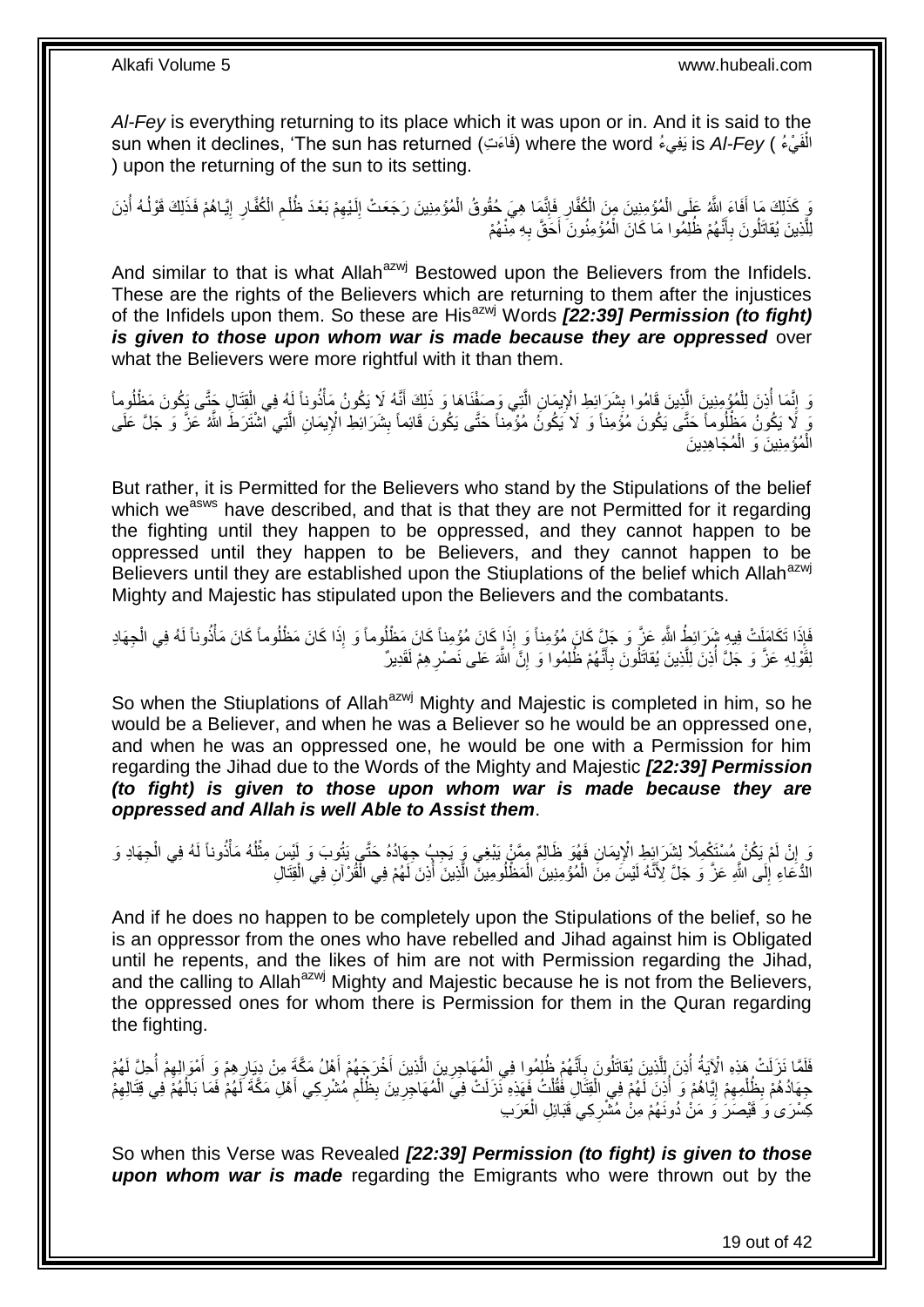people of Makkah from their houses and their wealth, their Jihad was Permissible for them due to their (Polytheists) oppressing them, and there was Permission for them regarding the fighting'. So I said, 'So this was Revealed regarding the Emigrants due to the injustices of the Polytheists of the people of Makkah, so what was their situation regarding their fighting Chosroe and Caesar, and the ones besides them from the Polytheists of the Arab tribes?'

فَقَالَ لَوْ كَانَ إِنَّمَا أُذِنَ لَهُمْ فِي قِتَالٍ مَنْ ظَلَمَهُمْ مِنْ أَهْلِ مَكَّةَ فَقَطْ لَمْ يَكُنْ لَهُمْ إِلَى قِتَالِ جُمُوعِ كِسْرَى وَ قَيْصَرَ وَ غَيْرِ أَهْلِ َ ُ ֺ֖֧֧֧ׅ֧֦֧֧֧֧֧֧֧֧֧֚֚֚֚֚֚֚֚֚֚֚֚֚֚֝֓֡֓֓֡֓֡֓֡֓֡֓֡֓֡֓֡֟֓֡֓֓֓֡֓֡֡֬֓֓֡֡֡֬֓֩֓֓֓֬֓֓֝֬֝֬֝֬֝֬֝֬֝֬֝֬֝֬֝֬ َ ِ ِ ِ لَ مَكَّةَ مِنْ قَبَائِلِ الْعَرَبِ سَبِيلٍ ۗ لِٓئَنَّ الَّذِينَ ظَلَمُو هُمْ غَيْرُ هُمْ وَ إِنَّمَا أُذِنَ لَمُهْ فِي قِتَالِ مَنْ ظَلَمَهُمْ مِنْ أَهْلِ مَكَّةً لِإِخْرَاجِهِمْ إِيَّاهُمْ مِنْ ا<br>ا ِ َّ ِ ْ ׀ו<br>֞ ِ َ ْنِيَارِهِمْ وَ أَمْوَالِهِمْ بِغَيْرِ خَقٍّ وَ لَوْ كَانَتٍ إِلْآيَةُ إِنَّمَا عَنَتِ الْمُهَاجِرِينَ الَّذِينَ ظَلَمَهُمْ أَهْلٍۢ مَكَّةٌ كَانَتِ الْآيَةُ مُرْتَفِعَةَ الْفَرْضَى عَمَّنْ َ َّ **∶** ْ ِ **∶** ِ ِ َ ِ ْ َبَعْدَهُمْ إِذَا لَمْ يَبْقَ مَنَ الظَّالِمِينَ وَ الْمَظْلُومِينَ أَحَدٌ وَ كَانَ فَرْضَمُهَا مَرْفُوعاً عَنِ النَّاسِ بَعْدَهُمْ [إِذَا لَمْ يَبْقَ مِنَ الظَّالِمِينَ وَ َ ْ حَدٌ] َ مَظْلُومِينَ أَ ْ ال

So he<sup>asws</sup> said: 'If it was rather a Permission for them regarding the fighting the ones who oppressed them from the people of Makkah only, there would not be any way for them to fight the multitudes of Chosroe and Caesar and other than the people of Makkah from the Arab tribes, because the ones who oppressed them were others, and rather Permission for them would have been regarding fighting the ones who oppressed them from the people of Makkah due to their expelling them from their houses and their wealth without right; and if the Verse had Meant the Emigrants whom the people of Makkah oppressed, the Verse would have Lifted the Obligation from the ones after them, when there did not remain any of the oppressors and the oppressed ones, and its Obligation would be Lifted from the people after them (when there did no remain anyone from the oppressors and the oppressed).

يَ لِنُسٍ كَمَا ظَنَنْتٍ وَ لَا كَمَا ذَكَرْتٍ وَ لَكِنَّ الْمُهَاجِرِينَ ظُلِمُوا مِنْ جِهَتَيْنِ ظَلَمَهُمْ أَهْلُ مَكَّةَ بِإِخْرَاجِهِمْ مِنْ دِيَارِهِمْ وَ أَمْوَالِهِمْ ِ  $\frac{1}{2}$ ِ َ ِ ْ ِ َ ِ فَقَاتَلُوهُمْ بِإِذْنِ اللَّهِ لَهُمْ فِي ذَلِكَ وَ ظَلَمَهُمْ كِسْرَى وَ قَلْيصَدُ وَ مَنْ كَانَ دُونَهُمْ مِنْ قَبَائِلِ الْعَرَبِ وَ الْعَجَمِ بِمَا كَانَ فِي أَيْدِيهِمْ مِمَّا **ٔ ∶** ِ َ ِ ِ ْ ْ كَانَ الْمُؤْمِّئُونَ أَحَقَّ بِهِ مِّنْهُمْ فَقَدْ قَاتَلُوهُمْ بِإِذْنِ اللَّهِ عَزَّ وَ جَلَّ لَهُمْ فِي ذَلِكَ وَ بِحُجَّةِ هَذِهِ الْآيَةِ يُقَاتِلُ مُؤْمِّئُو كُلِّ زَمَانٍ ِ **ٔ** ِ **∶** َ ْ

And it is not as you are thinking it to be, nor as last mentioned, but the Emigrants were oppressed from two aspects. The people of Makkah oppressed them by their expelling them from their houses and their wealth, so they fought them by the Permission of Allah<sup>azwj</sup> for them regarding that, and they were oppressed by Chosroe and Caesar, and the ones who were besides them from the Arab tribes, and the non-Arabs with what was in their hands from what the Believers were more rightful with it than them. So they fought them by the Permission of Allah<sup>azwj</sup> Mighty and Majestic for them regarding that, and by the argument of this Verse (22:39) the Believers of every era can fight.

وَ إِنَّمَا أَذِنَ اللَّهُ عَزَّ وَ جَلَّ لِلْمُؤْمِنِينَ الَّذِينَ قَامُوا بِمَا وَصَفَهَا اللَّهُ عَزَّ وَ جَلَّ مِنَ الشَّرَائِطِ الَّذِي شَرَطَهَا اللَّهُ عَلَى الْمُؤْمِنِينَ فِي ِ َّ ْ َ ِ ْ َّ الْإِيَمَانِ وَ الْجِهَادِ وَ مّنْ كَانَ قَائِماً بِنِّلْكَ الْشَّرَائِطِ فَهُوَ مُؤْمِنٌ وَ هُوَ مَظْلُومٌ وَ مَأْذُونٌ لَهُ فِي الْجِهَادِ بِذَلِكَ الْمَعْنَى ْ **∣** ْ ْ ْ ا<br>المنابع

And rather the Permission of Allah<sup>azwj</sup> Mighty and Majestic is for the Believers who stand by what Allah<sup>azwj</sup> Mighty and Majestic Described from the Stipulations which Allah<sup>azwj</sup> Stipulated upon the Believers regarding the belief and the Jihad. And the one who was standing by these Stipulations so he is a Believer, and he is an oppressed, and there is Permission for him regarding the Jihad in that meaning.

َ مَنْ كَانَ عَلَى خِلَافٍ ذَلِكَ فَهُوَ ظَالِمٌ وَ لَيْسَ مِنَ الْمَظْلُومِينَ وَ لَيْسَ بِمَأْذُونِ لَهُ فِي<br>يَنْ دَمِّنْ مَنْ يَسَوِّيَهِ وَجَمَعَ الْجَمْعَةِ وَإِنَّهُمْ الْمَسْئِلُومِينَ وَ لَيْسَ بِمَأْذُونِ لَهُ فِ ِ ِ ْ ْ ِ ْ ْ بِالْمَعْرُوفِ لِأَنَّهُ لَيْسَ مِنْ أَهْلِ ذَلِكَ وَ لَا مَأْذُونٍ لَمُ فِي الدُّعَاءِ إِلَى اللَّهِ عَزَّ وَ جَّلَّ لِأَنَّهُ لَّيْسَ يُجَاهِدُ مِثْلُهُ وَ ۖ أُمِرَ بِدُعَائِهِ إِلَى اللَّهِ  $\frac{1}{2}$ ْ َ ْ **∶** ِ ِ ا<br>ا ْ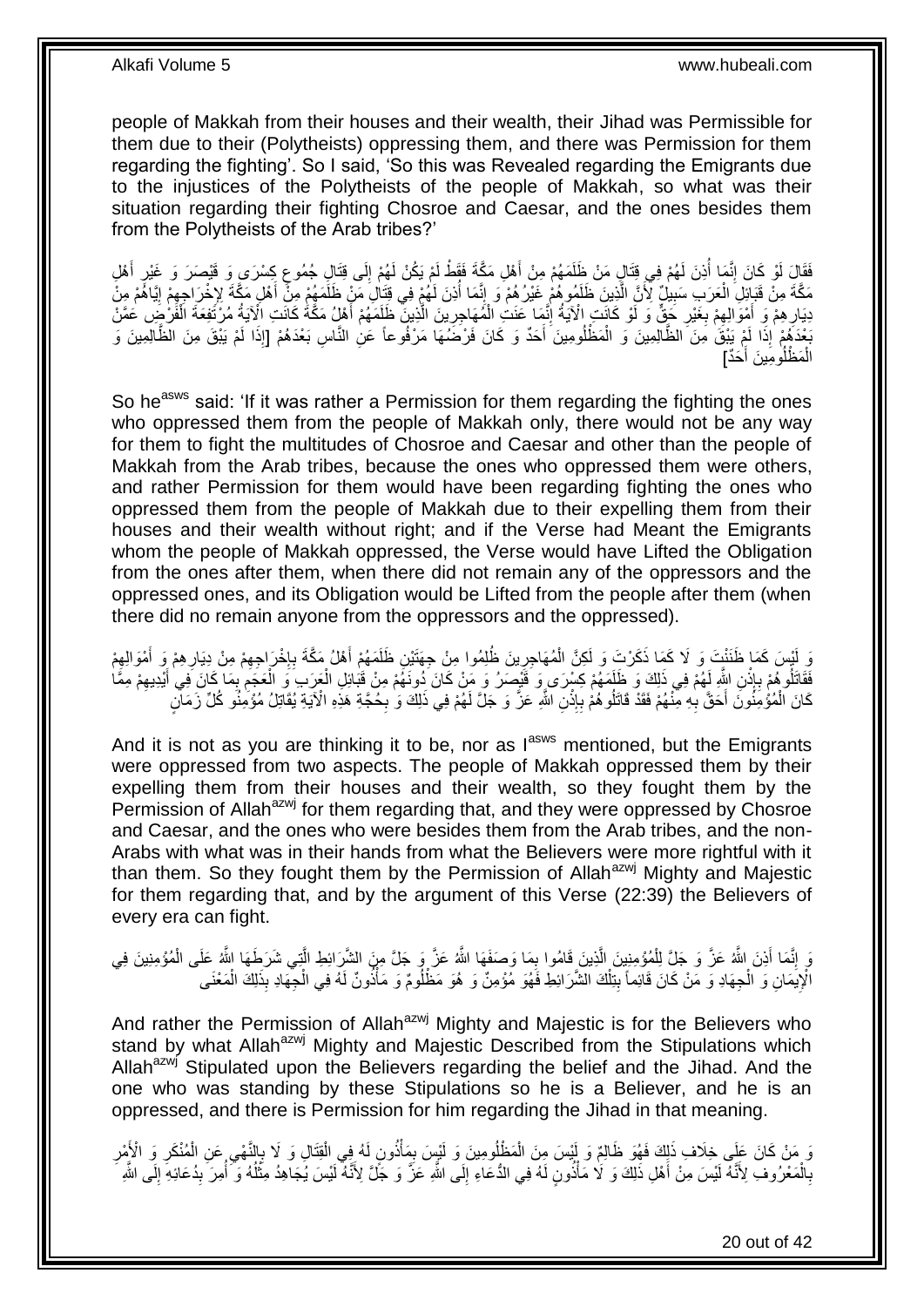And the one who was opposte to that, so he is an oppressor and is not from the oppressed ones, and would not be with Permission for him regarding the fighting, nor for forbidding from the evil and the enjoining of the good, because he would not be from the rightful ones of that, nor would there be a Permission for him regarding the calling to Allah<sup>azwj</sup> Mighty and Majestic because he cannot fight against the likes of himself and order with calling others to Allah<sup>azwj</sup>.

يَا لَا يَكُونُ مُجَاهِداً مَنْ قَدْ أُمِرَ الْمُؤْمِنُونَ بِجِهَادِهِ وَ حَظَرَ الْجِهَادَ عَلَيْهِ وَ مَنَعَهُ مِنْهُ وَ لَا يَكُونُ دَاعِياً إِلَى اللَّهِ عَزَّ وَ جَلَّ مَنْ ْ ْ ُ ِ ْ أَمِرَ بِذُعَاءِ مِثْلُوهِ إِلَى النَّوْيَةِ وَ ٱلْجَقِّ وَ ٱلْأَمْرِ بِالْمَعْرُوفِ وَ النَّهْىِ عَنِ ٱلْمُنْكَرِ وَ لَا يَأْمُرُ بِالْمَعْرُوفِ مَنْ قَدْ أُمِرَ أَنْ يُؤْمَرَ بِهِ وَ **∶** ْ ِ ْ ِ ِ ْ  $\frac{1}{2}$ **ٔ ∣ ∶** َ ُ ْ **∶** لَا يَنْهََى عَنِ الْمُنْكَرِ مَنْ قَدْ أَمِرَ أَنْ يُنْهَى عَنَّهُ اً ا<br>ا ِ ْ

And he cannot become a combatant, the one who had ordered the Believers to his Jihad, and Jihad presets itself upon him, and prevents him from it, nor can he become a caller to Allah<sup>azwj</sup> Mighty and Majestic the one who calls the likes of himself to the repentance, and the Truth, and the enjoining of the good, and the forbidding from the evil. And he cannot enjoin the with good, the one who himself had been ordered with it, nor can he forbid from the evil the one who himself had been ordered to be prevented from it.

فَمَنْ كَانَتْ قَدْ نَمَّتْ فِيهِ شَرَائِطُ اللَّهِ عَزَّ وَ جَلِّ الَّذِي وُصِفَ بِهَا أَهْلُهَا مِنْ أَصْحَابِ النَّبِيِّ ( صلى الله عليه وآله ) وَ هُوَ مَظْلُومٌ **∶** َ ا<br>ا َ ِ َّ ْ فَهُوَ مَأْذُونٌ لَهُ فِي الْجِهَادِ كَمَا أُذِنَ لَهُمْ فِي الْجِهَادِ ۗ لِأَنَّ حُكْمَ اللَّهِ عَزَّ وَ جَلّ فِي الْأَوَّلِينَ وَ اُلْأَخِرِينَ وَ فَرَائِضَهُ عَلَيْهِمْ سَوَاءٌ إِلَّا ْ **ٍ** ْ :<br>ا ِ ِ مِنْ عِلَّةٍ أَوْ حَادِثٍّ يَكُونُ َّ

So the one in whom the Stipulations of Allah<sup>azwj</sup> Mighty and Majestic were complete, the ones which He $^{azwj}$  has Described as being its rightful ones from the companions of the Prophet<sup>saww</sup>, and he is an oppressed one, so there is Permission for him regarding the Jihad just as it was Permitted for them regarding the Jihad, because the Decision of Allah<sup>azwj</sup> Mighty and Majestic is for the former ones and the later ones, and His<sup>azwj</sup> Obligations upon them is the same, except from a reason, or an event taking place.

وَ اِلْأَوَّلُونَ وَ الْأَخِرُونَ أَيْضاً فِي مَنْعِ الْحَوَادِثِ شُرَكَاءُ وَ الْفَرَائِضُ عَلَيْهِمْ وَاحِدَةٌ بُيِسْأَلُ الْأَخِرُونَ عَنْ أَدَاءِ الْفَرَائِضِ عَمَّا َ ْ َ َ ِ ْ ْ ِ يِّدِيَّاْلُ عَنْْهُ الْأَوَّلُونَ وَ يُجَاسَبُونَ عَمَّا بِهِ يُحَاسَبُونَ وَ مَنْ لَمْ يَكُنٍّ عَلَى صِفَةِ مَنْ أَذِنَ اللَّهُ لَهُ فِي الْجِهَادِ مِنَ الْمُؤْمِنِينَ فَلَيْسَ مِنْ َ ِ َ ْ أَهْلِ الْجِهَادِ وَ لَيْسَ بِمَأْذُونٍ لَهُ فِيهِ حَتَّى يَفِيءَ بِمَا شَرَطَ اللَّهُ عَزَّ وَ جَلَّ عَلَيْهِ ْ ِ ْ ِ

And the former ones and the later ones as well, with regards to the prevention of the events, are participants, and the Obligations upon them is one. The later ones would be Questioned about the fulfillment of the Obligations about what the former ones would be Questioned with, and these ones would be Reckoned with what those ones would be Reckoned with. And the one who does not happen to be upon the description of the ones Allah<sup>azwj</sup> has Permitted for him regarding the Jihad from the Believers, so he is not the rightful of the Jihad, and he is not with a Permission for him with regards to it until he fulfills with what Allah<sup>azwj</sup> Mighty and Majestic has Stipulated upon him.

فَإِذَا تَكَامَلَتْ فِيهِ شَرَائِطُ اللَّهِ عَزَّ وَ جَلَّ عَلَى الْمُؤْمِنِينَ وَ الْمُجَاهِدِينَ فَهُوَ مِنَ الْمَأْذُوِنِينَ إِلَهُمْ فِي الْجِهَادِ فَلْيَتَّقِ اللَّهَ عَزَّ وَ جَلَّ ْ ْ ْ ْ ْ ْ لَ عَبْدٌ وَ لَا يَغْتَنَّ بِالْأَمَانِيِّ الَّتِي نَهَى اللَّهُ عَنْ وَ جَلَّ عَنْهَا مِنْ هَذِهِ الْأَحَادِيثِ الْكَاذِبَةِ عَلَى اللَّهِ الّْتِي يُكَذِّبُهَا الْقُرْآنُ وَ يَتَبَرَّأُ مِنْهَا وَ ْ َّ ِ ُ ْ َّ مِنْ حَمَلَتِهَا وَ رُوَٰاتِهَا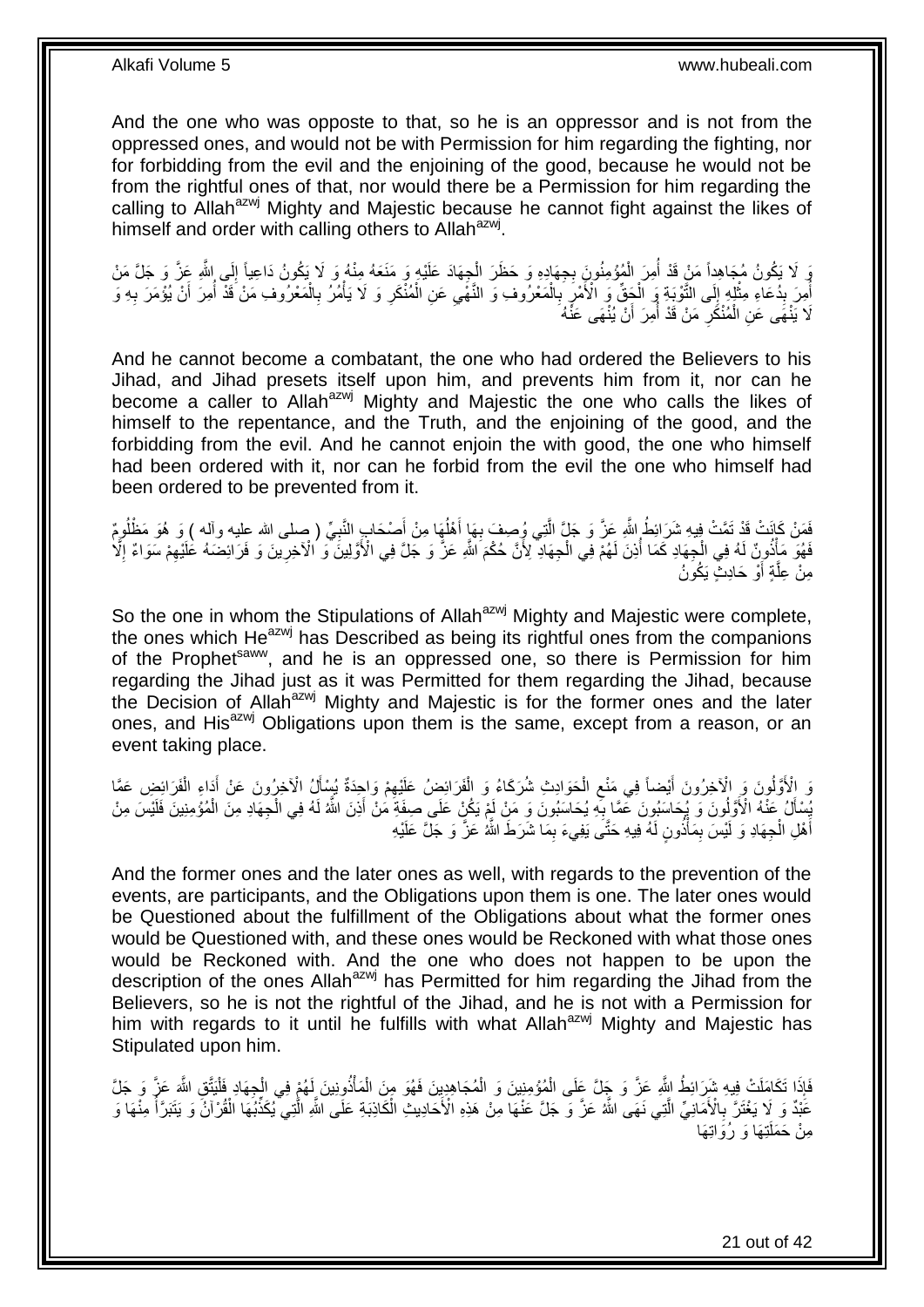So when these are completed in him, the Stipulations of Allah<sup>azwj</sup> Mighty and Majestic upon the Believers and the combatants, so he is from the Permitted ones regarding the Jihad. Therefore, let a servant fear Allah<sup>azwj</sup> Mighty and Majestic and he should not be deceived by the aspirations which Allah<sup>azwj</sup> Mighty and Majestic has Forbidden from, from these false Ahadeeth (forged) against Allah<sup>azwj</sup> which belie the Quran, and he should disavow from these, and from bearing these, and reporting these.

نَ لَا يَقْدَمُ عَلِّى اللَّهِ عَزَّ وَ جَلَّ بِشُبْهَةٍ لَا يُعْذَرُ بِهَا فَإِنَّهُ لَيْسَ وَرَاءَ الْمُتَعَرِّضٍ لِلْقَتْلِ فِي سَبِيلِ اللَّهِ مَنْزِلَةٌ يُؤْتَى اللَّهُ مِنْ قِبَلِهَا وَ **ٍ** ِ ْ ْ اا<br>م **∶** ِ هِيَ غَايَةُ الْأَعْمَالِ فِي عِظَمِ قَدْرِهَا فَلْيَحْكُمِ الْمِرْزَقُ لِنَفْسِهِ وَ لْيُرِهَا كِتَابَ اللَّهِ عَنَّ وَ يَغْرَضُهَا كَلَيْهِ فَإِنَّهُ لَا أَحَدَ أَعْرَفُ **ٍ** ْ **ُ** :<br>إ ِ ِ َ َ  $\frac{1}{2}$ ِ بِالْمَرْءِ مِنْ نَفْسِهِ فَإِنْ وَجَدَهَا قَائِمَةً بِمَا شَرَطَ اللَّهُ عَلَيْهِ فِي الْجِهَادِ فَلْيُقْدِمْ عَلَى الْجِهَادِ ْ ْ ْ ِ ِ ْ **∶** 

And he should not present upon Allah<sup>azwj</sup> Mighty and Majestic with doubt. He would not be excused for it, for it would not have any status for the fighting in the Way of Allah<sup>azwj</sup>, in front of what Allah<sup>azwj</sup> has Given out, and it (the Jihad) is the pinnacle of the deeds with the greatest of worth. Therefore, let him decide the matter for himself, and let he see the Book of Allah<sup>azwj</sup> Mighty and Majestic and present it (his decision) upon it, for there is no one who recognises the personality than his own self. So if he were to find it as having standing with what Allah<sup>azwj</sup> has Stipulated upon him regarding the Jihad, so let him proceed upon the Jihad.

وَ إِنْ عَلِمَ تَقْصِيراً فَلْيُصْلِحْهَا وَ لْيُقِمْهَا عَلَى مَا فَرَضَ اللَّهُ عَلَيْهَا مِنَ الْجِهَادِ ثُمَّ لْيُقْدِمْ بِهَا وَ هِيَ طَاهِرَةٌ مُطَهَّرَةٌ مِنْ كُلِّ دَنَسٍ ْ ُ ْ ْ ْ ِ ِ يَحُولُ بَيْنَـهَا وَ بَيْنَ جِهَادِهَا

And if he knows (himself) as being deficient, so let him correct it, and let him straighter upon what Allah<sup>azwj</sup> Obligated upon him from the Jihad. Then let him proceed with it, and it is purer, purified from every filth which surrounds beween him and between his Jihad.

وَ لَسْنَا نَقُولُ لِمَنْ أَرَادَ الْجِهَادَ وَ هُوَ عَلَى خِلَافٍ مَا وَصَفْنَا مِنْ شَرَائِطِ اللَّهِ عَزَّ وَ جَلَّ عَلَى الْمُؤْمِنِينَ وَ الْمُجَاهِدِينَ لَا ْ َ ْ ْ ُّخَاهِدُوا وَ لَكِنْ نَقُولُ قَدْ عَلَّمْنَاكُمْ مَا شَرَطَّ اللَّهُ عَزَّ وَ جَلَّ عَلَى أَهْلِ الْجِهَادِ الَّذِينَ بَايَعَهُمْ وَ اشْتَرَى مِنْهُمْ أَنْفُسَهُمْ وَ أَمْوَالَهُمْ َّ ْ َ َّ َ َ بِال**ْجِ**نَا*نِ* ْ ِ

And we<sup>asws</sup> are not talking about the one who intends the Jihad, and he is opposite to what we<sup>asws</sup> have described from the Stipulations of Allah<sup>azwj</sup> Mighty and Majestic upon the Believes and the combatants, that he should not do Jihad, but we<sup>asws</sup> are saying that we<sup>asws</sup> have taught you all what Allah<sup>azwj</sup> Mighty and Majestic has Stipulated upon the rightful ones of the Jihad, to whom He<sup>azwj</sup> has Sold them the Paradise and Bought from them their own selves and their wealth.

َالْيُصْلِحِ امْرُوٌ مَا عَلِمَ مِنْ نَفْسِهِ مِنْ تَقْصِيرٍ عَنْ ذَلِكَ وَ لْيَعْرِضْهَا عَلَى شَرَائِطِ اللّهِ فَإِنْ رَأَى أَنَّهُ قَدْ وَفَى بِهَا وَ تَكَامَلَتْ فِيهِ ِ :<br>ا ِ :<br>ا ِ َ ِ فَإِنَّهُ مِمَّنْ أَذِنَ اللَّهُ عَزَّ وَ جَلَّ لَهُ فِي الْجِهَادِ ْ َ ِ

So let the person correct what he knows from himself, from the deficiencies from that, and let him present his self upon the Stipuations of Allah $a$ <sup>azwj</sup>. So if he were to see that he has fulfilled by it, and these are complete in him, so he would be from the ones Allah<sup>azwj</sup> Mighty and Majestic has Permitted for him regarding the Jihad.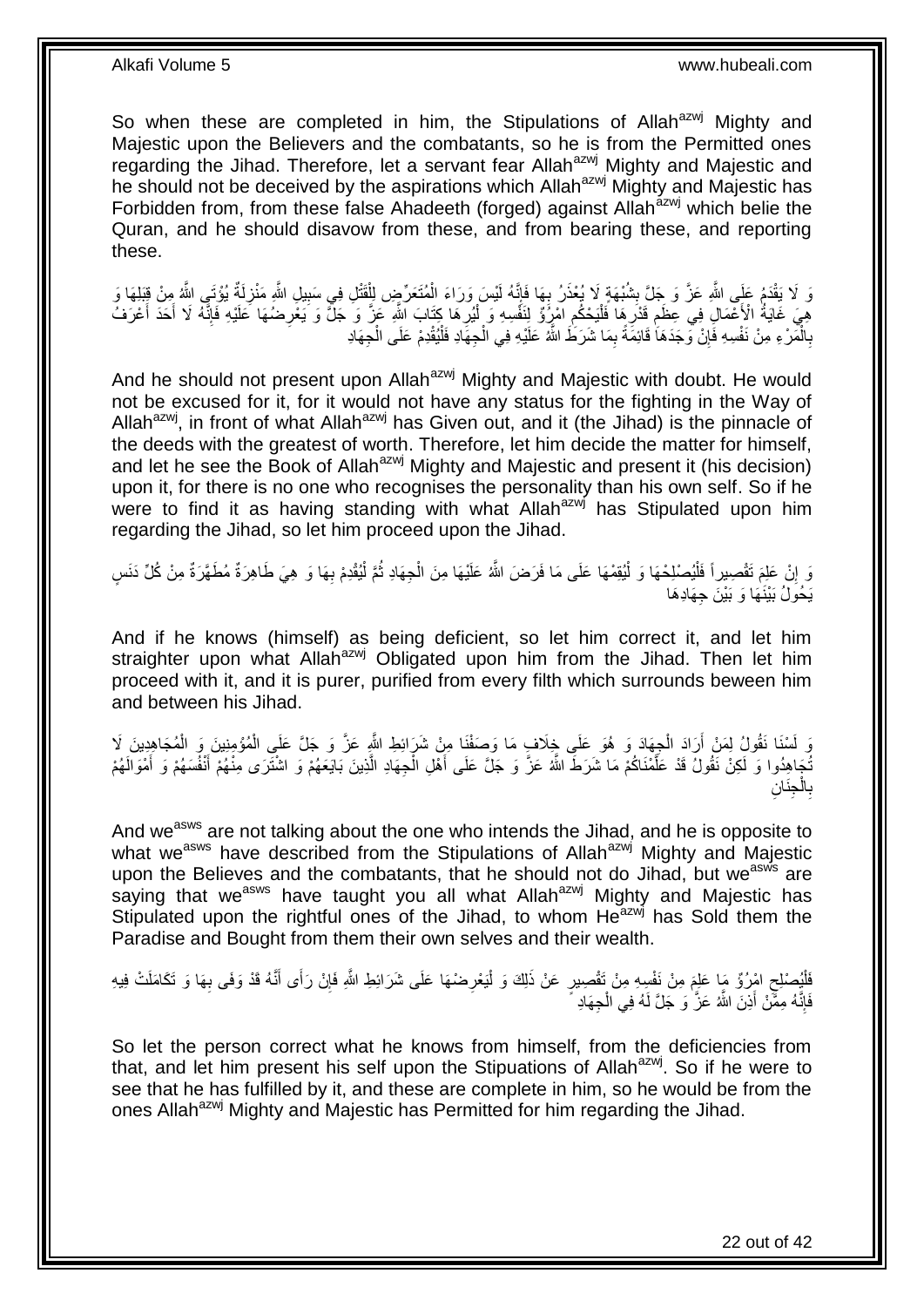فَإِنْ أَبَى أَنْ لَا يَكُونَ مُجَاهِداً عَلَى مَا فِيهِ مِنَ الْإِصْرَارِ عَلَى الْمَعَاصِي وَ الْمَحَارِمِ و<br>ثُمَّانِ الْبَعَادِ بِالتَّخْبِيطِ وَ الْعَمَى عَلَى الْمُعَامِنِ وَجَبَعَ وَ الْمُعَامِنِينَ وَ الْإِقْدَامِ َ ِ ْ ِ . a\, ْ ِ ِ **∶** ْ ْ ِ الْقُوْمِ عَلَى اللَّهِ عَنَّ وَ جَلَّ بِالْجَهْلِ وَ الْرِّوَايَاتِ الْكَانِّذِبَةِ فَلَقَدْ لَعَمْرِي جَاءَ الْأَثَنُ فِيَمَنْ فَعَلَ هَٰذَا الْفِعْلَ إِنَّ اللَّه عَزَّ وَ جَلَّ يَنْصُنُ َ ْ ْ ِ ֺ֧֪֚֚֚֚֚֚֚֚֚֚֚֚֚֚֚֚֡֓֓֓֡֓֓֡֓֡֓֡֓֡֡֡֝֬֜֝֓֡֝ ِ ْ هَذَا الَّدِّينَ بِأَقْوَامٍ لَا خَلَاقَ لَهُمْ م َ **∶** 

So if he refuses that he would not become a combatant upon what is therein from the persistence upon the disobedience, and the Prohibitions, and the proceeding upon the Jihad by the barging and the blindness and the proceeding upon Allah<sup>azwj</sup> Mighty and Majestic by the ignorance, and the false reports, so he has, by  $mv<sup>asws</sup>$ life, has come with the Hadeeth. So the ones who did this deed, Allah $a^{2}$ wj Mighty and Majestic would Help this Religion with people<sup>asws</sup> who have no (come up with) innovations for them.

ا.<br>إ فَلْيَتَّقِ اللَّهَ عَنَّ وَ جَلَّ امْرٍ وٌ وَ لْيَحْذَرْ أَنْ يَكُونَ مِنْهُمْ فَقَدْ بَيَّنَ لَكُمْ وَ لَا عُذْرَ لَكُمْ بَعْدَ الْبَيَانِ فِي الْجَهْلِ وَ لَا قُوَّةَ إِلَّا بِاللَّهِ وَ حَسْبُنَا **ٔ** ا<br>ا ِ ِ ْ ْ اللَّهُ عََلَيْهِ تَوَكَّلْنَا وَ إِلَيْهِ الْمَصِيرُ . ْ لَ ِ ْ

So let a person fear Allah<sup>azwj</sup> Mighty and Majestic and be cautious that he would become from them, for lasws have clarified for you all, and there is no excuse for you all after the clarification, regarding the ignorance. And there is no Strength except with Allah<sup>azwj</sup> and Allah<sup>azwj</sup> is Sufficient for us<sup>asws</sup>; upon Him<sup>azwj</sup> do we<sup>asws</sup> rely, and to Him<sup>azwj</sup> is the eventual return<sup>'.20</sup>

عَلِيُّ بْنُ إِبْرَاهِيمَ عَنْ أَبِيهِ عَنِ ابْنِ أَبِي عُمَيْرٍ عَنِ الْحَكَمِ بْنِ مِسْكِينٍ عَنْ عَبْدِ الْمَلِكِ بْنِ عَمْرٍو قَالَ قَالَ لِي أَبُو عَبْدِ اللَّهِ ( عليه ْ ِ ْ َ **!** َ ِ َ السلّام ) يَا عَبْدُ الْمَلِكِ مَا لِي لَا أَرَاكَ تَخْرُجُ إِلَى هَذِهِ الْمَوَاضِعِ ٱلَّتِي يَخْرُجُ إِلَيْهَا أَهْلُ بِلَادِكَ قَالَ قُلْتٌ وَ أَيْنَ فَقَالَ جُدَّةُ وَ  $\frac{1}{2}$ اُ َ ْ ِ َ لَ ِ َّ  $\zeta$ ْ عَبَّادَانُ وَ اِلْمَصِّيصَةُ وَ قَرْوِينٌ فَقُلْتُ انْتِظَار أَ لِأَمْرِكُمْ وَ الِاقْتِدَاءِ بِكُمْ فَقَالَ إِي وَ اللَّهِ إِنْ كَانَ خَيْر أَ مَا سَبَقُونَا إِلَيْهِ قَالَ قُلْتُ لَهُ ِ ِ ْ ِ ْ ْ لَ ِ فَإِنَّ الزَّيْدِيَّةَ يَقُولُونَ لَيْسَ بَيْنَنَا وَ بَيْنَ جَعْفَرٍ خِلَافٌ إِلَّا أَنَّهُ لَا يَرَى الْجِهَادَ فَقَالَ أَنَا لَا أَرَاهُ بَلَى وَ اللَّهِ إِنِّي لَأَرَاهُ وَ لَكِنْ أَكْرَهُ أَنْ َ ْ َ ِ ِ َ َ ِ َ أَدَعَ عِلْمِي إِلَى جَهْلِهِمْ .  $\frac{1}{2}$ ْ َ ِ

Ali Bin Ibrahim, form his father, form Ibn Abu Umeyr, from Al Hakam Bin Miskeen, from Abdul Malik Bin Amro who said,

'Abu Abdullah<sup>asws</sup> said to me: 'O Abdul Malik! What is the matter I<sup>asws</sup> do not see you going out to these places which the people of your city have gone out to?' I said, 'And where?' So he<sup>asws</sup> said: 'Jeddah, and Abadan, and Maseya, and Qazween'. I said, 'I am awaiting your<sup>asws</sup> orders and emulate by you<sup>asws</sup>'. So he<sup>asws</sup> said: 'Yes, by Allah<sup>azwj</sup>! If there was any good in it they would not have preceded us<sup>asws</sup> to it'. I said to him<sup>asws</sup>, 'The Zaydiites are saying, 'There is no differing between us and Ja'far<sup>asws</sup>, except that he<sup>asws</sup> does not consider the Jihad'. So he<sup>asws</sup> said: 'l<sup>asws</sup> do not consider it? Yes, by Allah<sup>azwj</sup>, l<sup>asws</sup> do consider it, but l<sup>asws</sup> abhor it that l<sup>asws</sup> should be invited to their ignorance and (leave aside) my<sup>asws</sup> knowledge.<sup>21</sup>

 $^{20}$  Al Kafi – V 5 – The Book of Jihaad Ch 4 H 1

<sup>&</sup>lt;sup>21</sup> Al Kafi – V 5 – The Book of Jihaad Ch 4 H 2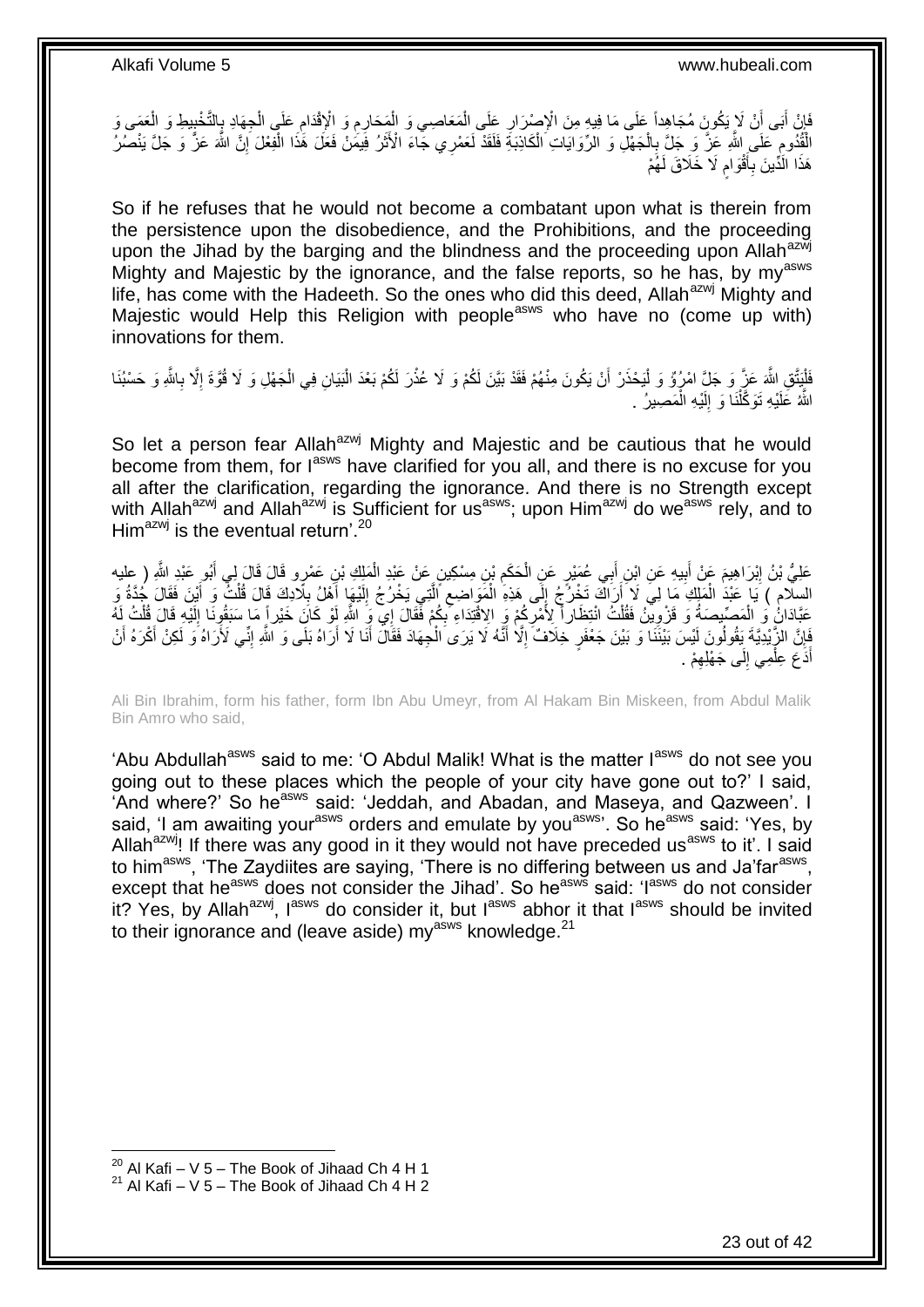باب الْغَزْوِ مَعَ النَّاسِ إِذَا خِيفَ عَلَى الْإِسْلَام

### <span id="page-23-0"></span>**Chapter 5 – The (military) expedition with the people when there is fear upon Al-Islam**

ِم ِّي ِي َع ْم َرَة ال ُّسلَ ب َع ْن أ َح َكم ِن ال ِن ِعي َسى َع ْن َعلِ ِّي ْب ِن ُم َح َّمِد ْب ْح َمَد ْب ِي َعْبِد ََّّللا ُم َح َّمُد ْب ُن َي ْحَيى َع ْن <sup>أ</sup> ِ ) عليه السالم ( ب َع ْن أ َ ِ ْ َ َ قَالَ سَأَلَهُ رَجُلٌ فَقَالَ إِنِّي كُنْتُ أُكْثِرُ الْغَزْوَ وَ أَبْعُدُ فِي طَلَّبِ الْأَجْرِ وَ أُطِيلَ الْغَيْبَةَ فَحُجِرَ ذَلِّكَ عَلَيَّ فَقَالُوا لَا غَزْوَ إِلَّا مَعَ إِمَامٍ لَ ا<br>ا ْ ُ ِ َ ْ ا<br>ا ِ ֧֩֘׆֧ ِ ِ عَادِلٍ فَمَا تَرَى أَصْلَحَكَ ۚ اللَّهُ َ

Muhammad Bin Yahya, from Ahmad Bin Muhammad Bin Isa, from Ali Bin Al Hakam, from Abu Amara Al Salmy,

(It has been narrated) from Abu Abdullah $a_{\text{sws}}$ , said, 'A man asked him $a_{\text{sws}}$ , so he said, 'I used to be frequent in the military expeditions, and go far in seeking the Recompense, and long absences, so that was prohibited unto me, and they (people) said, 'Do not go on military expeditions except with a Just Imam<sup>asws</sup>. So what is vourasws view, may Allah<sup>saww</sup> Keep you<sup>asws</sup> well?.'

فَقَالَ أَبُو عَبْدِ اللَّهِ ( عِليه السِلامِ ) إِنْ شِئْتَ أَنْ أُجْمِلَ لَكَ أَجْمَلْتُ وَ إِنْ شِئْتَ أَنْ أُلْخِّصَ لَكَ لَخَّصْتُ فَقَالَ بَلْ أُجْمِلْ قَالَ إِنَّ اللَّهَ َ ِ َ ا<br>ا َ ِ ْ َ ا<br>أ َ ِ عَزَّ وَ جَلَّ يَحْشُرُ النَّاسَ عَلَى نِيَّاتِهِمْ يَوْمَ الْقِيَامَةِ ْ ِ

So Abu Abdullah<sup>asws</sup> said: 'If you so desire, that l<sup>asws</sup> should generalise it for you, l<sup>asws</sup> will generalise, and if you so desire to l<sup>asws</sup> particularise it for you, l<sup>asws</sup> will particularise'. So he said, 'But, generalise'. He<sup>asws</sup> said: 'Allah<sup>azwj</sup> Mighty and Majestic would Resurrect the people upon their intentions, on the Day of Judgement'.

قَالَ فَكَأَنَّهُ اشْتَهَى أَنْ يُلَخِّصَ لَهُ قَالَ فَلَخِّصْ لِي أَصْلَحَكَ اللَّهُ فَقَالَ هَاتِ فَقَالَ الرَّجُلُ عَزَوْتُ فَوَاقَعْتُ الْمُشْرِكِينَ فَيَنْبَغِي قِتَالُهُمْ َ اً َ ُ ِ ْ فَيْلُ أَنْ أَدْعُوَ هُمْ فَقَالَ إِنْ كَانُوا غَرَوْا وَ قُوتِلُوا ۖ وَ قَاتَلُوا فَإِنَّكَ تَجْتَرِئُ بِذَلِكَ وَ إِنْ كَانُوا قَوْماً لَمْ يَغْزُوا وَ لَمَّ يُقَاتِلُوا فَلَا يَسَعُكُ ِ َ ُ لَ ِ ِ ِ قِتَالُّهُمْ حَتَّ*ى* تَدْعُوَ هُمْ ا<br>ا

He (the narrator) said, 'So it was as if he<sup>asws</sup> wanted to summarise it for him'. He said, 'So particularise it for me, may Allah<sup>azwj</sup> Keep you<sup>asws</sup> well'. So he<sup>asws</sup> said: 'Give me<sup>asws</sup> (a particular instance)'. So the man said, 'I go on a military expedition and I come across the Polytheists, so is it befitting for me to fight them before I invite them to Al-Islam)?' So he<sup>asws</sup> said: 'If they had attacked you and fought and killed, so you go by that, and if they were a people who did not attack and did not kill, so there is no leeway for you to fight them until you invite them'.

قَالَ الرَّجُلُ فَدَعَوْتُهُمْ فَأَجَابَنِي مُجِيبٌ وَ أَقَرَّ بِالْإِسْلَامِ فِي قَلْبِهِ وَ كَانَ فِي الْإِسْلَامِ فَجِيرَ عَلَيْهِ فِي الْحُكْمِ وَ انْتُهِكَتْ حُرْمَتُهُ وَ<br>أَيَنِ مِنْ وَيَمْ مَنْ الْجَابَةِ فَيَ أَجْ ِ ِ ْ ِ ្ត្រី<br>ខ َ َ ِ ِ ْ أُخِذَ مَالُهُ وَ اعْتُدِيَ ۚ عَلَيْهِ فَكَيْفَ بِالْمَخْرَجِ وَّ أَنَا دَعَوْتُهُ فَقَالَ إِنَّكُمَا مَأْجُورَانِ عَلَى مَا كَانَ مِنْ ذَٰلِكَ وَ هُوَ مَعَكَ يَحُوطُكَ مِنْ َ  $\zeta$ ْ **∶** ا<br>ا ْ ِ وَرَاءِ حُرْمَتِكَ وَ يَمْنَعُ قِبْلَتَكَ وَ يَذْفَعُ عَنْ كِتَابِكَ وَ يَحْقُنُ دَمَكَ خَيْرٌ مِنْ أَنْ يَكُونَ عَلَيْكَ يَهْدِمُ قِبْلَتَكَ وَ يَنْتَهِكُ حُرْمَتَكَ وَ يَسْفِكُ اُ  $\frac{1}{2}$ ِ دَمَكَ وَ يُحْرِقُ كِتَابَكَ . ِ

The man said, 'Supposing I invite them, and one of them responds to me with a (positive) answer and agrees with Al-Islam in his heart, and injustice was done upon him in the decision, and his sactitiy was violated, and his wealth was taken, and he was transgressed upon, so how would it be with the going out (for Jihad), and I had invited him?' So heasws said: 'Both of you would be Recompensed upon whatever was from that, and he was with you protecting your sanctity behind you, and defending your Qiblah, and safeguarding your Book, and saving your blood. This is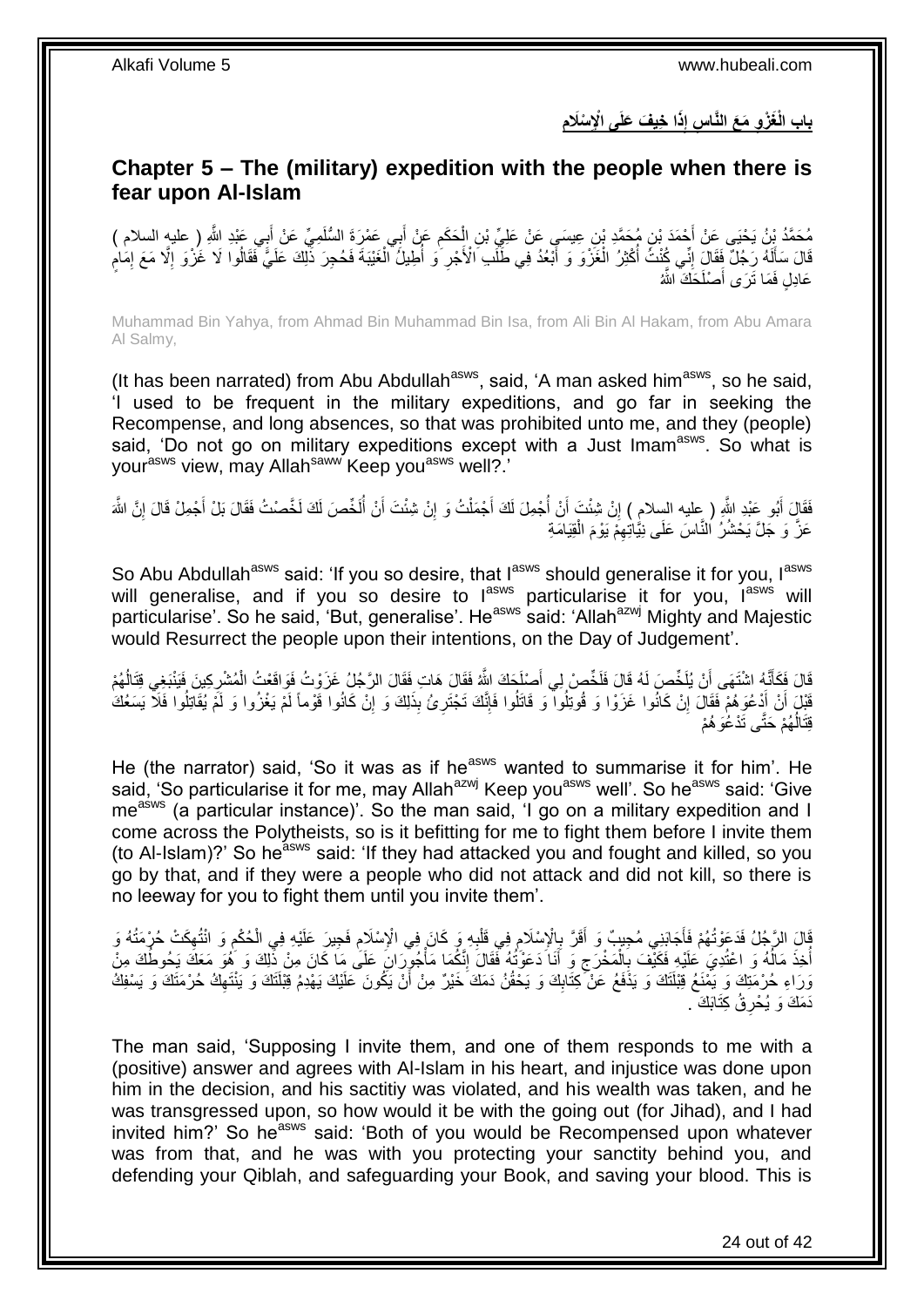better than if he happened to be against you demolishing your Qiblah, and violating your sanctity, and shedding your blood, and burning your Book'.<sup>22</sup>

عَلِيُّ بْنُ إِبْرَاهِيمَ عَنْ مُحَمَّدٍ بْنِ عِيسَى عَنْ يُونُسَ عَنْ أَبِي الْحَسَنِ الرِّضَا ( عليه السلام ) قَالَ قُلْتُ لَهُ جُعِلْتُ فِدَاكَ إِنَّ رَجُلًا ْ ْ َ ِ ِ ْ لَ مِنْ مَوَالِيكَ بَلَغَهُ أَنَّ رَجُلًا يُعْطِي السَّيْفَ وَ الْفَرَسَ فِي سَبِيلِ اللَّهِ فَأَتَاهُ فَأَخَذَهُمَا مِنْهُ وَ هُوَ جَاهِلٌ بِوَجْهِ السَّبِيلِ ثُمَّ لَقِيَهُ أَصْحَابُهُ ِ ِ َ َ ِ ْ َ ُ فَأَخْبَرُوهُ أَنَّ السَّبِيلَ مَعَ هَؤُلَاءِ لَاَّ يَجُوزُ وَ أَمَرُوهُ بِرَدِّهِمَا فَقَالَ فَلْيَفْعَلْ ْ ِ َ ِ اً

Ali Bin Ibrahim, from Muhammad Bin Isa, from Yunus,

(It has been narrated) from Abu Al-Hassan Al-Reza<sup>asws</sup>, said, 'I said to him<sup>asws</sup>, 'May I be sacrificed for you<sup>asws</sup>! A man from the ones in your<sup>asws</sup> Wilayah, news reached him that a man is giving away the sword and the horse in the Way of Allah<sup>azwj</sup>. So he went over to him and took these two from him, and he was ignorant of the aspects of the Way (Jihad). Then he met his companion who informed him that the Way (Jihad) with them is not allowed, and instructed him with returning these two'. So he<sup>asws</sup> said: 'So let him do it'.

قَالَ قَدْ طَلَبَ الرَّجُلَ فَلَمْ يَجِدْهُ وَ قِيلَ لَهُ قَدْ شَخَصَ الرَّجُلُ قَالَ فَلْيُرَابِطْ وَ ِلَا يُقَاتِلْ قَالَ فَفِي مِثْلِ قَرْبِينَ وَ الدَّيْلِمِ وَ عَسْقَلَانَ وَ ِ ْ ِ **∶** مَا أَشْبَهَ هَذِهِ النَّغُورَ فَقَالَ نَعِمْ فَقَالَ لَهُ يُجَاهِدُ قَالَ لَا إِلَّا أَنْ يَخَافَ عََلَى ذَرَارِيٍّ الْمُسْلِمِينَ [فَقَالَ] أَ رَأَيْتَكَ لَوْ أَنَّ الرُّومَ دَخَلُوا ْ ِ اُ ا<br>ا ُّ َ ُ َ َ َ مَا وَ الْمُسْلِمِينَ لَمْ يَنْبَغِ لَهُمْ أَنْ يَمْنَعُوهُمْ قَالَ يُرَابِطُ وَ لَا يُقَاتِلُ وَ إِنْ خَافَ عَلَى بَيْضَةِ الْإِسْلَامِ وَ الْمُسْلِمِينَ قَاتَلَ فَيَكُونُ قِتَالُهُ ْ ْ ِ ِ ِ اً لَ  $\zeta$  $\overline{a}$ لِنَفْسِهِ وَ لَيْسَ لِلسُّلُطَانِّ

He said, 'He sought the man, but did not find him, and it was said to him, 'The man has left'. He<sup>asws</sup> said: 'So let him be stationed (somewhere) and he should not fight'. He said, 'So in (places) similar to Qazween, and Al-Daylam, and Asqalaan, and what resembles these border areas'. So he<sup>asws</sup> said: 'Yes'. So he said to him<sup>asws</sup>, 'Can he fight?' He<sup>asws</sup> said: 'No, except if there is a fear upon the Muslim offsprings'. So he said, 'What is your<sup>asws</sup> view, if the Romans were to enter upon (attack) the Muslims, would it not be befitting for him to prevent them?' He<sup>asws</sup> said: 'He should be stationed there and he should not fight. And if he were to fear upon the assets of Al-Islam and the Muslims, he can fight, so his fighting would happen to be for himself, and it would not be for the ruling authorities (i.e., a king or a caliph)'.

قَالَ قُلْتُ فَإِنْ جَاءَ الْعَدُوُّ إِلَى الْمَوْضِعِ الَّذِي هُوَ فِيهِ مُرَابِطٌ كَيْفَ يَصْنَعُ قَالَ يُقَاتِلُ عَنْ بَيْضَةِ الْإِسْلَامِ لَا عَنْ هَؤُلَاءِ لِأَنَّ فِي ِ َّ ِ ْ ∣∣<br>∶ ْ ِ ْ ِ ُدُرُوسِ الْإِسْلَامِ دُرُوسَ دِيَنِ مُحَمَّدٍ (كَصلىٌ الله عليه وآلمهُ ) . ِ

He (the narrator) said, 'I said, 'Supposing if the enemies were to come over to the place in which he was stationed, how should he react?' He<sup>asws</sup> said: 'He should fight about the eggs (assets) of Al-Islam, not about them, because in the extinction of Al-Islam is the extinction of the Religion of Muhammad<sup>saww, 23</sup>

> عَلِيٌّ عَنْ أَبِيهِ عَنْ يَحْيَى بْنِ أَبِي عِمْرَانَ عَنْ يُونُسَ عَنِ الرِّضَا ( عليه السلام ) نَحْوَهُ . َ ِ َ

Ali, from his father, from Yahya Bin Abu Imran, form Yunus,

(It has been narrated) from Al-Reza<sup>asws</sup>, approximate to it'.

 $^{22}$  Al Kafi – V 5 – The Book of Jihaad Ch 5 H 1

 $23$  Al Kafi – V 5 – The Book of Jihaad Ch 5 H 2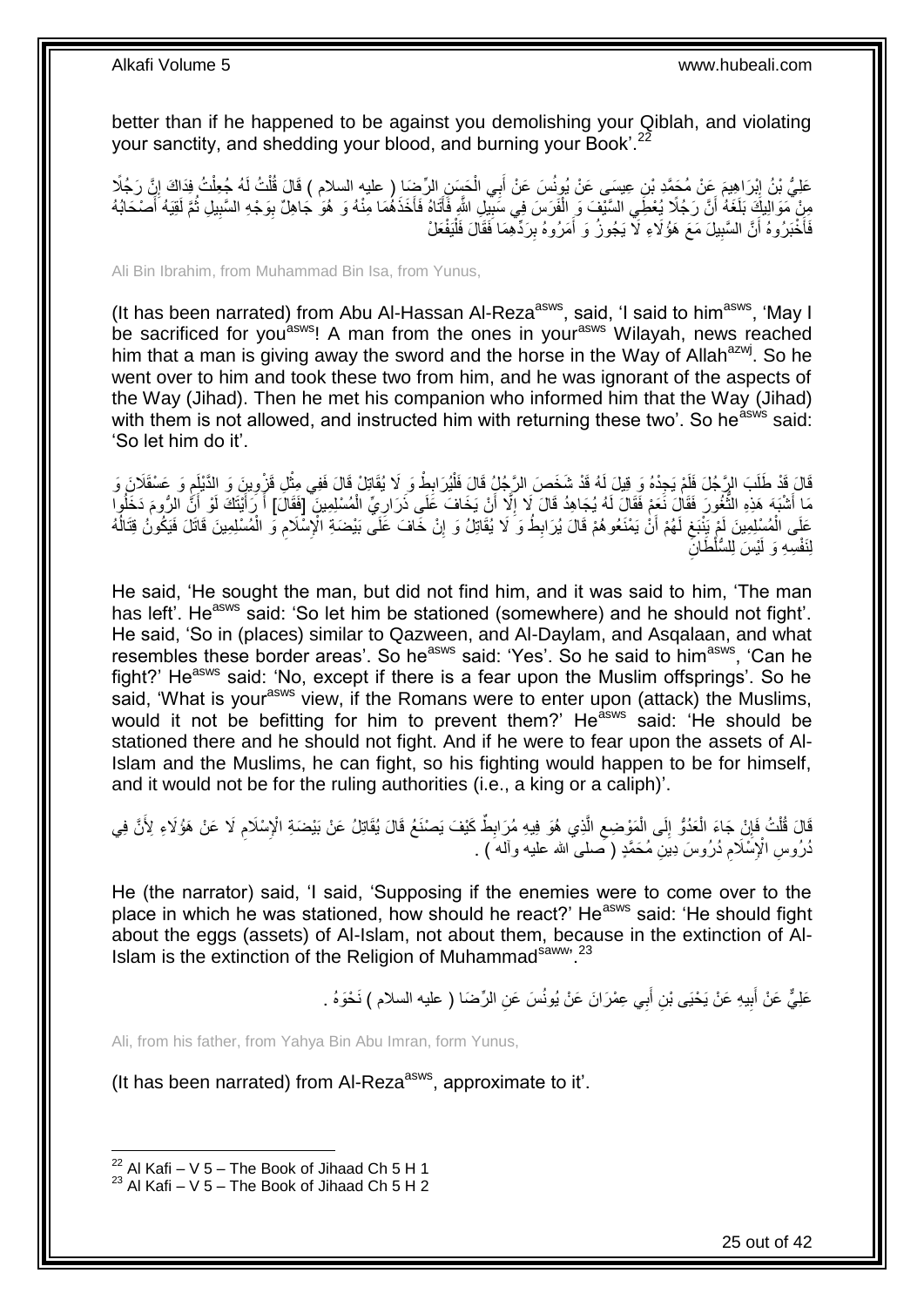**ِج ِب َم َع َم ْن َي ُكو ُن َوا ِج َهاِد الْ باب الْ**

### <span id="page-25-0"></span>**Chapter 6 – The one with whom the Jihad is Obligated**

عَلِيُّ بْنُ إِبْرَاهِيمَ عَنْ أَبِيهِ عَنْ عُثْمَانَ بْنِ عِيسَيٍ عَنْ سَمَاعَةَ عَنْ أَبِي عَبْدِ اللَّهِ ( عليه السلام ) قَالَ لَقِيَ عَقَادٌ الْبَصِبْرِيُّ عَلِيَّ َ ْ **!**  ِ ِ ْ ْ بْنَ الْحُسِّيْنَ ( صِلوات الله عليه ) فِي طَرِيقِ مَكَّةَ فَقَالَ لَهُ يَا عَلِيَّ بْنَ الْحُسَيْنِ تَرَكْتَ الْجِهَادَ وَ صُعُوبَتَهُ وَ أَقْبَلْتَ عَلَيَ الْحَجِّ وَ ِ ْ ْ َ ْ إِنَّةٍ إِنَّ اللَّهَ عَنَّ وَ جَلَّ يَقُولُ إِنَّ اللَّهَ إِشْتَرَى مِنَ الْمُؤْمِنِينَ أَنْفُسَهُمْ وَ أَمْوالَهُمْ بِإِنَّ لَهُمُ الْجَنَّةَ يُقاتِلُونَ فِي سَبِيلٍ اللَّهِ فَيَقْتُلُونَ وَ َ ِ َ َ ْ **׀ ׀** ِ ْ ا<br>ا ْقْتَلُونَ وَعْداً عَلَيْهِ حَقًّا فِي التَّوْرَاةِ وَ الْإِنْجِيلِ وَ الْقُرْآنِ وَ مَنْ أَوْفىٰ بِعَهْدِهِ مِنَ اللَّهِ فَاسْتَنْشِرُوا بِبَيْعِكُمُ الَّذِي بايَعْنُمْ بِهِ وَ ذلِكَ هُوَ<br>نُبْصُلُ فَي بِيَعْنُمْ بِهِ وَ ِ َ ْ ا ِ َّ ِ الْفَوْزُ الْعَظِيمُ ْ ْ

Ali Bin Ibrahim, from his father, from Usman Bin Isa, from Sama'at,

(It has been narrated) from Abu Abdullah<sup>asws</sup> having said: 'Abbad Al-Basry met Ali Bin Al-Husayn<sup>asws</sup> in a street of Makkah, so he said to him<sup>asws</sup>, 'O Ali<sup>asws</sup> Bin Al-Husayn<sup>asws</sup>! You<sup>asws</sup> neglect the Jihad (due to) its difficulties, and you<sup>asws</sup> come upon the Hajj and its gentleness. Surely Allah<sup>azwj</sup> Mighty and Majestic is Saying *[9:111] Surely Allah has Bought from the Believers their own selves and their wealth for this, that they shall have the Paradise; they are fighting in Allah's Way, so they kill and are killed; a Promise which is binding on Him in the Torah and the Evangel and the Quran; and who is more loyal to his Covenant than Allah? Rejoice therefore in the pledge which you have made; and that is the mighty achievement*'.

فَقَالَ لَهُ عَلِيُّ بْنُ الْحُسَيْنِ ( عليه السلام ) أَتِمَّ الْإِيَةَ فَقَالَ التَّائِيُونَ الْعابِدُونَ الْحامِدُونَ السَّائِحُونَ الرَّاكِعُونَ السَّاجِدُونَ<br>\*\*\* ِ ْ َ ْ الْإِهْرِرُونَ بِالْمُعْرُوِّفِ وَ الْنَّاهُورَ عَنِ الْمُنْكَلِ وَ الْجافِظُونَ لِحُدُودِ اللَّهِ وَ بَشْرِ الْمُؤْمِنِينَ فَقَالَ عَلِيُّ بْنُ الْمُسَيْنِ ( عليه السلام ) **∶** ْ ْ **∶** ْ ْ **ٍ** إِذَا رَأَيْنَا هَُؤُلَاءِ الَّذِينَ هَذِهِ صِفَتُهُمْ فَالْجِهَادُ مَعَهُمْ أَفْضَلُ مِنَ الْحَجِّ . ْ َ ْ َّ َ

So Ali<sup>asws</sup> Bin Al-Husayn<sup>asws</sup> said to him: 'Complete the Verse'. So he said, '*[9:112] The Penitent, the worshippers, the Praisers, the Fasters, the Bowers, the Prostraters, the enjoiners of good and the forbidders of evil, the preservers of*  the Limits of Allah; and give good news to the Believers<sup>'</sup>. So Aliasws Bin Al-Husayn<sup>asws</sup> said: 'When we<sup>asws</sup> see them, those with these characteristics, so the Jihad along with them would be superior than the Haij'. $^{24}$ 

عِدَّةٌ مِنْ أَصْبِحَابِذَا عَنْ سَهْلِ بْنِ زِيَادٍ عَنْ أَحْمَدَ بْنِ مُحَمَّدِ بْنِ أَبِي نَصِبْرٍ عَنْ مُحَمَّدٍ بْنِ عَبْدِ اللَّهِ وَ مُحَمَّدُ بْنُ يَحْيَى عَنْ أَحْمَدَ بْنِ َ َ ¦ **∣** َ َ مُحَمَّدٍ عَنِ الْعَيَّاسِ بْنِ مَعْرِبُوفٍ عَنْ صَفْوَانَ بْنِ يَحْيَى عَنْ عَبْدِ اللَّهِ بْنِّ الْمُغِيرِةِ قَالَ فَالَ مُحَمَّدُ بْنُ عَبْدِ اللَّهِ لِلرِّصَا ( صلواتَ ْ ْ الله عُليه ) وَ أَنَا أَسْمَعُ حَذَّقْنِي أَبِي عَنْ أَهْلِ بَيْتِهِ عَنْ آبَائِهِ ( عليهمِ السَّلامِ ) أَنَّهُ قَالَ لِبَعْضِهِمْ إِنَّ فِي بِلَادِنَا مَوْضِعَ رِبَاطٍ يُقَالُ<br>أَلْفُ الْسَلَمَ الْسَلَمَ عَذَفَتُنِي أَب ِ َ َ َ ٔ, َ ِ ِ ْ لَهُ قَرْوِينُ وَ عَدُوّاً يُقَالُ لَهُ الدِّيْلَمُ فَهَلْ مِنْ جِهَادٍ أَوْ هَلْ مِنْ رِبَاطٍ فَقُالَ عَلَيْكُمْ بِهَذَا الْبَيْتِ فَحُجُّوهُ ِ ِ اُ ِ

A number of our companions, form Sahl Bin Ziyad, from Ahmad Bin Muhammad Bin Abu Nasr, from Muhammad Bin Abdullah and Muhammad Bin Yahya, from Ahmad Bin Muhammad, from Al Abbas Bin Marouf, form Safwan Bin Yahya, from Abdullah Bin Al Mugheira who said,

'Muhammad Bin Abdullah said to Al-Reza<sup>asws</sup> and I was listening, 'My father narrated to me, from his family, from his forefathers (may peace be upon them) that they said to one of them, 'In our city is a garrison called Qazween, and an enemy called Al-Daylam. So is it Permissible for one to do Jihad or is it permissibe to be stationed there?' So he said, 'It is upon you with this House (Kabah), so perform its Hajj'.

<sup>1</sup>  $^{24}$  Al Kafi – V 5 – The Book of Jihaad Ch 6 H 1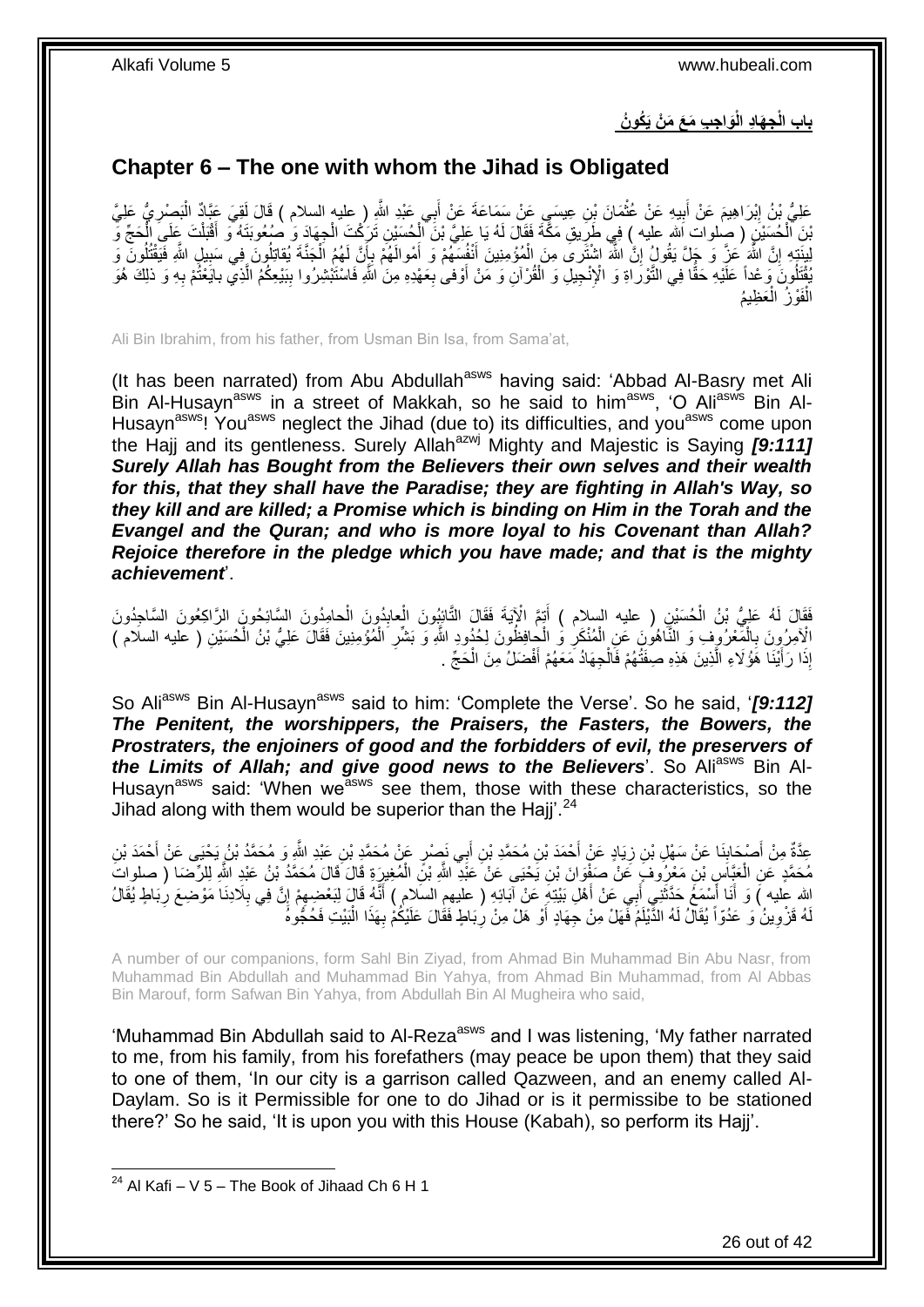فَأَعَادَ عَلَيْهِ الْحَدِيثَ فَقَالَ عَلَيْكُمْ بِهَذَا الْبَيْتِ فَجُجُوهُ أَ مَا يَرْضَى أَحَدُكُمْ أَنْ يَكُونَ فِي بَيْتِهِ يُنْفِقُ عَلَى عِيَالِهِ مِنْ طَوْلِهِ يَنْتَظِرُ َ َ َ :<br>ا ِ ْ :<br>ا أَهْرَنَا فَإِنْ أَدْرَكَهُ كَانَ كَمَنْ شَهِدَ مَعَ رَسُولِ اللَّهِ ( صلى الله عِلْيه وأله ) بَدْراً وَ إِنْ مَاتَ مُنْتَظِراً لِأَمْرِنَا كَانَ كَمَنْ كَانَ مَعَ ِ ِ َ ِ ِ ْ إِنَّهُمْ الْمَسْلامِ ) هَكَذَا فِي فُسْطَاطِهِ وَ جَمَعَ بَيْنَ السَّبَّابَتَيْنِ وَ لَا أَقُولُ هَكَذَا وَ<br>وَأَجْمَعُنَا ( عليه السلام ) هَكَذَا فِي فُسْطَاطِهِ وَ جَمَعَ بَيْنَ السَّبَّابَتَيْنِ وَ لَا أَقُولُ هَكَذَ ∣ٍ إ ْ أَطْوَلُ مِنْ هَذِهِ فَقَالَ أُبُو الْحَسَنِ ( عليه السلام ) صَدَقَ . ْ َ

So I repeated the Hadeeth to him<sup>asws</sup>, so he<sup>asws</sup> said: 'It is upon you with this House (Kabah), so perform its Hajj. Is one of you not pleased that he happens to be in his house, spending upon his family from his gains, awaiting our<sup>asws</sup> matter (Rising of Al-Qaim<sup>asws</sup>)? So if he were to see it, it would be as if he was present with Rasool-Allah<sup>saww</sup> at Badr. And if he were to die awaiting for our<sup>asws</sup> matter (Rising of Al-Qaim<sup>asws</sup>), it would be as if he was with our<sup>asws</sup> Qaim<sup>asws</sup> like it, in his<sup>asws</sup> tent', and heasws gathered his<sup>asws</sup> two index fingers together', 'and I<sup>asws</sup> am not saying like this', and he<sup>asws</sup> gathered between his<sup>asws</sup> index and middle finger, 'for this one is longer that this'. So Abu Al-Hassan<sup>asws</sup> said: 'He spoke the truth'.<sup>25</sup>

مُحَمَّدُ بْنُ الْحَسَنِ الظَّاطَرِيُّ عَمَّنْ ذَكَرَهُ عَنْ عَلِيِّ بْنِ النُّعْمَانِ عَنْ سُوَيْدٍ الْقَلَانِسِيِّ عَنْ بَشِيرٍ الدَّهَانِ عَنْ أَبِي عَبْدِ اللَّهِ ( عليه **∶** َ ْ السلام ) قَالَ قُلْتُ لَهُ إِنِّي رَأَيْتُ فِي الْمَنَامِ أَنِّي قُلْتُ لَكَ إِنَّ الْقِتَالَ مَعَ غَيْرِ الْإِمَامِ الْمَفْرُوضِ طَاعَتُهُ حَرَامٌ مِثْلَ الْمَنْتَةِ وَ الدَّمِ وَ<br>إِمْسالهم لَّا عَلَيْ أَنْ أَنْ أَيْنَ ا ْ ِ ِ ْ ِ ْ َ ِ ْ َ ِ ْ ِ ْ ْ لْحْمِ الْخِنْزِيرِ فَقُلْتَ لِيَ هُّوَ كَذَلِكَ فَقَالَ أَبُو عَبْدِ اللَّهِ ( عليهَ السلام ) هُوَ كَذَلِكَ هُوَ كَذَلِكَ . َ ْ ِ ِ ֡֬֟֟֟֟֓֡֬֟֟֩֕֓֕֓֡֬ ِ

Muhammad Bin Al Hassan Al Tatary, from the one who mentioned it, from Ali Bin Al No'man, from Suweyd Al Qalanasy, from Bashir Al Dahhan,

(It has been narrated) from Abu Abdullah $a$ sws, said, 'I said to him $a$ sws, 'I saw in the dream that I said to you<sup>asws</sup> that the fighting alongside other than the Imam<sup>asws</sup>, the obedience to whom is Obligatoty, is Prohibited like the (consumption of) the dead, and the blood, and flesh of the swine, so you<sup>asws</sup> said to me: 'It is like that'. So Abu Abdullah<sup>asws</sup> said: 'It is like that, it is like that'.<sup>26</sup>

> باب دُخُولٍ عَمْرِو بْنِ عُبَيْدٍ وَ الْمُعْتَزِلَةِ عَلَى أَبِى عَبْدِ اللّهِ ( عليه السلام ) **َ ِ**

### <span id="page-26-0"></span>**Chapter 7 – The visiting of Amro Bin Ubeydullah, and the Al-Mu'tazilites to Abu Abdullahasws**

عَلِيُّ بِنُ إِبْرَاهِيمَ عَنْ أَبِيهِ عَنِ ابْنِ أَبِي عُمَيْرٍ عَنْ عُمَرَ بْنِ أَذَيْنَةَ عَنْ زُرَارَةَ عَنْ عَبْدِ الْكَرِيمِ عُثْبَةَ الْهَاشِمِيِّ قَالٍ كُنْتُ قَاعِداً ْ ا<br>ا َ **!** ِ ْ **∶** ِ عِنْدَ أَبِي َعَبْدٍ اللَّهِ ( عِليَه السلام ) بِمَكَّةَ إِذْ دَخَلَ عَلَيْهِ أُنَاسٌ مِنَ الْمُعْتَزِلَةِ فِيهِمْ عَمْرُو بْنُ غَبَيْدٍ وَ وَاصِلُ بِنْ عَطَاءٍ وَ حَفْصُ ِ لَ ِ ْ ا<br>ا ْ ِ َ ْبِنُ سَالِمٍ مَوْلَى ابْنِ هُبَيْرَةَ وَ نَاسٌ مِنْ ۚ رُؤَسَائِهِمْ وَ ذَلِكَ حِدْثَانُ قَتْلِ الْوَلِيدِ وَ اخْتِلَافِ أَهْلِ الشَّامِ بَيْنَهُمْ فَتَكَلَّمُوا وَ أَكْثَرُوا وَ ِ ٍ َ َ َّ ِ ا<br>أ ْ َ خَطَبُوا قَاَطَالُوا

Ali Bin Ibrahim, from his father, from Ibn Abu Umeyr, from Umar Bin Azina, from Zurara, form Abdul Kareem Utba Al Hashimy who said,

'I was seated in the presence of Abu Abdullah<sup>asws</sup> at Makkah when some people from the Mu'tazilites came over to him<sup>asws</sup>, among them was Amro Bin Ubeyd, and Washil Bin Ata'a, and Hafs Bin Salim a slave of Ibn Hubeyra, and some people for their chiefs. That took place on the occurrence of the murder of Al-Waleed, and the people of Syria differed between them, so they spoke a lot, and were concerned, and it was prolonged (discussion).

 $^{25}$  Al Kafi – V 5 – The Book of Jihaad Ch 6 H 2

 $26$  Al Kafi – V 5 – The Book of Jihaad Ch 6 H 3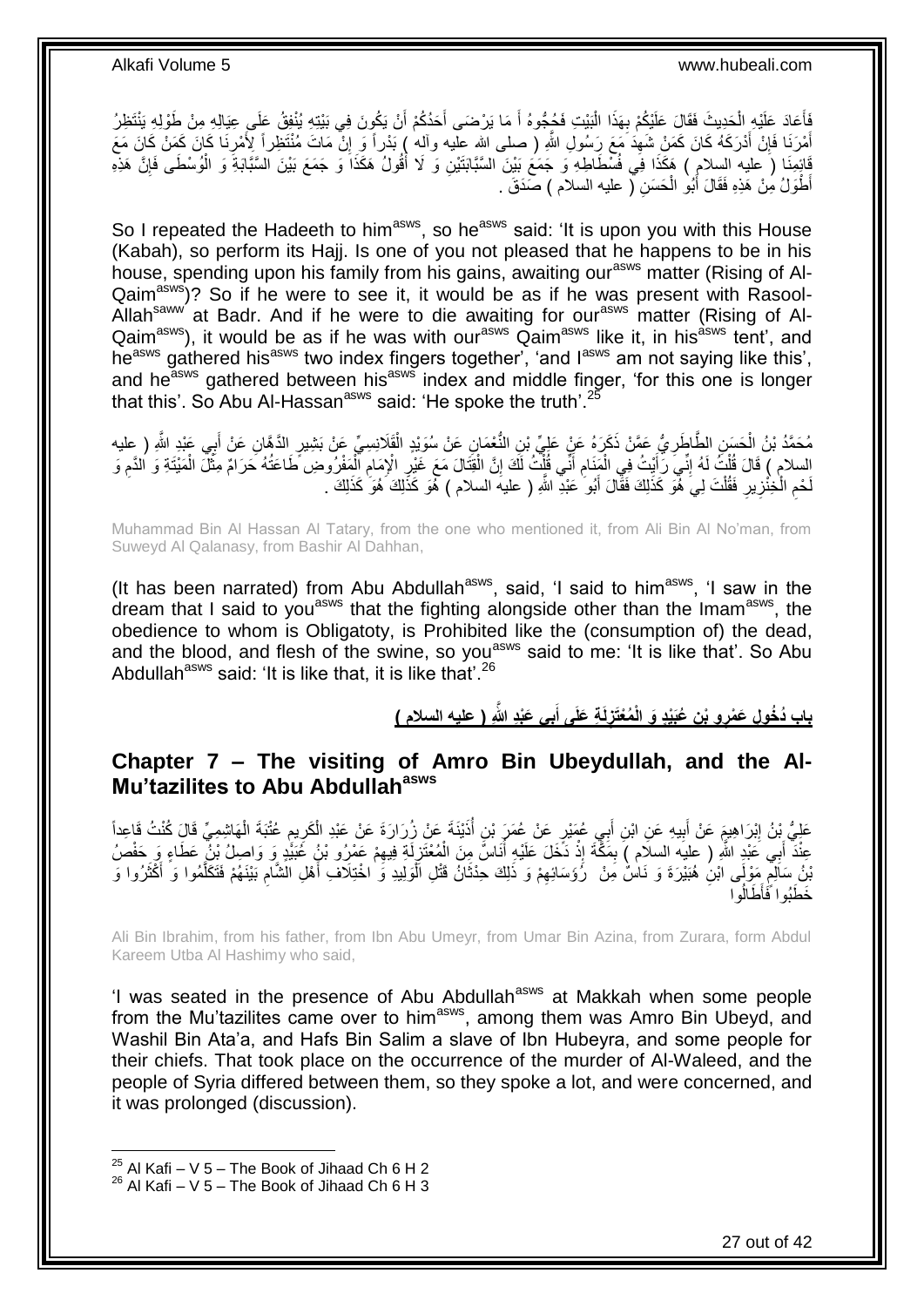فَقَالَ لَهُمْ أَبُو عَبْدِ اللَّهِ ( عليه السِلامِ ) إِنَّكُمْ قَذِ أَكْثَرْتُمْ عَلَيَّ فَأَسْنِدُوا أَمْرَكُمْ إِلَي رَجُلٍ مِنْكُمْ وَ لِيُوجَلُمْ وَ يُوجِزُ فَأَسْنَدُوا َ َ ِ َ َ ِ َّ ْ ِ َ َ أَهْرَ هُمْ إِلَى عَمْرِ و بْنِ غَبَيْدٍ فَتَكَلَّمَ فَأَبْلُغَ وَ أَطَالَ فَكَانَ فِيمًا قَالَ أَنْ قَالَ قَد<br>وَمِنْ الْمَوْمِ الْحَسَنَ فَتَحَلَّمَ فَأَبْلُغَ وَ أَعَيَانَ فِيمًا قَالَ أَنْ قَالَ قَدْ قَالَ أَهْلُ الشَّ َ َ َ َّ  $\frac{1}{2}$ ِ ُبعْضَهُمْ بِبَعْضٍ وَ شَتَّتَ اللَّهِ أَمْرَ هُمْ فَنَظِّرْنَا فَوَجَدْنَا رَجُلًا لَهُ دِينٌ وَ عَقْلٌ وَ مُرُوَّةٌ وَ مَوْضِعٌ وَ مَعْدِنٌ لِلْخِلَافَةِ وَ هُوَ مُحَمَّدُ بْنُ َ ِ ْ عَبْدِ الثَّهِ بْنِ الْحَسَنِ فَأَرَدْنَا أَنْ نَجْتَمِعَ عَلَيْهِ فَنُبَايِعَهُ َ َ ْ ِ

So Abu Abdullah<sup>asws</sup> said to them: 'You all have exceeded upon me<sup>asws</sup>, therefore appoing your matter to one man from among you, and let him speak with your argumentations, and he should be brief'. So they allocated their matter to Amro Bin Ubeyd, and he spoke, but he was constant and lengthy. So among what he said was that he said, 'The people of Syria have killed their Caliph and Allah<sup>azwj</sup> has Struck them against seach other, and Scattered their affairs. So we considered and we found a man of Religion, and intellect, and manliness, and status, and resource for the Caliphate, and he is Muhammad Bin Abdullah Bin Al-Hassan. So we wanted to form a consensus over him, so we pledged our allegiances to him.

ُمَّ نَظْهَرَ مَعَهُ فَمَنْ كَانَ بَايَعَنَا فَهُوَ مِنَّا وَ كُنَّا مِنْهُ وَ مَنِ اعْتَزَلَنَا كَفَفْنَا عَذْهُ وَ مَنْ نَصِبَ لَنَا جَاهَدْنَاهُ وَ نَصَبْنَا لَهُ عَلَى بَغْيِهِ وَ ُ ِ ِ رَدِّهِ إِلَى الْحَقِّ وَ أَهْلِهِ وَ قَدْ أَحْبَبْنَا أَنْ نَعْرِضَ ذَلِكَ عَلَيْكَ فَتَدْخُلَ مَعَنَا فَإِنَّهُ لَا غِنًى بِنَا عَنْ مِثْلِكَ لِمَوْضِعِكَ وَ كَثْرَةِ شِيعَتِكَ ِ **∶** َ َ ْ  $\frac{1}{2}$ ْ **ٔ** 

Then we manifested ourselves to be with him, so the one who pledges allegiance with us, so he is from us, and we would be from him, and the one who renounces us so we would refrain ourselves from him, and the one who establishes (hostility) towards us, we will fight against him, and establish (hostility) to him upon his rebellion, and return him to the Truth and its rightful ones. And we loved to present that to you<sup>asws</sup>, so you<sup>asws</sup> can include yourselfasws with us, for there is none who can be sufficient for us like you<sup>asws</sup> can, due to your position, and the abundance of your<sup>asws</sup> Shiah'.

فَلَقَا فَرَغَ قَالَ أَبُو عَبْدِ اللَّهِ ( عِليهِ السلام ) أَ كُلُّكُمْ عَلَى مِثْلٍ مَا قَالَ عَمْرٌو قَالُوا نَعَمْ فَحَمِدَ اللَّهَ وَ أَثْنَى عَلَيْهِ وَ صَلَّى عَلَى ْ َ َ ْ َ النَّبِيِّ ( صلى الله عليه وآله ) ثُمَّ قَالَ إِنَّمَا نَسْخَطُ إِذَا عُصِّيَ اللَّهُ فَأَمَّا إِذَا أُطِيعَ رَضِينَا ِ ُ **∶** ا<br>ا َ

So when he was free (from speaking), Abu Abdullah<sup>asws</sup> said: 'Are all of you upon similar to what Amro has said?' They said, 'Yes'. So he<sup>asws</sup> Praised Allah<sup>azwj</sup> and Extolled Him<sup>azwj</sup> and sent Blessings upon the Prophet<sup>saww</sup>, then said: 'But rather, we<sup>asws</sup> are angered when Allah<sup>azwj</sup> is disobeyed, so when He<sup>azwj</sup> is obeyed, we<sup>asws</sup> are pleased.

أُخْبِرْنِي بَا عَمْرُو لَوْ أَنَّ الْأُمَّةَ قَلَّدَتْكَ أَمْرَهَا وَ وَلَّتْكَ بِغَيْرِ قِتَالٍ وَ لَا مَثُونَةٍ وَ قِيلَ لَكَ وَ لَّهَا مَنْ شِئْتَ مَنْ كُنْتَ تُوَلِّيهَا قَالَ ِ ِّ ِ **∶** َّ َ َّ َ ِّ كُنْتُ أَجْعَلُهَا شُورَى بَيْنَ الْمُسْلِمِينَ قَالَ بَيْنَ الْمُسْلِمِينَ كُلِّهِمْ قَالَ نَعَمْ قَالَ بَيْنَ فُقَهَائِهِمْ وَ خِيَارِ هِمْ قَالَ نَعَمْ قَالَ فَرَيْشٍ وَ غَيْرِ هِمْ ِ ِ ِّ ْ ْ ا<br>ا ِ ِ قَالَ نَعَمْ قَالَ وَ الْعَرَبِ وَ الْعَجَمِ قَالَ نَعَمْ ْ ِ ْ

Inform me<sup>asws</sup>, O Amro! If the community collars you with its affairs, and authorizes you without any fighting and no expenditure, and says to you, 'It is up to you whomsoever you so desire for it, who would you make to be its ruler?' He said, 'I would make it to be a consultation between the Muslims'. He<sup>asws</sup> said: 'Between the Muslims, all of them?' He said, 'Yes'. He<sup>asws</sup> said: 'Between their jurists, and their best ones?' He said, 'Yes'. He<sup>asws</sup> said: 'Qureysh, and others?' He said, 'Yes'. He<sup>asws</sup> said: 'And the Arabs and the non-Arabs?' He said, 'Yes'.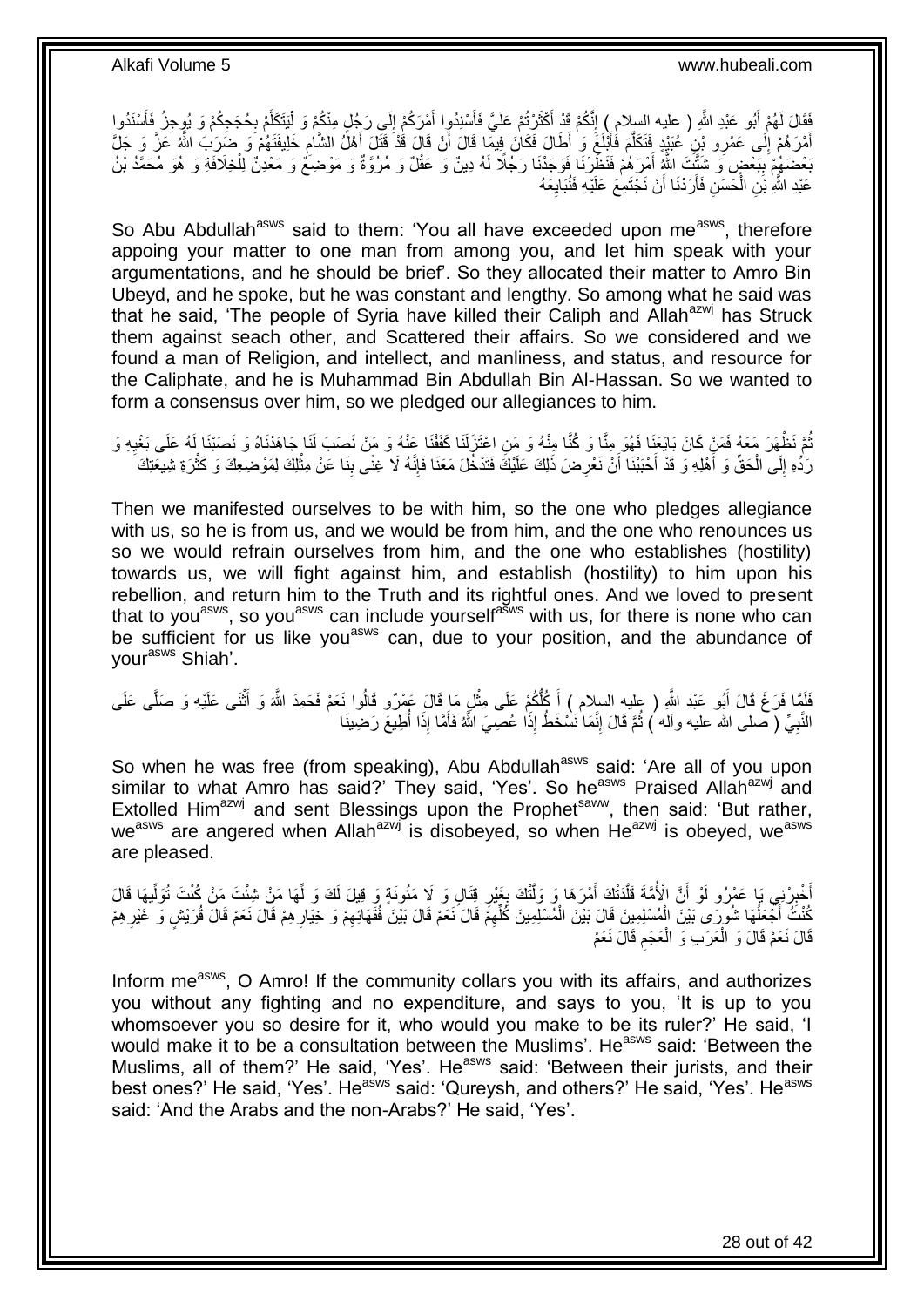َفَالَ أَخْبِرْنِي يَا عَمْرُو أَ يَتَوَلَّى أَبَا بَكْرٍ وَ عُمَرَ أَوْ تَتَبَرَّأُ مِنْهُمَا قَالَ أَتَوَلَّاهُمَا فَقَالَ فَقَدْ خَالَفْتَهُمَا مَا تَقُولُونَ أَنْتُمْ تَتَوَلَّوْنَهُمَا أَوْ َ ا<br>ا اُ َ َ ِ َ َّ َ نَّتَبَرَّءُونَ مِثَّهُمَا قَالُوا نَتَوَلَّاهُمَا قَالَ يَا َعَمْرُو إِنْ كُنْتَ رَجُلًا تَتَبَرَّأُ مِنْهُمَا فَإِنَّهُ يَجُوزُ لَكَ الْخِلَافُ عَلَيْهِمَا وَ إِنْ كُنْتَ تَتَوَلَّاهُمَا ِ ِ ْ ∣اٍ ا<br>ا ِ فَقَدْ خَالَفْتَهُمَا

He<sup>asws</sup> said: 'Inform me, O Amro! Do you befriend Abu Bakr and Umar, or do you disavow from them both?' He said, 'I befriend them both'. So he<sup>asws</sup> said: 'So you have opposed both of them. What are you all saying, are you befriending them or disavowing from them both?' They said, 'We befriend them both'. He<sup>asws</sup> said: 'O Amro! If you are a man who was disavowing from them both, so it would be allowed for you to oppose both of them, and if you are a man who befriends both of them, so you are opposing them both.

َّةٌ عَهِدَ عُمَرٍۢ إِلَى أَبِي بَكْرٍ فَبَايَعَهُ وَ لَمْ يُشَاوِرْ فِيهِ أَحَداً ثُمَّ رَدَّهَا أَبُو بَكْرٍ عَلَيْهِ وَ لَمْ يُشَاوِرْ فِيهِ أَحَداً ثُمَّ جَعَلَهَا عُمَرُ شُورَى َ ُ َ ِ َ  $\frac{1}{2}$ ِ ا پایا<br>ا َ **∶** َبْيْنَ سِتَّةٍ وَ أَخْرَجَ مَنْهَا جَمِيعَ الْمُهَاجِرِينَ وَ الْأَنْصَارِ غَيْرَ أُولَئِكَ الْسِّتَّةِ مِنْ قُرَيْشٍ وَ أَوْصَى فِيهِمْ شَيْئا لَا أَرَاكَ تَرْضَى بِهِ َ ر<br>ا ِ **∶** ْ َ **∶** َ ِ أَنْتَ وَ لَا أَصْحَابُكَ إِذْ جَعَلْتَهَا شُورَىَ بَيْنَ جَمِيعِ الْمُسْلَمِينَ ْ ِ ْ **ٔ** َ

Umar had pledged to Abu Bakr so he pledged his allegiance to him, and did not have consultations with regards to it with anyone. Then Abu Bakr returned it to him, and did not consult any with regards to it. Then Umar made it to a consultative council between six and exited from the the entirety of the Emigrants and the Helpers other than those six from Qureysh, and bequethed something among them which I do not see you being pleased with it, nor any of your companions if you were to make it a consultation between the entirety of the Muslims'.

قَالَ وَ مَا صَنَعَ قَالَ أَمَرَ صُهَنْبِاً أَنْ يُصَلِّيَ بِالنَّاسِ ثَلاَثَةَ أَيَّامٍ وَ أَنْ يُشَاوِرٍ أَولَئِكَ السِّنَّةَ لَيْسَ مَعَهُمْ أَحَدٌّ إِلَّا ابْنُ عُمَرَ يُشَاوِرُونَهُ اُ ِ َ ٍ َ **∶** ِّ َ َ ِ ا<br>ا وَ لَيْسَ لَهُ مِنَ الْأَمْرِ شَيْءٌ وَ أَوْصَى مَنْ بِخَضْرِرَتِهِ مِنَ الْمُهَاجِّرِينَ وَ الْأَنْصِارِ إِنْ مَضنتُ ثَلاثَةُ أَيَّامٍ قَبْلَ أَنْ يَفْرُ غُوا أَوْ يُبَايِعُوا ِ َ َ أ َ َ ِ ِ ِ ْ **∶** َ ِ رَجُلًا أَنْ يَضْرِبُوا أَعْنَاقَ أُولَئِكَ السَّنَّةِ جَمِيعاً فَإِنِ اجْتَمَعَ أَرْبَعَةٌ قَبْلَ أَنْ تَمْضِيَ ثَلاَثَةُ أَيَّامٍ وَ خَالَفُ اثْنَانِ أَنْ يَضْرِبُوا أَعْذَاقَ ان<br>ا َ ِ َ َ ِ اً ْ ٍ َ َ َ اُ الِاثْنَيْنِ أَ فَتَرْضَوْنَ بِهَذَا أَنْتُمْ فِيمَا تَجْعَلُونَ مِنَ الشَّوَرَى فِي جَمَاعَةٍ مِنَ الْمُسْلِمِينَ قَالُوا لَا ْ َ ِ ا<br>ا ֦֧֦֧֦֦֧֦֧֦֧֦֧֦֧֦֧֦֧֦֟֟֓֕֝֝֝**֦** 

He said, 'So what did he do?' He<sup>asws</sup> said: 'He ordered Suhayb that he should Pray with the people for three days, and those six would consult and there would not be anyone with them except for Ibn Umar for them to consult him and there would be nothing for him in the matter. And he bequeathed the ones who were present from the Emigrants and the Helpers that if three days were to pass by before they are free, or pledge their allgiances to one man, that they should strike the necks of those six altogether. So if four were to gather (on one) and three days pass by, and two oppose, that they should strike the necks of the two. Would you all be pleased with this what you are making it to be from the consultation among a group of the Muslims?' They said, 'No'.

ُمَّةُ فَالٍَ يَا عَمْرُو دَعْ ذَا أَ رَأَيْتَ لَوْ بَايَعْتُ صَاحِنِكَ الَّذِي تَدْعُونِي إِلَى بَيْعَتِهِ ثُمَّ اجْتَمَعَتْ لَكُمُ الْأُمَّةُ فَلَمْ يَخْتَلِفْ عَلَيْكُمْ رَجُلَانِ ان<br>المقامات  $\frac{1}{2}$ اُ َ َ ُ فِيهَا فَأَفَضْتُمْ إِلَى الْمُشْرِكِينَ الَّذِينَ لَا يُسْلِمُونَ وَ لَا يُؤَدُّونَ الْجِزْيَّةُ أَكَانَ عِنْدَكُمْ وَ عِنْدَ صَاحِبِكُمْ مِنَ الْعِلْمِ مَا تَسِيرُونَ بِسِيرَةِ َّ ِ ْ יִי (ו َ ِ ِ ْ ْ ِ ْ رَسُولِ اللَّهِ ( صَلى الله َعليه وآلمه ) فِي الْمُشْرِكِينَ فِي حُرُوبِهِ ِ ِ ْ

Then he<sup>asws</sup> said: 'O Amro, leave that. What is your view if Supposing l<sup>asws</sup> were to pledge allegiance to your companion whom you are calling me<sup>asws</sup> to pledge allegiance to him, then the community united for you, and no two of them oppose you with regards to it, so you mobilise them against the Polytheists who are not submitting, and are not paying the taxation, would there be with you and with your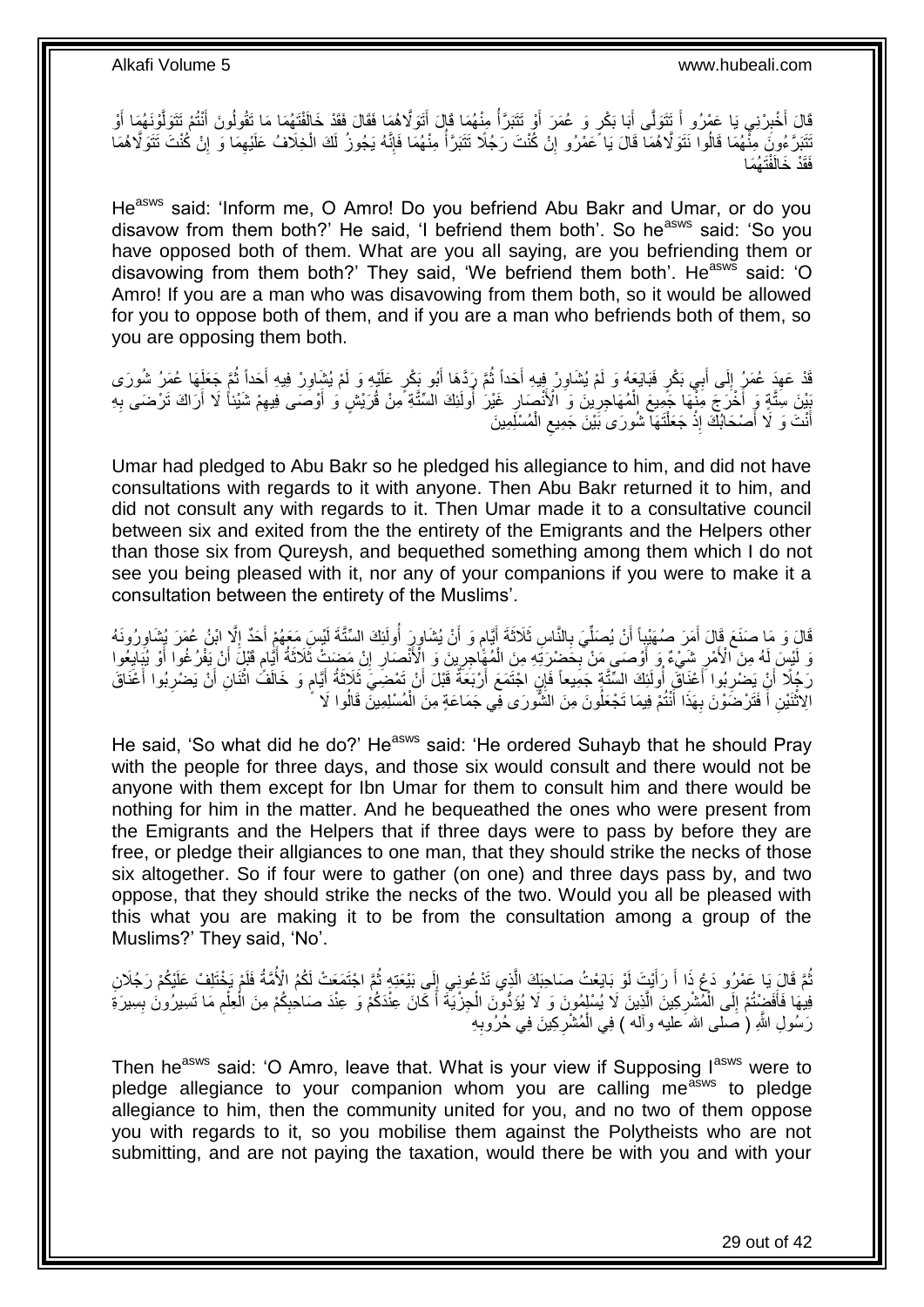companions the necessary knowledge what would make you walk upon the way of Rasool-Allah<sup>saww</sup> regarding the Polytheists in his<sup>saww</sup> wars?'

قَالَ نَعَمْ قَالَ فَتَصْنُعُ مَا ذَا قَالَ نَدْعُوهُمْ إِلَى الْإِسْلَامِ فَإِنْ أَبَوْا دَعَوْنَاهُمْ إِلَى ا<br>يَدْن نَبْسُهُ وَ الْمَسْنَعُ مَنْ أَوْ فَالْمَ نَقْلُهُمْ إِلَى الْإِسْلَامِ فَإِنْ أَبَوْا دَعَوْنَاهُمْ إِ ْ َ **∶** لَ ِ ْ ِ َ  $\frac{1}{2}$ ِ  $\frac{1}{2}$ قَالَ سَوَاءٌ قَالَ وَ إِنَّ كَانُوا مُشْرِكِي الْعَرَٰبَ وَ كَبَدَةَ الْأَوْثَانِ قَالَ سَوَاءٌ ة<br>أ ْ **∶ ֓**֧֢֢֢֦֓

He said, 'Yes'. He<sup>asws</sup> said: 'So what is that which you would do?' He said, 'We would call them to Al-Islam, so if they refuse, we would call them to the taxation'. He<sup>asws</sup> said: 'Supposing they were Magians, not being with the People of the Book?' He said, 'Same'. He<sup>asws</sup> said: 'So if they were Arab Polytheists and worshipped the idols?' He said, 'Same'.

قَالَ أُخْبِرْنِي عَنِ الْقُرْآنِ تَقْرَؤُهُ قَالَ نَعَمْ قَالٍَ اقْرَأْ قاتِلُوا الَّذِينَ لا يُؤْمِنُونَ بِاللَّهِ وَ لا بِالْيَوْمِ الْأَخِرِ وَ لا يُحَرِّمُونَ ما جَرَّمَ اللَّهُ وَ **∶** ِ َّ  $\frac{1}{2}$ ْ ِ َ ¦ ِ رَسُولُهُ وَ لاَّ يَدِينُونَ دِبِنَ الْحَقِّ مِنَ الَّذِينَ أُوتُوا الْكِتابَ جَتَّى يُعْطُوا الْجِزْيَةَ عَنْ يَو وَ هُوِّ صاغِرُونَ فَاسْتِثْنَاءُ اللَّهِ عَزَّ وَ جَلَّ وَ ْ ْ ُ َّ ْ **ٔ** اَشْتِرَ اطُهُ مِنَ الَّذِينَ ۖ أُوتُوا الْكِتَابَ فَهُمْ وَ الَّذِينَ لَمْ يُؤْتَوُا الْكِتَابَ سَوَاءٌ قَالَ نَعَمْ قَالَ عَمَّنْ أَخَذْتَ ذَا ۖ قَالَ سَمِعْتُ النَّاسَ يَقُولُونَ َّ ْ ُ َّ ُ **ٔ** َ ْ

(At that) He<sup>asws</sup> (the Imam<sup>asws</sup>) said: 'Inform me about the Quran, do you recite it?' He said, 'Yes'. He<sup>asws</sup> said: '**[9:29] Fight those who do not believe in Allah, nor in the** *Last Day, nor do they sanctify what Allah and His Rasool have sanctified, nor do they make the Religion of Truth to be their Religion, out of those who have been Given the Book, until they pay the tax in acknowledgment of their lowness*. So there is an Exclusion of Allah<sup>azwj</sup> Mighty and Majestic and His<sup>azwj</sup> Stipulation (Prerequisite) from those who have been Given the Book, so they and those who have not been Given the Book, are the same?' He said, 'Yes'. He<sup>asws</sup> said: 'From whom have you taken that?' He said, 'I heard the people saying it'.

:<br>ا قَالَ فَدَعْ ذَا فَإِنْ هُمْ أَبَوُا الْجِزْيَةَ فَقَاتَلْتَهُمْ فَظَهَرْتَ عَلَيْهِمْ كَيْفَ تَصِنْغُ بِالْغَنِيمَةِ قَالَ أُخْرِجُ الْخُمُسَ وَ أَقْسِمُ أَرْبَعَةَ أَخْمَاسٍ بَيْنَ ْ ِ ِ ْ ْ َ ِ َ َ ِ َ مَنْ قَاتَلَ عَلَيْهِ قَالَ أُخْبِرْنِي عَنِ الْخُمُسِ مَنْ تُعْطِيهِ قَالَ حَيْثُمَا سَمَّى الَّنَّهُ ان<br>المقام المقام المقام المقام المقام المقام المقام المقام المقام المقام المقام المقام المقام المقام المقام المقا ِ

He<sup>asws</sup> said: 'So leave that. Supposing they were to refuse (to pay) the taxation, and you fight them and overcome against them, how would you deal with the war booty?' He said, 'I would extract the one-fifth and distribute the four-fifths between the ones who fought over it'. He<sup>asws</sup> said: 'Inform me<sup>asws</sup> about the one-fifth, whom would you give it to?' He said, 'Whomsoever Allah<sup>azwj</sup> has Named'.

قَالَ فَقَرَأَ وَ اعْلَمُوا أَنَّما غَنِمْتُمْ مِنْ شَيْءٍ فَأَنَّ بِلَّهِ خُمُسِهُ وَ لِلرَّسُولِ وَ لِذِي الْقُرْبِي وَ الْبَتِامِي وَ الْمَساكِينِ وَ ابْنِ السَّبِيلِ قَالَ<br>وَيَقْلُلُ فَقَرَأَ وَ اعْلَمُوا أَنَّما غَنِ َ َ ْ ِ أ ِ ْ ْ الَّذِي لِلْرَّسُولِ مَنْ تُعْطِيِهِ وَ مَنْ ذُو الْقُرْبَى قَالَ قَدٍ اخْتَلَفَ فِيهِ الْفُقَهَاءُ فَقَالَ بَعْضُهُمْ قَرَابَةُ إِللَّئِي ( صلى اِلله عليه وَلَامٍ ) وَ أَهْلُ ْ ْ َ **∶** ْ بَيْتِهِ وَ قَالَ بَعْضُهُمُ الْخَلِيفَةُ وَ قَالَ بَعْضُهُمْ قَرَابَةُ الَّذِينَ قَاتَلُوا عَلَيْهِ مِنَ الْمُسْلِمِينَ قَالَ فَأَيَّ ذَٰلِكَ تَقُولُ أَنْتَ قَالَ لَا أُذْرِي قَالَ<br>وَإِنَّ مِن الْمَسَلِمِينَ الْمَسْلَمِي َ َ ْ َّ َ فَأَرَاكَ لَا تَدْرِي فَدَعْ ذَا اُ

He (the narrator) said. 'So he<sup>asws</sup> recited *[8:41] And know that whatever war booty you gain, a fifth of it is for Allah and for the Rasool and for the near of kin and the orphans and the needy and the wayfarer*. He<sup>asws</sup> said: 'That which is for the Rasool<sup>saww</sup>, whom would you give it to, and who are the near of kin?' He said, 'The jurists have differed with regards to it. So some of them said these are the near of kin of the Prophet<sup>saww</sup> and the People<sup>asws</sup> of his<sup>saww</sup> Household, and some of them said it is the Caliph, and one of them said these are the near of kin from the Muslims who fought over it'. He<sup>asws</sup> said: 'So which of that are you saying it is?' He said, 'I do not know'. He<sup>asws</sup> said: 'So l<sup>asws</sup> can see that you do not know, so leave that'.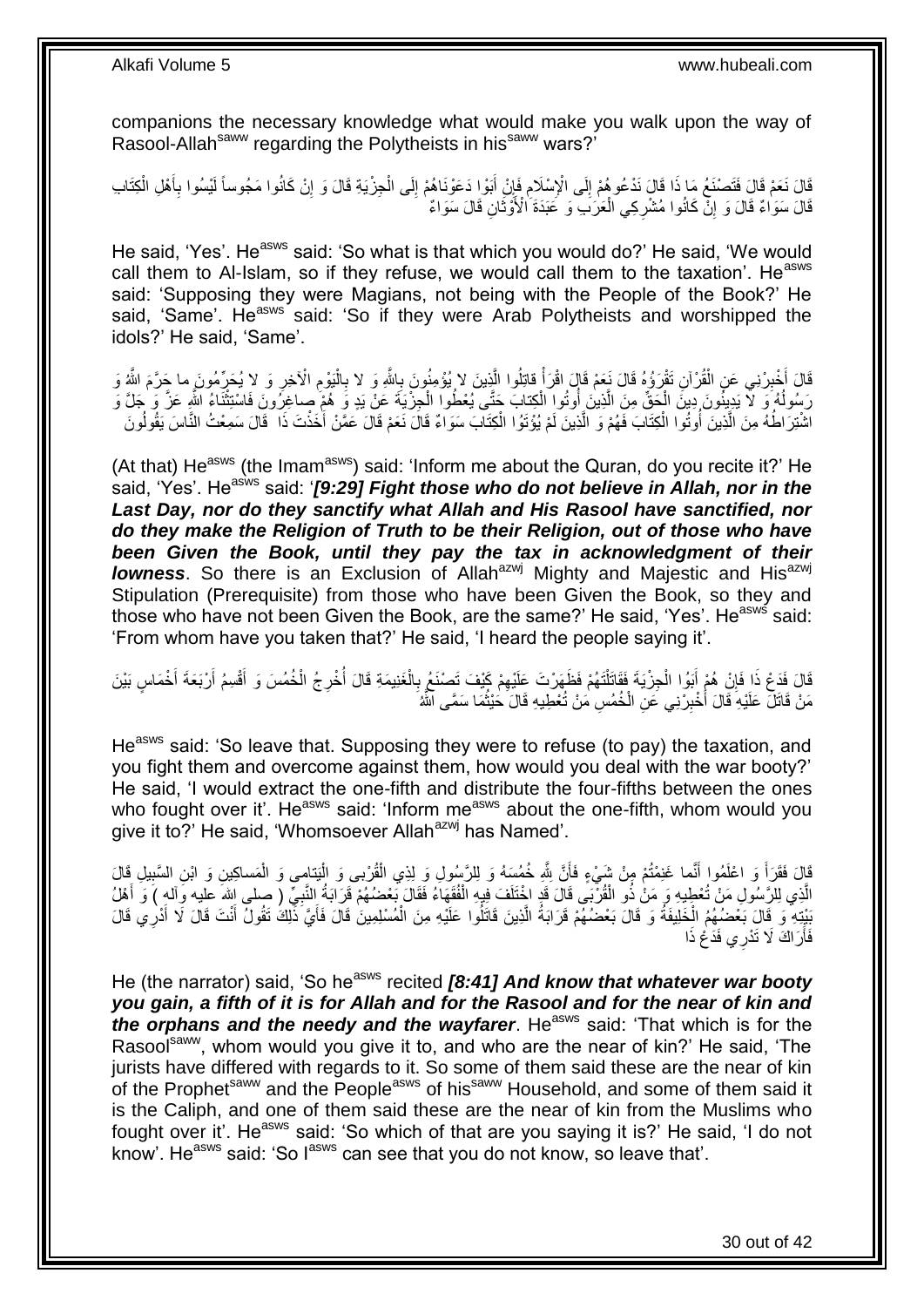نُّمَّ قَالَ أَ رَأَيْتَ الْأَرْبَعَةَ أَخْمَاسٍ تَقْسِمُهَا بَيْنَ جَمِيعِ مَنْ قَاتَلَ عَلَيْهَا قَالَ نَعَمْ قَالَ فَقَدْ خَالَفْتَ رَسُولَ اللَّهِ (صلى الله عليه وآله ) ِ َ َ َ ُ فِي سِيرَتِهِ بَيْنِي وَ بَيْنَكَ فُقَهَاءُ أَهْلِ الْمَدِينَةِ وَ مَشْلِيخَتُهُمْ فَاسْأَلْهُمْ فَإِنَّهُمْ لَا يُخْتَلِفُونَ وَ لَا يَتَنَازَ عُونَ فِي أَنَّ رَسُولَ اللَّهِ ( صلى ∣اٍ<br>∶ ْ َ ْ َ َ الله عليه وأله ٍ إِنَّمَا صَالَحَ الْأَعْرَابَ عَلَى أَنْ يَدَعَهُمْ فِي دِيَارِهِمْ وَ لَا يُهَاجِرُوا عَلَى إِنْ دَهِمَهُ مِنْ كَمُوّهِ دَهْمٌ أَنْ يَسْتَنْفِرَهُمْ ِ ِ اُ ِ َ فَيُقَاتِلَ بِهِمْ وَ لَيْسَ لَهُمْ فِي الْغَنِيمَةِ نَصِيبٌ وَ أَنْتَ تَقُولُ بَيْنَ جَمَيعِهِمْ فَقَدْ خَالَفُتَ رَسُولَ اللَّهِ ( صلى الله عليه وآله ) فِي كُلِّ مَا ْ ِ ِ قُلْتَ فِيَ سِيرَتِهِ فِي الْمُشْرِكِينَ **∶** ْ ْ

Then he<sup>asws</sup> said: 'What is your view of the four-fifths, would you distribute it between the entirety of the ones who fought over it?' He said, 'Yes'. He<sup>asws</sup> said: 'So you would be opposing Rasool-Allah<sup>saww</sup> in his<sup>saww</sup> way, between me<sup>asws</sup> and the jurists of Al-Medina, and their elders, so ask them for they are neither differing nor are they disputing that Rasool-Allah<sup>saww</sup> rather reconciled the Bedouins upon (the stipulation) that he<sup>saww</sup> would leave them in their houses and they would not emigrate upon (the stipulation) if they were to be raided from his<sup>saww</sup> enemies with a raid they would be fending them off and they would be fighting with them, and there would be no share for them from the war booty, and you are saying it would be between all of them. So you have opposed Rasool-Allah<sup>saww</sup> in everything what you said regarding his<sup>saww</sup> way with regarding the Polytheists.

رَعَ هَذَا مَا تَقُولُ فِي الصَّدَقَةِ فَقَرَأَ عَلَيْهِ الْآيَةَ إِنَّمَا الصَّدَقاتُ لِلْفُقَراءِ وَ الْمَساكِينِ وَ الْعامِلِينَ عَلَيْها إِلَى آخِرِ الْآيَةِ قَالَ نَعَمْ<br>يَهْدَمَ مَعْنَا مَا تَقُولُ فِي الصَّدَقَةِ فَ :<br>نا ْ ْ ْ ِ َ ِ  $\frac{1}{2}$ فَكَيْفَ تَقْسِمُهَا قَالَ أَقْسِمُهَا عَلَى ثَمَانِيَةِ أَجْزَاءٍ فَأُعْطِي كُلَّ جُزْءٍ مِنَ الثَّمَانِيَةِ جُزْءاً قَالَ وَ إِنْ كَانَ صِنْفٌ مِنْهُمْ عَشَرَةَ آلَافٍ وَ :<br>:<br>: َ َ ِ َّ صِنْفٌ مِنْهُمْ رَجُلًا وَاحِداً أَوْ رَجُلَيْنِ أَوْ ثَلَاثَةً جَعَلْتَ لِهَذَا الْوَاحِدِ مِثْلَ مَا جَعَلْتَ لِلْعَشَرَةِ آلَافَ ٍ قَالَ نَعَمْ ْ ْ ا<br>ا ْ ْ َ َ َ

And along with this is what you are saying regarding the charity'. So he<sup>asws</sup> recited to him the Verse *[9:60] But rather, the charities are only for the poor and the needy, and the officials (appointed) over them* – up to the end of the Verse. He said, 'Yes'. (He<sup>asws</sup> said): 'So how would you distribute it?' He said, 'I would distribute it upon eight parts, so I would give a part to each of the eight, one part'. He<sup>asws</sup> said: 'And if one category from them were ten thousand, and one category from them was one man, or two men, or three, would you make for this one similar to what you would make for the ten thousand?' He said, 'Yes'.

ْ قَالَ وَ تَجْمَعُ صَدَقَاتٍ أَهْلِ الْحَضَرِ وَ أَهْلِ الْبَوَادِي فَتَجْعَلُهُمْ فِيهَا سَوَاءً ۚ قَالٍ نَعَمْ قَالَ فَقَدْ خَالَفْتَ رَسُولَ اللَّهِ ( صلى الله عليهِ َ ُ ْ َ ِ وِاله ) فِي كُلِّ مَا قُلْتَ فِي سِيرَتِهِ كَانَ رَسُولُ اللَّهِ ( صلى الله عليه وآله ) يَقْسِمُ صَدَقَةَ أَهْلِ الْبَوَادِي فِي أَهْلِ الْبَوَادِي وَ صَدَقَةَ ْ َ ْ ْ َ أَهْلِ الْحَضَّىَرِ فِي أَهْلِ الْحَضَىَرِ ۚ وَ لَا يَقْسِمُهُ بَيْنَهُمْ بِالْسَوِيَّةِ ۖ وَ إِنَّمَا يَقْسِمُهُ عَلَى قَدْرِ مَا يَحْضُرُهُ مِنْهُمْ وَ مَا يَرَى وَ لَيْسَ عَلَيْهِ فِي ِ  $\frac{1}{2}$ ِ ِ ِ ْ َ ِ ْ َذَلِكَ شَيْءٌ مُّوَقَّتٌ مُوَظَّفٌ وَ إِنَّمَا يَصْنَعُ ذَلِكَ بِمَا يَرَى ۖ عَلَى قَذْرِ مَنْ يَحْضُرُهُ مِنْهُمْ :<br>نا ِ ِ

He<sup>asws</sup> said: 'And you would gather the charities of the people of the urban areas and the people of the countryside, so you would make them to be the same in it?' He said, 'Yes'. He<sup>asws</sup> said: 'So you would have opposed Rasool-Allah<sup>saww</sup> in everything what you have said regarding his<sup>saww</sup> way. Rasool-Allah<sup>saww</sup> used to distribute charities of the people of the countryside in the countryside, and the charities of the urban areas in the urban areas, and he<sup>saww</sup> did not distribute between them equally, but rather he<sup>saww</sup> distributed it upon a measurement of what was present from them (in numbers), and what he<sup>saww</sup> (found) fit (appropriate), and there was nothing upon it regarding that, any timing or portion. But rather, he<sup>saww</sup> did that with what he<sup>saww</sup> saw to be in accordance with the ones who were present from them.

فَإِنْ كَانَ فِي نَفْسِكَ مِمَّا قُلْتُ شَيْءٌ فَالْقَ فُقَهَاءَ أَهْلِ الْمَدِينَةِ فَإِنَّهُمْ لَا يَخْتَلِفُونَ فِي أَنَّ رَسُولَ اللَّهِ ( صلى الله عليه وآله ) كَذَا ْ ِ َ ْ َ ∣اٍ ْ كَانَ بَصْنَعُ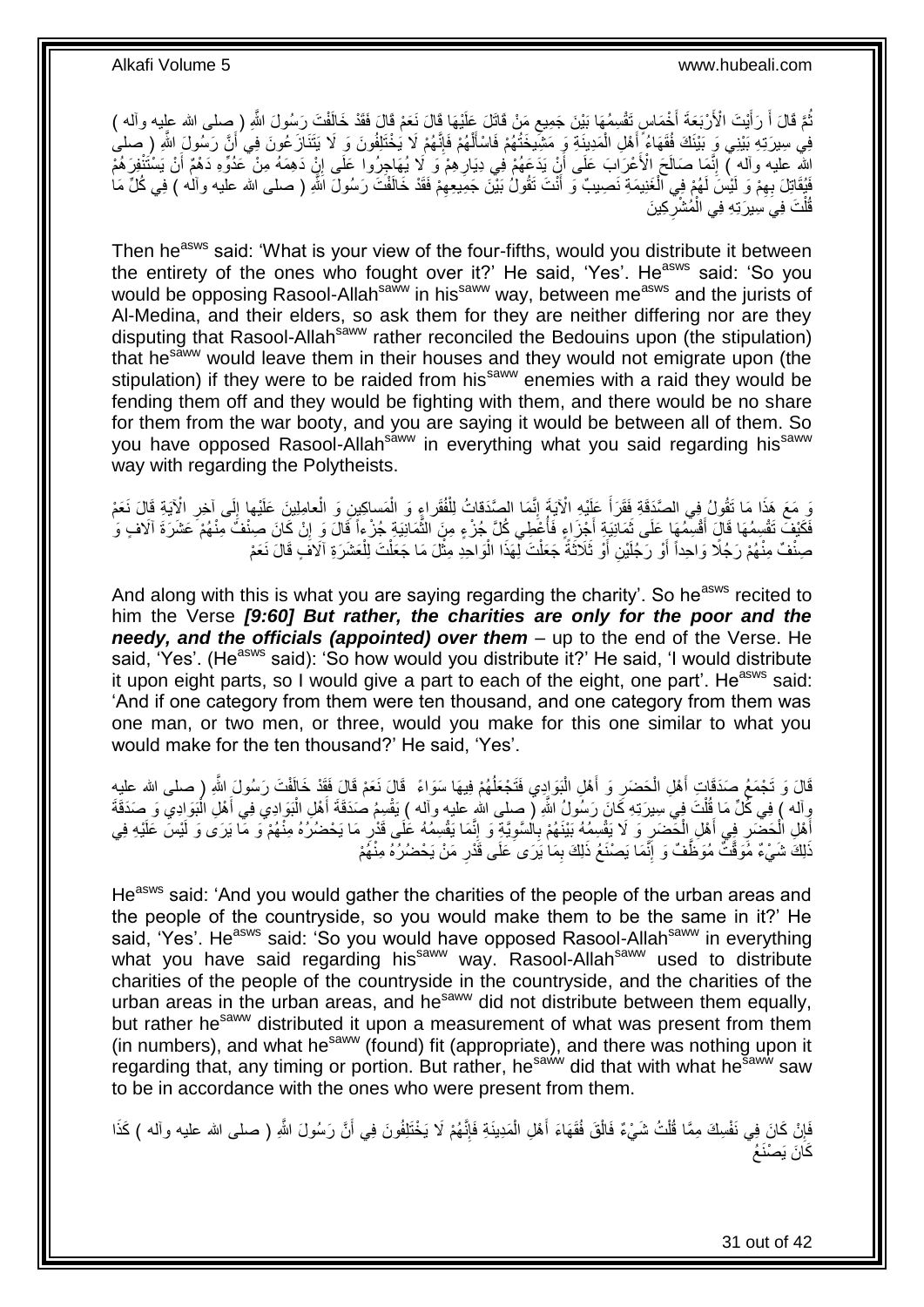Thus, if there is anything in yourself from what lasws have said, so meet the jurists of the people of Al-Medina, for they are not differing in (the fact) that Rasool-Allah<sup>saww</sup>, that is how he<sup>saww</sup> used to do'.

∣lٍ ثُّمَّ أَقْبَلَ عَلَى عَمْرِهِ بْنِ عُيَنْدٍ فَقَالَ لَهُ اتَّقِ اللَّهَ وَ أَنْتُمْ أَيُّهَا الرِّهْطُ فَاتَّقُوا إِللَّهَ فَإِنَّ أَبِي حَذَّتَنِي وَ كَانَ خَيْرَ أَهْلِ الْأَرْضِ وَ أَعْلَمَهُمْ<br>نُمَّ أَقْبَلَ عَلَى عِ َ َ َ َ َ َ َ بِكْتَابِ اللَّهِ عَزَّ وَ جَلَّ وَ سُنَّةِ نَبِيِّهِ ( صلىَ اللهِ عليه وآله ) أَنَّ رَسُولَ اللَّهِ ( صَلىَ الله عليه وآله ) قَالَ مَنْ ضَرَبَ النَّاسَ بِسَيْفِهِ **∣** ِ ِ َ َنَ دَعَاهُمْ إِلَى نَفْسِهِ وَ فِي الْمُسْلَمِينَ مَنْ هُوَ أَعْلَمُ مِنْهُ فَهُوَ ضَالٌّ مُتَكَلِّفٌ ِّ َ ْ ِ

Then he<sup>asws</sup> turned towards Amro Bin Ubeyd, so he<sup>asws</sup> said to him: 'Fear Allah<sup>azwj</sup> and you all, the group! So fear Allah<sup>azwj</sup>, for my<sup>asws</sup> father<sup>asws</sup> narrated to me<sup>asws</sup>, and he<sup>asws</sup> was the best of the people of the earth, and the most knowledgeable of the Book of Allah<sup>azwj</sup> Mighty and Majestic, and Sunnah of His<sup>azwj</sup> Prophet<sup>saww</sup>, that Rasool-Allah<sup>saww</sup> said: 'The one who strikes the people with his sword and calls them to himself, and among the Muslims there is one who is more knowledgeable than him, so he has strayed, and is a fake'. $27$ 

مُحَمَّدُ بْنُ يَحْيَى عَنْ مُحَمَّدِ بْنِ الْحُسَيْنِ عَنْ عَلِيِّ بْنِ النُّعْمَانِ عَنْ سُوَيْدٍ الْقَلَانِسِيِّ عَنْ بَشِيرٍ عَنْ أَبِي عَبْدِ الْقَرِ ( عليه السلام )<br>مَدِينٌ وَجَبَاسِ مَعْ مُحَمَّدِ بْنِ الْحُسَيِّنِ َ ْ ْ قَالَ قُلْتُ لَهُ إِنِّي رَأَيْتُ فِي الْمَنَامِ أَنِّيَ قُلْتُ لَكَ إِنَّ الْقِتَالَ مَعَ غَيْرِ الْإِمَامِ الْمُفْتَرَضِ طَاعَتُهُ حَرَامٌ مِثْلُ الْمَيْتَةِ وَ الدَّمِ وَ لَحْمِ ْ  $\ddot{\phantom{a}}$ ِ ْ ِ ْ َ ِ ْ َ ِ ْ ِ ِ ْ ْ الْخِنْزِيرِ فَقُلْتَ لِّي نَعَمْ هُوَ كَذَلِكَ فَقَالَ أَبُو عَبْدِ اللَّهِ ( عليه السلّام ) َهُوَ كَذَلِكَ هُوَ كَذَلِكَ . ْ **∶** ِ ْ

Muhammad Bin Yahya, from Muhammad Bin Al Husayn, from Ali Bin Al No'man, from Suweyd Al Qalanasy, from basher,

(It has been narrated) from Abu Abdullah<sup>asws</sup>, said, 'I said to him<sup>asws</sup>, 'I saw in the  $\alpha$  dream that I said to you<sup>asws</sup> that the fighting along with other than the Imam<sup>asws</sup> the obedience to whom is Obligatory, is Prohibited, like the (consumption of) the dead, and the blood, and the flesh of the swine. So you<sup>asws</sup> said to me: 'It is like that'. So Abu Abdullah<sup>asws</sup> said: 'It is like that! It is like that!'<sup>28</sup>

> باب وَصِيَّةِ رَسُول اللَّهِ (صلى الله عليه وآله وسلم) وَ أَمِيرِ الْمُؤْمِنِينَ (عليه السلام) فِي السَّرَايَا **َ**

### <span id="page-31-0"></span>**Chapter 8 – Advice of Rasool-Allahsaww and Amir Al-Momineenasws regarding the battallions**

عَلِيُّ بْنُ إِبْرَاهِيمَ عَنْ أَبِيهِ عَنِ ابْنِ أَبِي عُمَيْرٍ عَنْ مُعَاوِيَةَ بْنِ عَمَّارٍ قَالَ أَظُنُّهُ عَنْ أَبِي حَمْزَةَ الثَّمَالِيِّ عَنْ أَبِي عَبْدِ الثَّهِ ( عليه َ **!** َ ِ َ ُّ َ ِ السِلّام ) قَالَ كَانَ رَسُولُ اللَّهِ ( صَلَيَّ الله علَيه وآله ) إِذَا أَرَادَ أَنْ يَنْبِعَثَ سَرِيَّةً دَعَاهُمْ فَأَجْلَسَهُمْ بَيْنَ يَدَيْهِ ثُمَّ يَقُولُ سِيرُوا بِسْعِ َ ِ اً ا پایا<br>ا ِ ِ اللَّهِ وَ بِاللَّهِ وَ فِي سَبِيلِ اللَّهِ وَ عَلَى مِلَّةِ رَسُولِ اللَّهِ لَإِ تَغُلُّوا وَ لَا تُعَبُّلُوا وَ لَا تَغْدِرُوا وَ لَا تَقْتُلُوا شَيْخاً فَانِياً وَ لَا صَبِيّاً وَ لَأ ِّ َّ **∣ ∶** ِ امْرَأَةً وَ لَا تَقْطَعُوا َشَجَراً إِلَّا أَنْ تُضْطَرُوا إِلَيْهَا وَ أَيُّمَا رَجُلٍ مِنْ أَذْنَى الْمُسْلِهِينَ أَوْ أَفْضَلِهِمْ نَظَرَ إِلَى رَجُلٍ مِنَ الْمُشْرِكِينَ َ ِ ِ ْ ِ ِ َ َ ْ َ َ لَ ِ فَهُوَ جَارٌ حَتَّى يَسْمَعَ كَلَامَ الَّلهِ فَإِنْ تَبِعَكُمْ فَأَخُوَكُمْ فِي الدِّينِ وَ إِنْ أَبَى فَأَبْلِغُوهُ مَأْمَنَهُ وَ اسْتَعِيذُوا بِاللَّهِ عَلَيْهِ . :<br>أ َ َ ِ ا<br>است **∶** ِ **∶** 

Ali Bin Ibrahim, from his father, from Ibn Abu Umeyr, from Muawiya Bin Ammar, who thinks it was from Abu Hamza Al Sumaly,

(It has been narrated) from Abu Abdullah<sup>asws</sup> having said: 'Whenever Rasool-Allah<sup>azwj</sup> wanted to send a battallion, so he<sup>saww</sup> would call them and have them seated in front of him<sup>saww</sup>. Then he<sup>saww</sup> would be saying to them: 'March in the Name of Allah<sup>azwj</sup>, and with Allah<sup>azwj</sup>, and in the Way of Allah<sup>azwj</sup>, and upon the Religion of Rasool-Allah<sup>saww</sup>. Neither commit excesses, nor mutilate, nor be treacherous, nor kill the

 $^{27}$  Al Kafi – V 5 – The Book of Jihaad Ch 7 H 1

 $28$  Al Kafi – V 5 – The Book of Jihaad Ch 7 H 2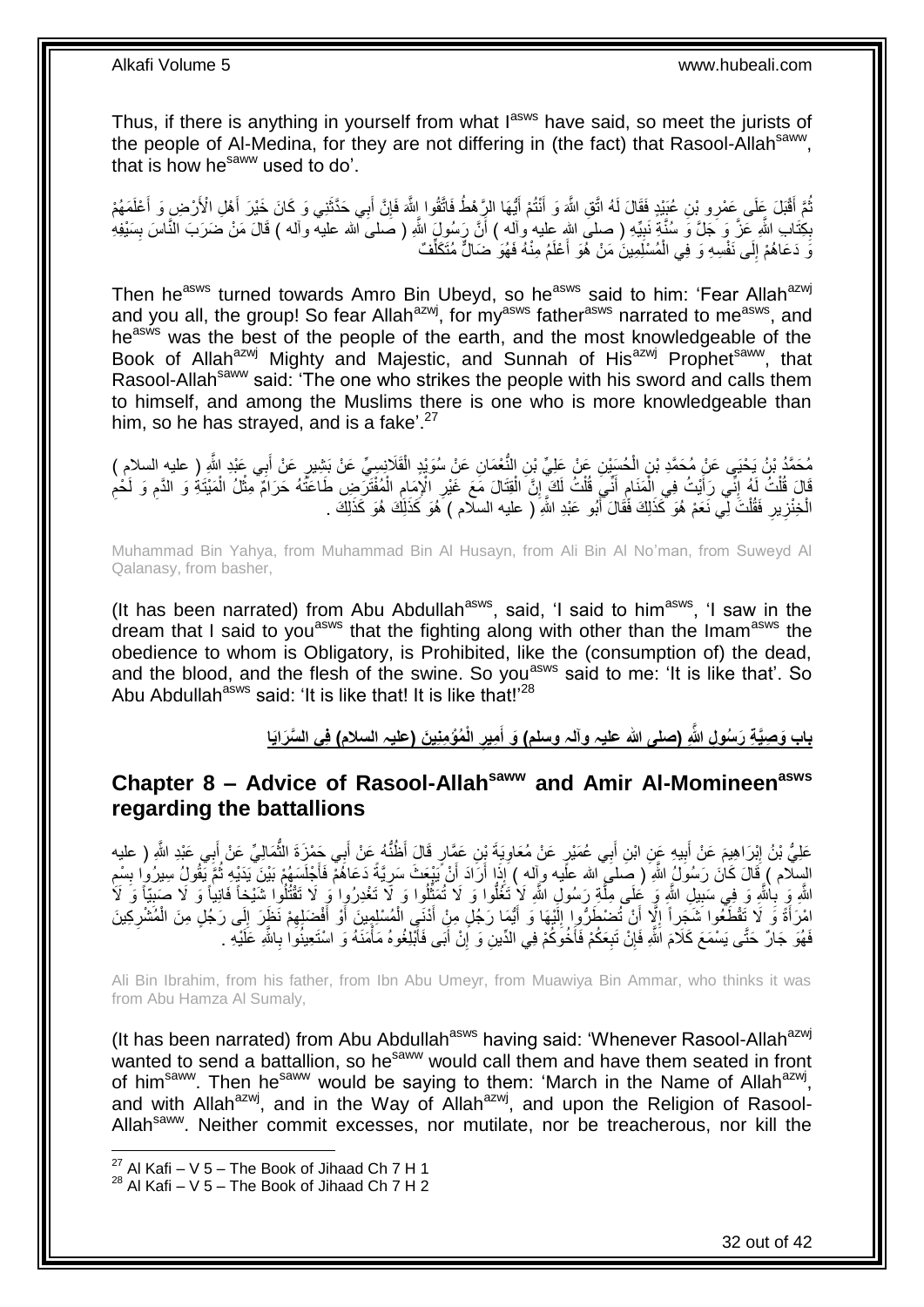dying elderly nor children, nor the woman, nor cut down a tree except if you are desperate to it. And whichever man from the lowest of the Muslims or the most superior of them sympathises with a man from the Polytheists, so he is a neighbour (friend) until he hears the Speech of Allah $a^{2xy}$ . So if he were to follow you, so he is your brother in the Religion, and if he refuses, so deliver him to his safety, and seek Assistance with Allah $a^{2x}$  against him<sup>'29</sup>

عَلِيُّ بْنُ إِبْرَاهِيمٍَ عَنْ أَبِيهِ عَنِ النَّوْفَلِيِّ عَنِ السَّكُونِيِّ عَنْ أَبِي عَبْدٍ الثَّهِ ( عليه السلام ) قَالَ قَالَ أَمِيرُ الْمُؤْمِنِينَ ( عليه السلام َ ِ َ ֦֦֦֦֦֦֦֦֧֦֦֧֦֦֦֦֧֦֧֦֧֦֧֦֦֧֦֧֦֧֦֧֦֧֦֧֦֧֦֧֦֧֚֚֚֚֚֚֚֚֚֚֝֝֝֝֓֡֝֝֓֡֝֝֝֝֓֟֓֡֟֓֡֟֓֡֟֓֡֟ ْ َ ِ ) نَـهَّى رَسُولُ اللَّهِ ( صلَـى اللهَ عليه وأَله ) أَنْ يُلْقَى السَّمُّ فِيَ بِلَادِ الْمُشْرِكِينَ . ْ **ٍ** ْ

Ali Bin Ibrahim, from his father, from Al Nowfaly, from Al Sakuny,

(It has been narrated) from Abu Abdullah<sup>asws</sup> having said: 'Amir Al-Momineen<sup>asws</sup> said: 'Rasool-Allah<sup>saww</sup> forbade the throwing of the poison in the cities of the Polytheists'.<sup>30</sup>

مُحَمَّدُ بْنُ يَحْيَى عَنْ أَجْمَدَ بْنِ مُحَمَّدِ بْنِ عِيسَى عَنِ ابْنِ مَجْبُوبِ عَنْ عَبَّادِ بْنِ صُهَيْبِ قَالَ سَمِعْتُ أَبَا عَبْدِ اللَّهِ ( عليه السلام )<br>مُ َ يَقُولُ مَا بَيَّتَ رَسُولُ اللَّهِ ( صَلى الله عَلَيه وآلم ) عََدُوّاً قَطُّ .

Muhammad Bin Yahya, from Ahmad Bin Muhammad Bin Isa, from Ibn Mahboub, from Abbad Bin Suheyb who said,

'I heard Abu Abdullah<sup>asws</sup> saying: 'Rasool-Allah<sup>saww</sup> never planned (allowed) a night (attack) against an enemy at all'. $\frac{3}{1}$ 

عَلِيُّ بْنُ إِبْرَاهِيمَ عَنْ أَبِيهِ عَنِ النَّوْفَلِيِّ عَنِ السَّكُونِيِّ عَنْ أَبِي عَبْدِ اللَّهِ ( عليه السلامِ ) قَالَ قَالَ أَمِيرُ الْمُؤْمِنِينَ صَلَوَاتُ اللَّهِ َ **!** ِ ْ َ عَلِّيْهِ بَعَثَنِي رَسُولُ اللَّهِ ( صِلَى اللهِ عِلْيه وَإِله ) إِلَى الْيَمَنِ وَ فَالَ لِي يَا عَلِيُّ لَا تُقَاتِلَنُّ أَحَداً حَتَّى تَدْعُوهُ وَ اَيْمُ اللَّهِ لَأَنْ يَهْدِيَ **ٔ** َ ْ  $\frac{1}{2}$ اللَّهُ عَلَى يَدَّيْكَ رَجُلًا خَيْرُ ۖ لَكَ مِمَّا طَلَعَتْ عَلَيْهِ الشَّمْسُ وَ غَرَبَتْ وَ لَكَ وَلَاؤُهْ يَا عَلِيُّ .

Ali Bin Ibrahim, from his father, from Al Nowfaly, from Al Sakuny,

(It has been narrated) from Abu Abdullah<sup>asws</sup> having said: 'Amir Al-Momineen<sup>asws</sup> said: 'Rasool-Allah<sup>saww</sup> sent me<sup>asws</sup> to Al-Yemen, and said to me<sup>asws</sup>: 'O Ali<sup>asws</sup>! Do not kill anyone until you<sup>asws</sup> call him (to Al-Islam), and I<sup>saww</sup> swear by Allah<sup>azwj</sup> if Allah<sup>azwj</sup> Guides one man upon you<sup>rasws</sup> hand, it would be better for you<sup>asws</sup> than what the sun emerges upon and sets, and for him would be your<sup>asws</sup> Wilayah, O Ali<sup>asws, 32</sup>

عَلِيُّ بْنُ إِبْرَاهِيمَ عَنْ أَبِيهِ عَنِ ابْنِ أَبِي عُمَيْرٍ عَنْ أَبَانِ بْنِ عُثْمَانَ عَنْ يَحْيِي بْنِ أَبِي الْعَلَاءِ عَنْ أَبِي عَبْدِ اللَّهِ ( عليه السلام )<br>-**∶** َ ْ َ ْ َ َ **!** َ ِ قَالَ كَانَ أَمِيرُ الْمُؤْمِنِينَ ( صَلواتَ الله عليهِ ) لَا يُقَاتِلُ حَتَّى تَزُولَ الشَّمْسِ وَ يَقُولُ تُقَتَّحُ أَبْوَابُ السَّمَاءِ وَ تُقْبِلُ الرَّحْمَةُ وَ ْ َ ِ َ َبَنْزِلُ النَّصْرُ وَ يَقُولُ هُوَ أَقْرَبُ إِلَى اللَّيْلِ وَ أَجْدَرُ أَنْ يَقِلَّ الْقَتْلُ وَ يَرْجِعَ الطَّالِبُ وَ يُفْلِتَ الْمُنْهَزِمُ . ْ َ َ مَّةٍ<br>إ  $\frac{1}{2}$ َ **∶** ِ ْ

Ali Bin Ibrahim, from his father, from Ibn Abu Umeyr, from Aban Bin usman, from Yahya Bin Abu Al A'ala,

(It has been narrated) from Abu Abdullah<sup>asws</sup> having said: 'Amir Al-Momineen<sup>asws</sup> would never fight until the declining of the sun (after mid-day), and he<sup>asws</sup> was saying: 'The gateways of the skies are open, and the Mercy is faced, and the victory

1

 $31$  Al Kafi – V  $5$  – The Book of Jihaad Ch 8 H 3

 $^{29}$  Al Kafi – V 5 – The Book of Jihaad Ch 8 H 1

 $30$  Al Kafi – V 5 – The Book of Jihaad Ch 8 H 2

 $32$  Al Kafi – V 5 – The Book of Jihaad Ch 8 H 4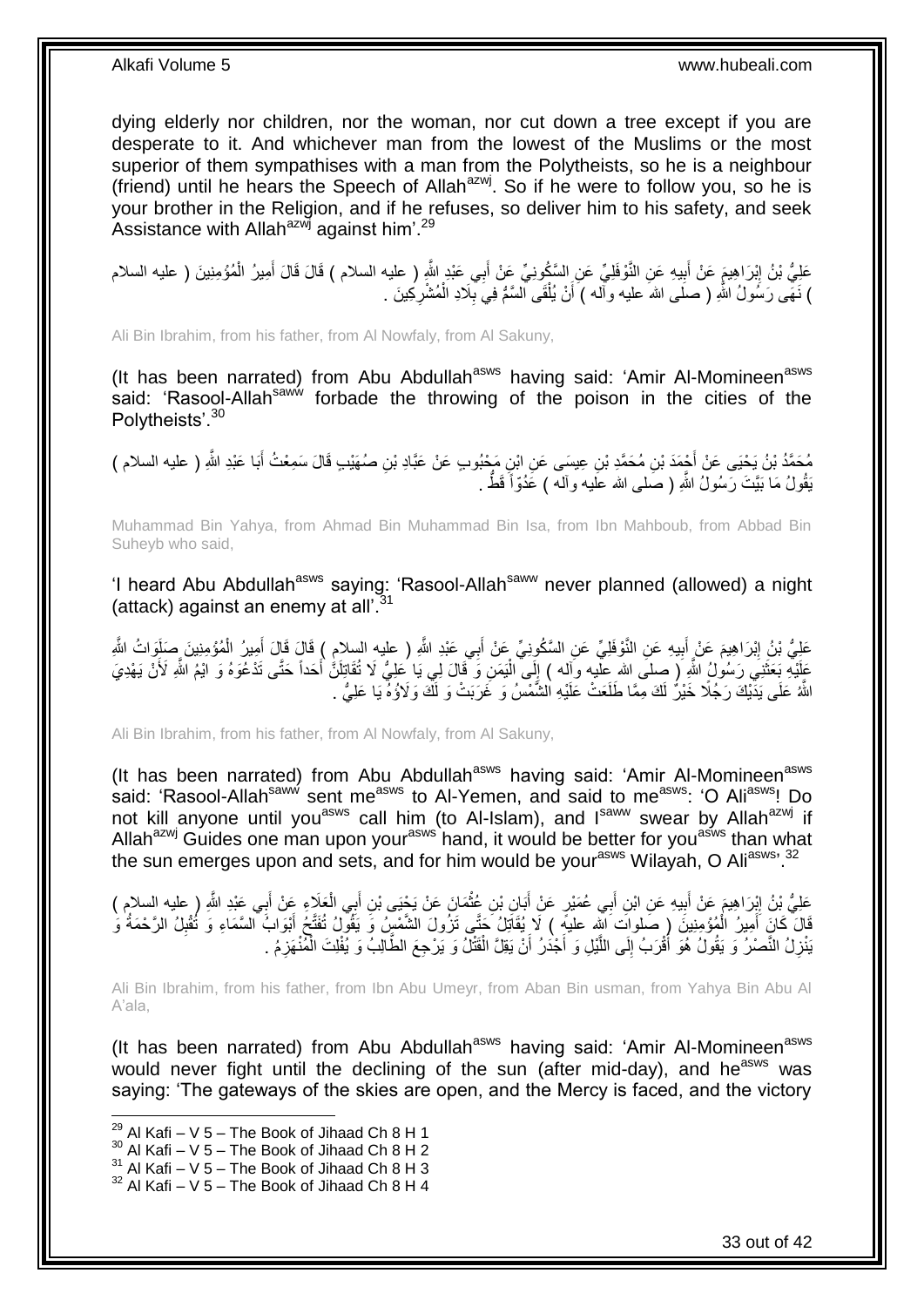descends'. And he<sup>asws</sup> was saying: 'It is nearer to the night, and the scarcity of the killing, and the pursuer would return, and the vanquished would disappear'.<sup>33</sup>

عَلِيٌّ عَنْ أَبِيهٍ عَنِ الْقَاسِمِ بْنِ مُحَمَّدٍ عَنِ الْمِنْقَرِيِّ عَنْ حَفْصِ بْنِ غِيَاثٍ قَالٍَ سَأَلْتُ أَبَا عَبْدِ اللَّهِ ( عِليه السلام ) عَنْ مَدِينَةٍ مِنْ َ ْ َ ِ ْ ِ ْ **!** ِ مَدَائِنِ أَهْلِ الْجَرْبِ هَلْ يَجُوزُ أَنْ يُرْسَلَ عَلَيْهِمُ الْمَاءُ وَ تُحْرَقَ بِالنَّارِ أَوْ تُرْمَى بِالْمَجَانِيقِ خَتَّى يُقْتَلُوا وَ فِيهِمُ النِّسَاءُ وَ ْ اُ ْ اً<br>ا ْ ِ َ ِ الصِّلِّيِّانُ وَ الشَّيْخُ الْكَبِيرُ وَ الْأَسَارَى مِنَ الْمُسْلِّمِينَ وَ الثُّجَّارُ فَقَالَ يُفْعَلِّ نَلِّكَ بِهِمْ وَ َلاَ يُمْسَكِّ عَنْهُمْ لِهَوُلَاءِ وَ لَاَ لِيَةَ عَلَيْهِمْ ْ ِ ْ ِ ِ لِلْمُسْلِمِينَ وَ لَا كَفَّارَةَ ْ

Ali, from his father, from Al Qasim Bin Muhammad, from Al Minqary, from Hafs Bin Giyas who said,

'I asked Abu Abdullah<sup>asws</sup> about a city from the cities of the people of the war. Is it allowed, the diversion of the water towards them (to flood them), and the burning with the fire, or pelting with the catapults until they are killed, and among them would be the women and the children, and the elderly, and the captives from the Muslims, and the business people?' So he<sup>asws</sup> said: 'You can do that with them, and do not withhold from the due to them, and there is no wergild against them for the Muslims, nor any expiation'.

وَ سَأَلْتُهُ عَنِ النِّسَاءِ كَيْفَ سَقَطَتِ الْجِزْيَةُ عَنْهُنَّ وَ رُفِعَتْ عَنْهُنَّ فَقَالَ لِأَنَّ رَسُولَ اللَّهِ (صلى الله عليه وآله ) نَهَى عَنْ قِتَالِ ْ ֺ֦֧֦֦֧֦֧֦֦֧֦֧֦֪֦֧֦֪֦֪֦֪֦֪֦֪֦֧֦֪֦֪֪֦֪֪֦֝֟֟֟֟֟֟֟֟֟֟֟֟֟֟֟֟֟֟֟֟֟֓֟֟֟֓֟֓֟֓֕֟֓֟֓֟֓֟֓֟֓֟֟֓֟֟֓֟֟֟֟֟֟֟֟ َ النِّسَاءِ وَ الْوَلْدَانِ فِي دَارِ الْحَرْبِ إِلَّا أَنْ يُقَاتِلُوا فَإِنْ قَاتَلَتْ أَيْضاً فَأَمْسِكْ عَنْهِا مَا أَمْكَنَكَ وَ لَمْ تَخَفْ خَلَلًا فَفَقَا نَهَى عَنْ قَتْلِهِنَّ َ ِ َ ِ ْ ِ ْ ِ ِ َ َ فِي دَارِ الْحَرْبِ كَانَ فِي دَارِ الْإِسْلَامِ أَوْلَى وَ لَوِ امْتَنَعَتْ أَنْ تُؤَدِّيَ الْجِزْيَةُ لَمْ يُمْكِنْ قَتْلُهَا لَمْ يُمْكِنْ قَتْلُهَا رُفِعَتِ الْجِزْيَةُ ُ ْ َ ِ َ ِ ِ ْ ِ ُ ْ َها َعنْ

And I asked him<sup>asws</sup>, 'How was the taxation dropped from them (the women) and raised from them?' So he<sup>asws</sup> said: 'Because Rasool-Allah<sup>saww</sup> forbade from killing the women and the children in the field of war, except if they fight. So if they (women) fight as well, so withhold from them as much as possible, and do not fear the disturbance. So when it is forbidden from killing them in the field of the war, then in the house of Al-Islam it would be higher. And if they refuse to pay the taxation, it is not possible for killing her. So when it is not possible to kill her, the taxation is thereby lifted from her.

وَ لِو اهْتَنَعَ الرِّجَالُ أَنْ يُؤَدُّوا الْجِزْيَةَ كَانُوا نَاقِضِينَ لِلْعَهْدِ وَ حَلَّتْ دِمَاؤُهُمْ وَ قَتْلُهُمْ لِأَنَّ قَتْلَ الرِّجَالِ مُبَاحٌ فِي دَارِ الشَّرْكِ وَ ُ ْ ْ َ ِ ِ ْ كَّذَلِكَ الْمُقْعَدُ مِنْ أَهْلِ الذِّمَّةِ وَ الْأَعْمَى وَ الشَّيْخُ الْفَانِي وَ الْمَرْأَةُ وَ الْوِلْدَانُ فِي أَرْضِ الْحَرْبِ فَمِنْ أَجْلِ ذَلِكَ رُفِعَتْ عَنْهُمْ َ ْ ِ َ ْ ْ َ ْ َ . جِزْيَةُ ْ ال

And if the men refuse to pay the taxation, they would be the breakers of the covenant, and their blood would be Permissible, and killing them because the killing the men is lawful in the house of the Polytheism, and similar to that (the woman) is the disabled from the people under the responsibility (*Ahl Al-Zimma*), and the blind, and the dying elderly, and the woman, and the child in the land of the war. Therefore, due to the reason of that, the taxation is lifted from them (women)<sup>'. 34</sup>

عَلِيُّ بْنُِ اِبْرَاهِيمَ عَنْ أَبِيهِ عَنِ النَّوْفَلِيِّ عَنِ السَّكُونِيِّ عَنْ أَبِي عَبْدِ اللَّهِ ( عليه السلام ) أَنَّ النَّبِيَّ ( صلى الله عليه وأله ) كَانَ <u>֖֚֚֚֓</u> ِ َ َ **!** إِذَا بَعَثَ بِسَرِيَّةٍ دَعَا لَهَا. **∶ ِ** 

Ali Bin Ibrahim, from his father, from Al Nowfaly, from Al Sakuny,

1

 $33$  Al Kafi – V 5 – The Book of Jihaad Ch 8 H 5  $34$  Al Kafi – V 5 – The Book of Jihaad Ch 8 H 6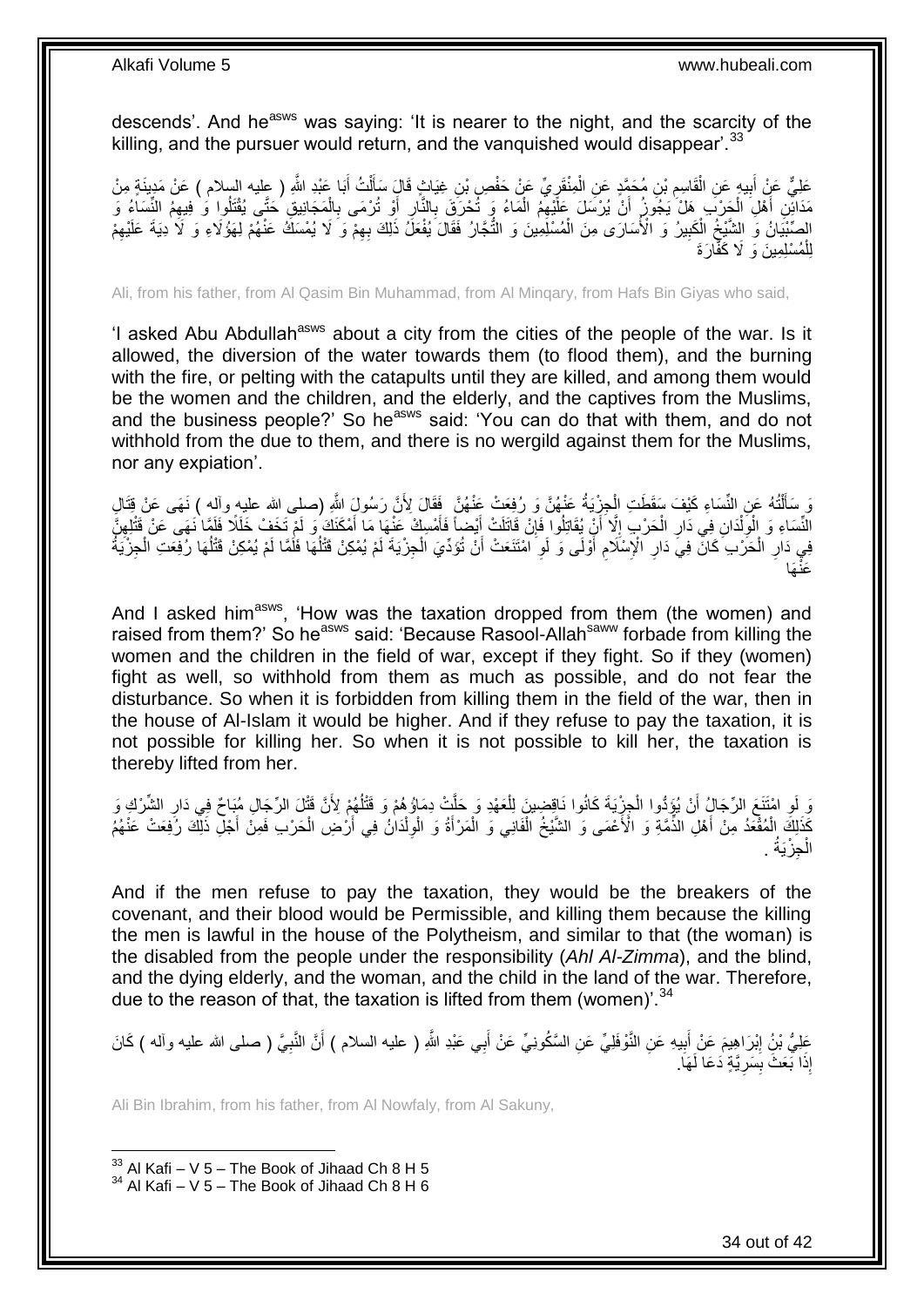(It has been narrated) from Abu Abdullah<sup>asws</sup> that the Prophet<sup>saww</sup>, when he<sup>saww</sup> sent a battallion, supplicated for it'.<sup>35</sup>

عَلِيُّ بْنُ إِبْرَاهِيمَ عَنْ هَارُونَ بْنِ مُسْلِمٍ عَنْ مَسْعَدَةَ بْنِ صَدَقَةَ عَنْ أَبِي عَبْدِ اللَّهِ ( عليه السلام ) قَالَ إِنَّ النَّبِيَّ ( صلى الله عليه َ م ِ ِ **∶** ِ إِلَٰهٌ ) كَانَ إِذَا بَعَثَ أَمِيراً لَهُ عَلَى سَرُّ يَّةٍ أَمَرَهُ بِتَقْوَىَ اللَّهِ عَنَّ وَ جَلَّ فِي خَاصَةً نُفْسِهِ ثُمَّ فِي أَصْحَابِهِ عَامَّةً ثُمُّ يَقُولُ اغْرُ بِسْمِ<br>حَجَّ ذَا يَجْمَعُ بِهِ مَّا يَجْمَع ُ **!** َ **∶** لَ َ ِ ُ ِ َ اللَّهِ وَ ٰفِي سَبِيلِ اللَّهِ قَاتِلُوا مَنْ كَفَرَ بِاللَّهِ وَ لَا تَغْذِرُوا وَ لَا تَغُلُّوا وَ تُمَثُّلُوا وَ لاَ تَقْتُلُوا وَ لِيداً وَّ لَا مُتَبَدِّلًا فِي شَاهِقٍ وَ لَا تُحْرِفُوا **∣** ِّ ِ ِ النَّخْلَ وَ ۖ لَا تُُغْرِفُوهُ بِالْمَاءِ وَ لا تَقْطَعُوا شَجَرَةً مُثْمِرَةً وَ لَا تُحْرِفُوا زَرْعاً لِأَنَّكُمْ لَا تَدْرُونَ لَعَلَّكُمْ تَحْتَاجُونَ إِلَيْهِ وَ لَا تَعْقِرُوا **∶** ْ ْ **∶** ِ لَ ِ مِنَ الْبَهَائِمِ مِمَّا يُؤْكَلُ لَحْمُهُ إِلَّا مَا لَا بُدَّ لَكُمْ مِنْ أَكْلِهِ َ ِ ِ :<br>ا

Ali Bin Ibrahim, from Haroun Bin Muslim, from Mas'ada Bin Sadaqa,

(It has been narrated) from Abu Abdullah<sup>asws</sup> having said: 'When the Prophet<sup>saww</sup> sent a commander of his<sup>saww</sup> upon a battallion, ordered him with fear of Allah<sup>azwj</sup> Mighty and Majestic in particularly for himself, then regarding his companions in general. Then he<sup>saww</sup> was saying: 'Attack in the Name of Allah<sup>azwj</sup>, and in the Way of Allah<sup>azwj</sup>. Fight the one who disbelieves in Allah<sup>azwj</sup>, and neither be treacherous, nor commit excesses, nor mutilate, nor kill any child nor any meditator in the heights, nor burn the palm tree nor drown it with the water, nor cut down a fruit-bearing tree, nor burn down plantations because you all do not know perhaps you might be needy to it, and do not hamstring the animals from what its flesh can be eaten except what is inevitable for you for eating it.

وَ إِذَا لَقِيتُمْ عَدُوّاً لِلْمُسْلِمِينَ فَادْعُوهُمْ إِلَى إِحْدَى ثَلَاثٍ فَإِنْ هُمْ أَجَابُوكُمْ إِلَيْه<br>وَجَدَّتُ الْمَعْرَفُ الْمُسْلِمِينَ فَادْعُوهُمْ إِلَى إِحْدَى ثَلَاثٍ فَإِنْ هُمْ أَجَابُوكُمْ إِلَيْهِ وَا لَ ِ َ ِ ·<br>∶ ِ ْ لَ  $\ddot{\phantom{a}}$ ِ  $\frac{1}{2}$ فَإِنَّ دَخَلُوا فِيهِ فَاقْتِلُوهُ مِنْهُمْ وَ كُفُوا عَنَّهُمْ وَ ادْعُوهُمْ إِلَى الْمِجْرَةِ بَعْدَ الْإِسْلَامِ فَإِنْ فَعَلُوا فَاقْتُلُوا مِنْهُمْ وَ كُفُوا عَنْهُمْ وَ إِنْ أَبَوْاَ<br>وَيُرْمِدُوا فِيهِ فَاقْتِلُوهُ ֝׀֧֧֪<br>֧֪֪֪ َ ِ ∣lٍ  $\ddot{\phantom{a}}$ ِ ْ ْ أَنَّ يُهَاجِرُوا وَ اخْتَارُوا دِيَارُهُمْ وَ أَبَوْا أَنْ يَدْخُلُوا فِي ذَارِ الْهِجْرَةِ كَانُوا بِمَنْزِلَةِ أَعْرَابِ الْمُؤْمِنِينَ َ لَ ِ ِ ِ ْ ِ َ

And when you meet enemies of the Muslims, so call them upon to one of the three, so if they were to respond to you to it then accept from them and restrain yourselves from them – call them to Al-Islam, so if they were to enter into it, so accept it from them and restrain yourselves from them; and call them to the emigration after (the call to) Al-Islam, so if they were to do that, then accept it from them and restrain yourselves from them, and if they refuse to emigrate and choose their houses and refuse to enter into the house of the migration, they would be at the status of the Bedouin Believers.

يَجْرِي عَلَيْهِمْ مَا يَجْرِي عَلَى أَعْرَابِ الْمُؤْمِنِينَ وَ لَا يَجْرِي لَهُمْ فِي الْفَيْءِ وَ لَا فِي الْقِسْمَةِ شَيْءٌ إِلَّا أَنْ يُهَاجِرُوا فِي سَبِيلِ اللَّهِ ْ ْ َ ِ ْ َ ِ ِ

There shall flow upon them what flows upon the Bedouin Muslims, and there shall not flow anything with regards to the war booty nor any distribution, except if they migrate in the Way of Allah<sup>azwj</sup>.

لَ ِ َبْوْا هَاتَيْنِ فَادْعُوِهُمْ إِلَى إعْطَاءِ الْجِزْيَةِ عَنْ يَدٍ وَ هُمْ صَاغِرُونَ فَإِنْ أَعْطَوُا الْجِزْيَةَ فَاقْبَلْ مِنْهُمْ وَ كُفَّ عَنْهُمْ وَ إِنْ أَبَوْا َ ِ ِ ْ َ ِ ْ ِ َ فَاَسْتَعِنِ اللَّهَ عَنَّ وَ جَلَّ عَٰلَيْهِمْ وَ جَاهِدْهُمْ فِي اللَّهِ حَقَّ حِهَادِهِ ِ

So if they refuse these two, so call them to the payment of the taxation by the hands and they are belittled. So if they were to pay the taxation, accept it from them and restrain yourselves from them, and if they refuse, so seek Assistance of Allah<sup>azwj</sup>

<sup>1</sup>  $35$  Al Kafi – V 5 – The Book of Jihaad Ch 8 H 7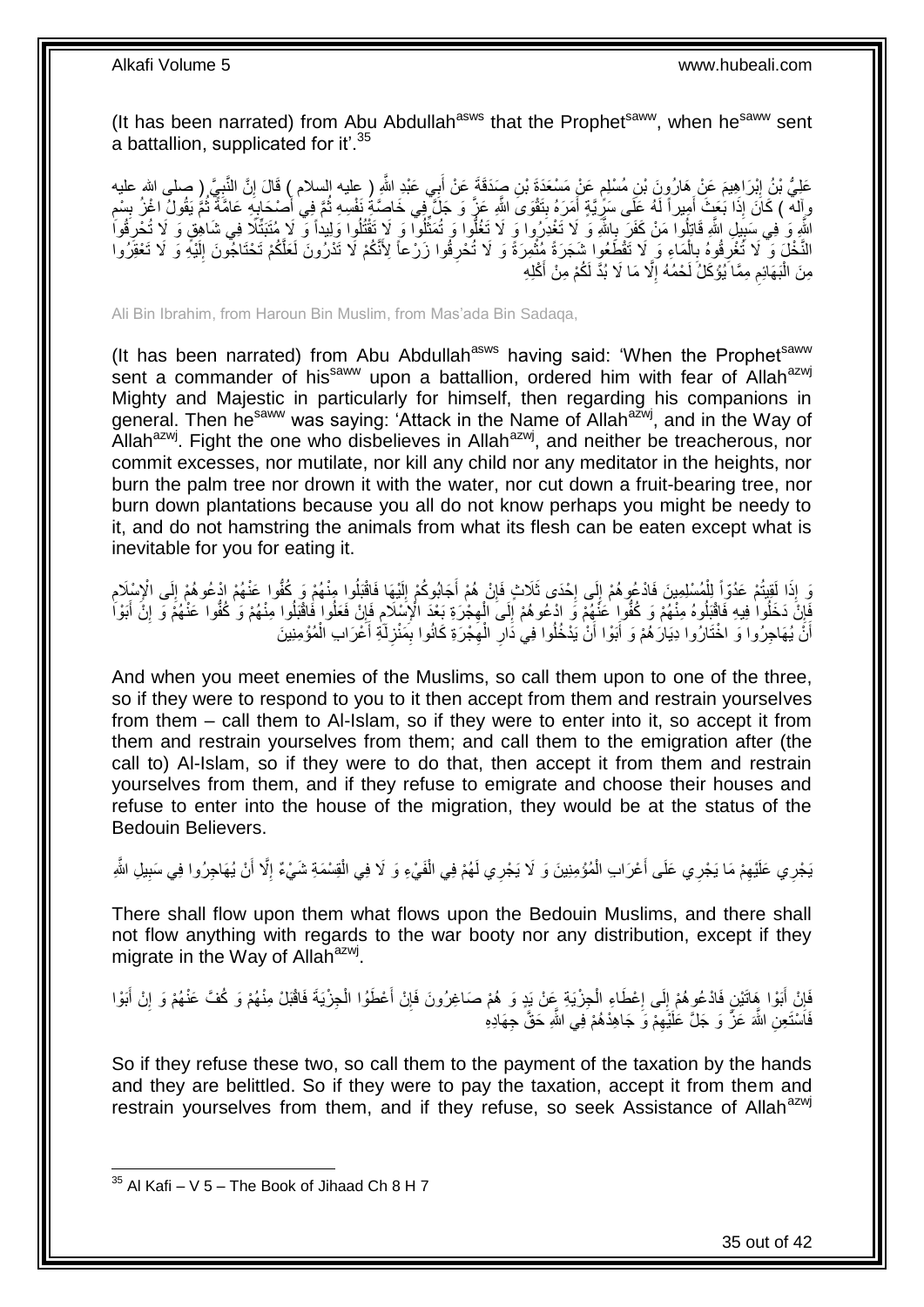Mighty and Majestic against them, and fight them regarding Allah<sup>azwj</sup> with a rightful Jihad.

وَ إِذَا حَاصَرْتَ أَهْلَ حِصْنٍ فَأَرَادُوكَ عَلَى أَنْ يَنْزِلُوا عَلَى حُكْمِ اللَّهِ عَزَّ وَ جَلَّ فَلَا تَنْزِلْ لَهُمْ وَ لَكِنْ أَنْزِلْهُمْ عَلَى حُكْمِكُمْ ثُمَّ **∶** ِ **∶** َ َ َ الا<br>أ ْ ِ َ اقْضَِ فِيهِمْ بَعْدُ مَا شِئْتُمْ ِ

And when the people of the fort are surrounded, so they respond that they would descend (come out) upon the Judgements of Allah<sup>azwj</sup> Mighty and Majestic, so do not let them out except upon your decision, then judge among them afterwards whatever you so desire to.

فَإِنَّكُمْ إِنْ تَرَكْتُمُو هُمْ عَلَى حُكْمِ اللَّهِ لَمْ تَدْرُوا تُصِيبُوا حُكْمَ اللَّهِ فِيهِمْ أَمْ لَا وَ إِذَا حَاصَرْتُمْ أَهْلَ حِصِينٍ فَإِنْ آذَنُوكَ عَلَى أَنْ تُتْزِلَهُمْ َ ِ ِ ِ ِ َ ∣lٍ َ لَ ِ عَلَى ٰذِمَّةِ اِللَّهِ وَ ذِمَّةِ رَسُولِهِ ۖ فَلَا تُنْزِلْهُمْ وَ لَكِنْ أَنْزِلْهُمْ عَلَى ذِمَمِكْم وَ ذِمَم ِ ْ ।<br>इ َ ْ  $\frac{1}{2}$ ِ ا∣<br>ِ∘ِ יִי.<br>י اْبَائِكُمْ وَ إِخْوَانِكُمْ كَانَ أَيْسَرَ عَلَيْكُمْ يَوْمَ الْقِيَامَةِ مِنْ أَنْ تُخْفِرُوا ذِمَّةَ اللَّهِ وَ ذِمَّةَ رَسُولِهِ (َ صلى اللهَ عليهَ وآله ) َ ┆ اُ ْ

So if you all were to leave them upon the Judgement of Allah<sup>azwj</sup>, you would not know whether you harmed the Judgement of Allah<sup>azwj</sup> regarding them or not. And when you surround the people of the fort, so if they were to ask your permission upon them descending upon the responsibility of Allah $a^{2xy}$  and the responsibility of His<sup>azwj</sup> Rasoolsaww, so do not let them descend, but get them to descend upon your own responsibilities and the responsibility of your fathers and your brothers. So failing your responsibility and the responsibilities of your father and your brothers would be easier upon you on the Day of Judgement than if you were to fail the responsibility of Allah<sup>azwj</sup> and the responsibility of His<sup>azwj</sup> Rasoolsaww<sup>, 36</sup>

ٍ عِدَّةٌ مِنْ أَصْحَابِنَا عَنْ أَحْمَدَ بْنِ مُحَمَّدٍ عَنِ الْوَشَاءِ عَنْ مُحَمَّدِ بْنِ حُمْرٍانَ وَ جَعِيلِ بْنِ دَرِّاجٍ كِلَاهُمَا عَنْ أَبِي عَبْدٍ اللَّهِ ( عليه ْ **∣** َ **∶** َ السلامِ ) قَالَ كَانَ رَسُولُ اللّهِ (َ صِلى اللهَ عليه وآله ) إِذَا بَعَثَ سَرِيَّةً دَعَا بِأَمِيرِهَا فَأَجْلَسَةً إِلَى جَنْبِهِ وَ أَجَلُّسَ أَصْحَابَهُ بَيْنَ ِ َ ِ َ ِ ِ َ َ ِ يَدَيْهِ ثُمَّ قَالَ سِيرُوا بِسْمِ اللَّهِ وَ بِاللَّهِ وَ فِي سَبِيلِ اللَّهِ وَ عَلَى مِلَّةِ رَسُولِ اللَّهِ ( صَلَّى الله عليه وِأله ) لَا تَغْدِرُوا وَ لَا تَغُلُّوا وَ لَا **!** ِ ِ ¦ ُ َّ ُمَثُّلُوا وَ لَا تَقْطَعُوا شَجَّرَةً إِلَّا أَنْ تُضْطَرُّوا َإِلَيْهَا وَ لَا تَقْتُلُوا شَيْخاً فَانِياً وَ لَا صَبِيّاً وَ لَا امْرَأَةً ِ لَ ِ اً ِ ِّ َ

A number of our companions, from Ahmad Bin Muhammad, from Al Washa, from Muhammad Bin Humran, and Jameel Bin Darraj, all of them,

(It has been narrated) from Abu Abdullah<sup>asws</sup> having said: 'Whenever Rasool-Allah<sup>saww</sup> sent a battallion, called its commander and made him sit by his<sup>saww</sup> side, and his companions to sit in front of him<sup>asws</sup>. Then he<sup>saww</sup> would say: 'March in the Name of Allah<sup>azwj</sup>, and with Allah<sup>azwj</sup>, and in the Way of Allah<sup>azwj</sup>, and upon the Religion of Rasool-Allah<sup>saww</sup>. Neither be treacherous, nor commit excesses, nor mutilate, nor cut down a tree except if you are desperate to it, and do not kill a dying elder, nor a child, nor a woman.

وَ أَيُّمَا رَجُلٍ مِنْ أَذَنَى الْمُسْلِمِينَ وَ أَفْضَلِهِمْ نَظَرَ إِلَى أَحَدٍ مِنَ الْمُشْرِكِينَ فَهُوَ جَارٌ حَتَّى يَسْمَعَ كَلَامَ اللَّهِ فَإِذَا سَمِعَ كَلَامَ اللَّهِ عَزَّ ِ ْ َ ِ ِ َ ْ َ َ وَ جَلَّ فَإِنْ تُبِعَكُمْ فَأَخُوكُمْ فِي دِينِكُمْ وَ إِنْ َأَبَى فَاسْتَعِينُوا بِاللَّهِ عَلَيْهِ وَ أَبْلِغُوهُ مَأْمَذَهُ . **المناخ العامل** َ **∶** َ ِ َ **∶** ِ

And whichever man from the lowest of the Muslims and their most superior of them pities anyone from the Polytheists, so he is a neighbour (friend) until he hears the Speech of Allah<sup>azwj</sup>. So when he hears the Speech of Allah<sup>azwj</sup> Mighty and Majestic

<sup>1</sup>  $36$  Al Kafi – V 5 – The Book of Jihaad Ch 8 H 8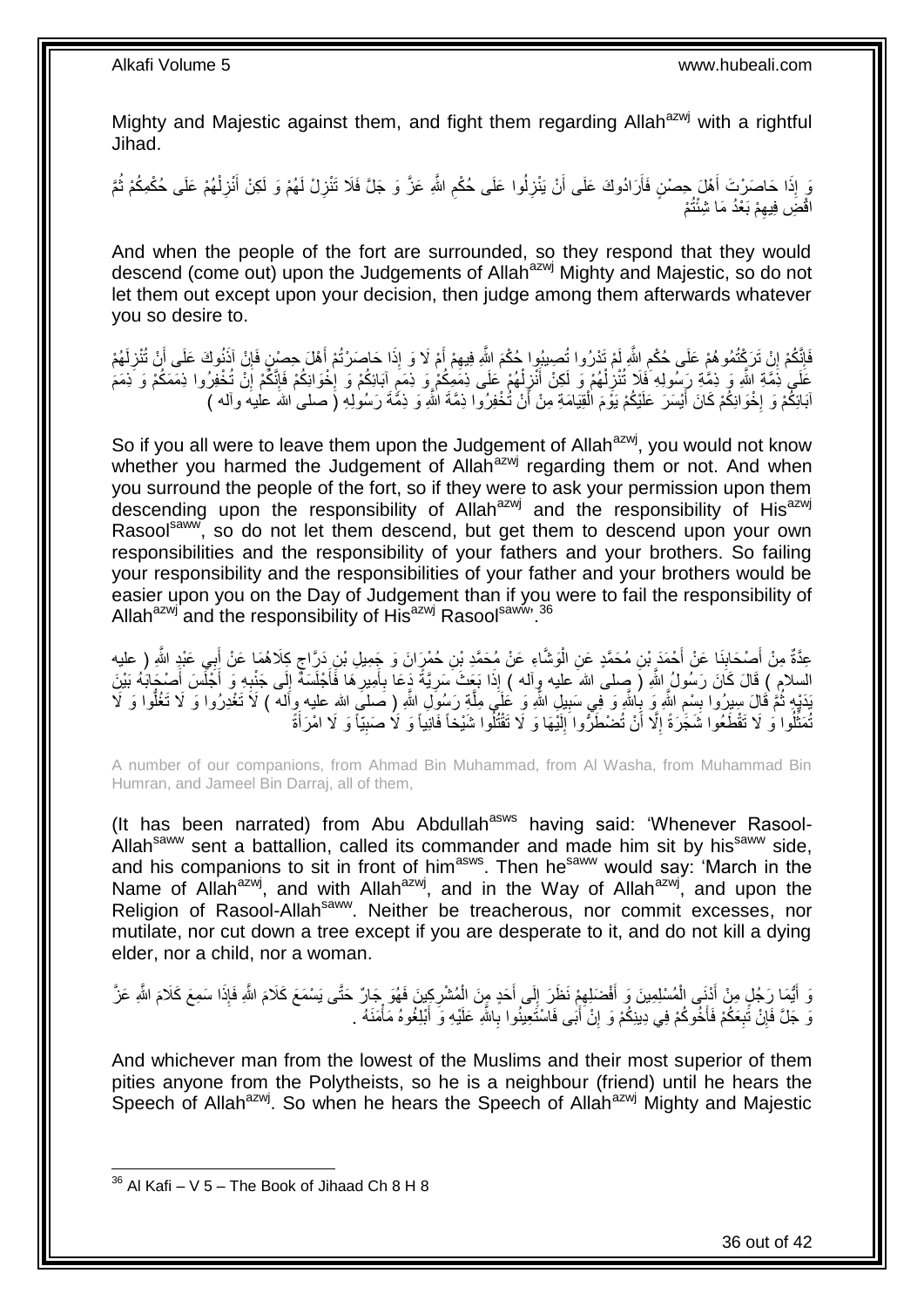and if he follows you, so he is your brother in your Religion, and if he refuses, so seek Assistance of Allah<sup>azwj</sup> against him, and deliver him to his safety'.

لَ ْ عَلِيُّ بْنُ إِبْرَاهِيمَ عَنْ أَبِيهِ عَنِ ابْنِ أَبِي عُمَيْرٍ عَنْ جَمِيلٍ عَنْ أَبِي عَبْدِ اللَّهِ ( عليه السلام ) مِثْلَهُ إلَّا أَنَّهُ قَالَ وَ أَيُّمَا رَجُلٍ مِنَ َ َ **!** َ َ َ ِ الْمُسْلِمِينَ نَظَرَ إِلَىٰ رَجُلٍَ مِنَ الْمُشْرِكِينَ فِي أَقْصَى الْعَسْكُرِ وَ أَذْنَاهُ فَهُوَ جَارٌ . َ **∶** ْ َ ِ ْ  $\frac{1}{2}$ ْ

Ali Bin Ibrahim, from his father, from Ibn Abu Umeyr, from Jameel,

(It has been narrated) from Abu Abdullah $a_{\text{sws}}$ , similar to it except that he $a_{\text{sws}}$  said: 'And whichever man from the Muslims pities a man from the Polytheists in the remoteness of the army and its lowest, so he is a neighbour (friend)<sup>'.37</sup>

> **باب إعْطَاءِ الْأَمَانِ ِ**

### <span id="page-36-0"></span>**Chapter 9 – Granting the security**

عَلِيُّ بْنُ إِبْرَاهِيمَ عَنْ أَبِيهِ عَنِ الْنَّوْفَلِيِّ عَنِ السَّكُونِيِّ عَنْ أَبِي عَبْدٍ اللَّهِ ( عليه السلامِ ) قَالَ قُلْتُ لَهُ مَا مَعْنَى قَوْلِ النَّبِيِّ ( ِ ْ َ **!** َ **∶** صلَّى الله عليه وآله ) يَبَسْعَى بَذِمَّتِهِمْ أَنْزَاهُمْ قَالَ لَوْ أَنَّ جَيْشاً مِنَ الْمُسْلِمِينَ حَاصَرٍ وا قَوْماً مِنَ الْمُشْرِكِينَ فَأَشْرَفَ رَجُلٌ فَقَالَ<br>يَسْمَعُ الله عليه وآله ) يَبَسْعَى بَذِمَّتِهِمْ أَ ْ َ َ ِ **∣** َ ْ أَعْطُونِي الْأَمَانَ حَتَّى أَلْقَى صَاحِبَكُمْ وَ أُنَاظِرَهُ فَأَعْطَاهُ أَذْنَاهُمُ الْأَمَانَ وَجَبَ عَلَى أَفْضَلِهِمُ الْوَفَاءُ بِهِ . َ َ َ ُ ْ َ َ ِ ْ

Ali Bin Ibrahim, from his father, from Al Nowfaly, from Al Sakuny,

(It has been narrated) from Abu Abdullah $a$ sws, said, 'I said to him $a$ sws, 'What is the meaning of the words of the Prophet<sup>saww</sup>: 'Take to their responsibilities of the lowest of them'?' He<sup>asws</sup> said: 'If an army of the Muslims surround a people from the Polytheists, so a man approaches and says, 'Give me the security until I meet your companion and debate him'. So if the lowest of them (in the army rank) grants him the security, it is Obligatory upon the most superior of them to be loyal with it (to honour the words of the lower rank soldier)'. 38

عَلِيٌّ عَنْ هَارُونَ بْنِ مُسْلِمٍ عَنْ مَسْعَدَةَ بْنِ صَدَقَةَ عَنْ أَبِي عَبْدِ اللَّهِ ( عليه السلام ) أَنَّ عَلِيّاً ( عليه السلام ) أَجَازَ أَمَانَ عَبْدٍ َ َ ֧֧֝֝֟֓֝֟֓֟׆֧ َ مَمْلُوَّكٍ لِأَهْلِ حِصَّىٰنٍ مِنَ الْمُصمِّونِ وَ قَالَ َهُوَ مِنَ الْمُؤْمِنِيَنَّ . ْ ْ

Ali Bin Haroun Bin Muslim, from Mas'ada Bin Sadaqa,

(It has been narrated) from Abu Abdullah<sup>asws</sup> that Ali<sup>asws</sup> allowed the granting of security of an owned slave to the people of a fort from the forts, and said: 'He is from the Believers'.<sup>39</sup>

عَلِيٌّ عَنْ أَبِيهِ عَنْ يَحْيَى بْنِ عِمْرَانٍ عَنْ يُونُسَ عَنْ عَيْدِ اللَّهِ بْنِ سُلَيْمَانَ قَالَ سَمِعْتُ أَبَا جَعْفَرٍ ( عليه السلام ) يَقُولُ مَا مِنْ َ **!** رَجُلٍّ آمَنَ رَجُلًا عَلَى ذِمَّةٍ ثُمَّ قَتَلَهُ إِلَّا جَاءَ يَوْمَ الْقِيَامَةِ يَحْمِلُ لِوَاءَ الْغَدْرِ ِ ْ ْ ِ ا<br>"

Ali, from his father, from Yahya Bin Imran, from Yunus, from Abdullah Bin Suleyman who said,

'I heard Abu Ja'farasws saying: 'There is none from a man who grants security to a man upon a responsibility, then kills him, except that he would come on the Day of Judgement bearing a banner of the treachery'.<sup>40</sup>

 $37$  Al Kafi – V 5 – The Book of Jihaad Ch 8 H 9

 $38$  Al Kafi – V 5 – The Book of Jihaad Ch 9 H 1

 $39$  Al Kafi – V 5 – The Book of Jihaad Ch 9 H 2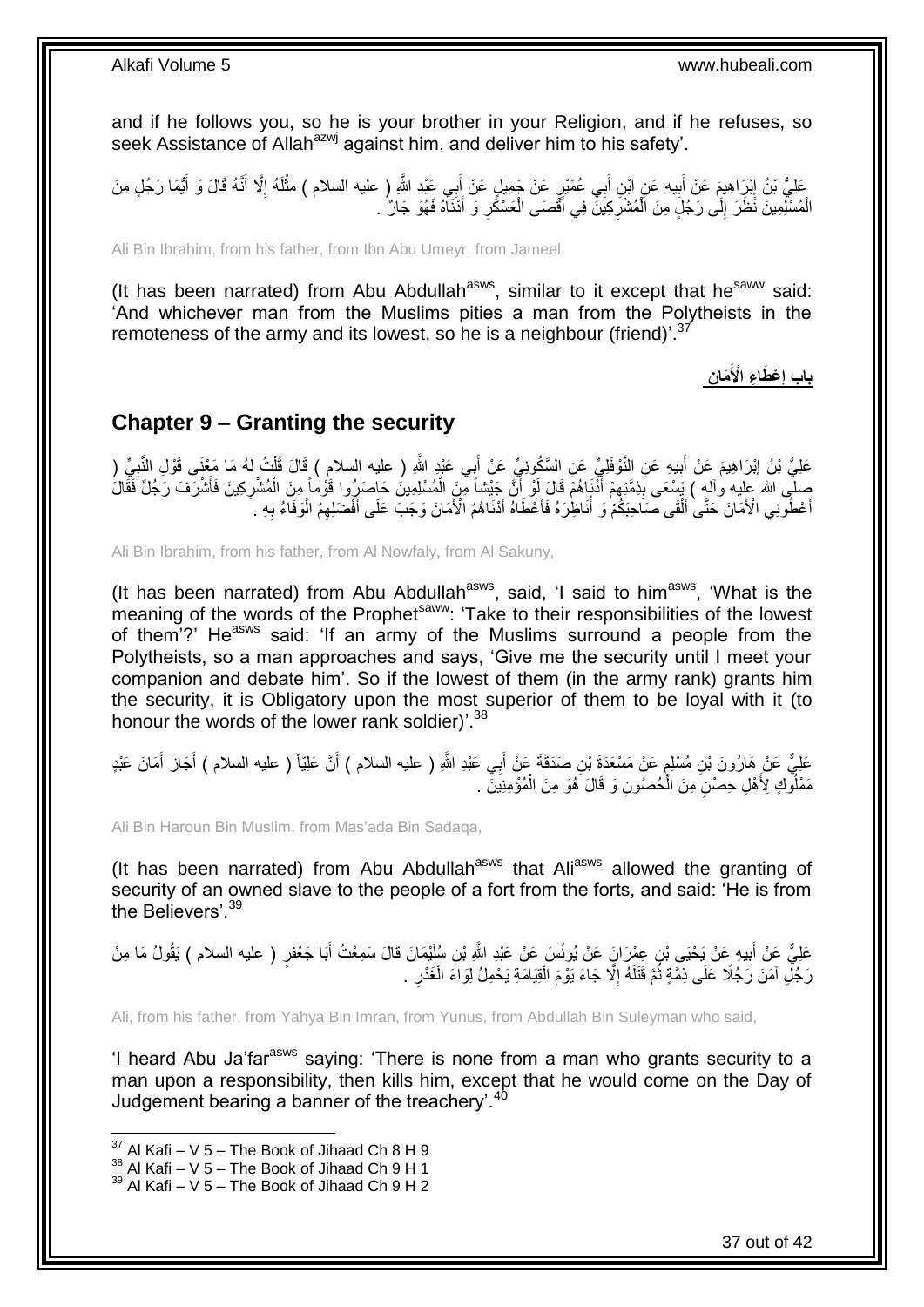عَلِيُّ بْنُ إِبْرَاهِيمَ عَنْ أَبِيهِ عَنِ ابْنِ أَبِي عُمَيْرٍ عَنْ مُحَمَّدٍ بْنِ الْحَكَمِ عَنْ أَبِي عَيْدِ الثَّهِ ( عِليه السلام ) أَوْ عَنْ أَبِي الْحَسَنِ ( **∣** َ ِ ْ َ َ َ ِ ْ َ عليه السلام ) قَالَ لَوْ أَنَّ قَوْماً حَاصَرُوا مَدِينَةً فَسَأَلُوهُمُ الْأَمَانَ فَقَالُوا لَا فَظُنُّوا أَنَّهُمْ قَالُوا نَعَمْ فَنَزَلُوا الِلَّيْهِمْ كَانُوا آمِنِينَ . َ ֖֖֖֡֞֟֓֕֓֞֓֞֓֞֓֓֬֓֓֓֓֟׆֬֓ َ لَ ِ

Ali Bin Ibrahim, from his father, from Ibn Abu Umeyr, from Muhammad Bin Al Hakam,

(It has been narrated) from Abu Abdullah<sup>asws</sup>, or from Abu Al-Hassan<sup>asws</sup> having said: 'If a people are surrounded in a city, so they ask them (Muslim army) for the sercurity, so they say, 'No', and they (mistakenly) think that they said yes, and they descend to them, they would be the secured ones'.<sup>41</sup>

مُحَمَّدُ بْنُ يَحْيَى عَنْ أَحْمَدَ بْنِ مُحَمَّدٍ عَنْ مُحَمَّدِ بْنِ يَحْيَىٍ عَنْ طَلْحَةَ بِْنِ زَيْدٍ عَنْ أَبِي عَبْدِ اللَّهِ ( عليه السلامِ ) عَنْ أَبِيهِ ( عليه َ ْ ِ َ السلام ) قَالَ قَرَأْتُ فِي كِتَابَ لِعَلِيٍّ ( عِلِيه السلام ) أَنَّ رَسُولَ اللَّهِ ( صلى الله عليه وآله ) كَتَبَ كِتَاباً بَيْنَ الْمُهَاجِرِينَ وَ اُ **ٔ** ِ ْ الْأَنْصَارِ وَ مَنْ لَجِقَ بِهِمْ مِنْ أَهْلِ يَثْرِبُ أَنَّ كُلَّ غَازِيَةٍ غَرَتْ بِمَا يُعَقِّبُ يَعْضُهَا بَعْضٍا بَالْمَعْرُوف وَ الْقِسْطِ بَيْنَ الْمُسْلِمِيَنِّ فَإِنَّهُ ْ **∶** ِ ِ اُ ِ **ٔ** <u>أ</u> ِ ِ اا<br>ئ ْ ْ لَا يَجُوزُ حَرْبٌ إِلَّا بِإِنّْلِ أَهْلِهَا وَ إِنَّ الْجَارَ كَالنَّفْسِ غَيْرَ مُضَارٌ وَ لَا أَثِمٍ وَ حُرْمَةَ الْجَارِ عَلَى الْجَارِ كَحُرْمَةِ أُمِّهِ وَ أَبِيهِ لَا َ **ٔ**<br>: ِ ِ ِ َ اُ **ٍ** ْ ِ ْ ٍ ْ ِ يُسَالِمُ مُؤْمِنٌ دُونَ مُؤْمَنٍ فِي قِتَالٍ فِي سَبِيلِ اللَّهِ إِلَّا عَلَى عَدْلٍ وَ سَوَاءٍ . ِ **!** 

Muhammad Bin Yahya, from Ahmad Bin Muhammad, from Muhammad Bin Yahya, from Talha Bin Zayd,

(It has been narrated) from Abu Abdullah<sup>asws</sup>, from his father<sup>asws</sup> having said: ' $I^{assws}$ read in the Book of Aliasws that Rasool-Allah<sup>saww</sup> wrote an ordinance between the Emigrants and the Helpers and the one who attaches with them from the people of Yasrab that: 'Every combatant who combats must be with step by step with the enjoining of the good and the equity between the Muslims, for a war is not allowed except by the permission of its rightful ones, and that the neighbour is like the self without harm and sin; and the sanctitiy of the neighbour upon the neighbour is like the sanctity of his own mother and his own father.

No Believer should make peace besides a Believer during the fighting in the Way of Allah $a^{2x}$  except upon justice and equality<sup>'.42</sup>

**باب**

### <span id="page-37-0"></span>**Chapter 10 – A Chapter**

َب ِن َزْيٍد َقا َل َس ِمْع ُت أ َح َة ْب ِن َي ْحَيى َع ْن َطل ِن ُم َح َّمٍد َع ْن ُم َح َّمِد ْب ْح َمَد ْب ُم َح َّمُد ْب ُن َي ْحَيى َع ْن أ و ُل َ ا َعْبِد ََّّللاِ ) عليه السالم ( َيقُ َ ْ كَانَ أَبِي ( عليه السِلام ) يَقُولُ إِنَّ لِلْحَرْبِ حُكْمَيْنِ إِذَا كَانَتِ الْحَرْبُ قَائِمَةً لَمْ تَضَعْ أَوْزَارَهَا وَ لَمْ يُثْخَنُ أَهْلُهَا فَكُلُّ أَسِيرٍ أُخِذَ ْ ْ יֲ<br>י َ ُ َ ُ َ **ٔ** َ لَ فِي تِلْكَ الْحَالِ فَإِنَّ الْإِمَامَ فِيهِ بِالْخِيَارِ إِنْ شَاءَ ضَرَبَ عُنُقَهُ وَ إِنْ شَاءَ قَطْعَ يَدَهُ وَ رِجْلَهُ مِنْ خِلَافٍ بِغَيْرِ حَسْمٍ وَ تَرَكَهُ **∶** ِ ِ **∶** ْ **∶** ِ :<br>-م<br>وا ِ ِ ِ<br>نَتَشَخَّطُ ف*ِي ذَم*ه خَتَّے

Muhammad Bin Yahya, from Ahmad Bin Muhammad, from Muhammad Bin Yahya, from Talha Bin Zayd who said,

'I heard Abu Abdullah<sup>asws</sup> saying: 'My<sup>asws</sup> father<sup>asws</sup> was saying that for the war are two decisions. When the war was established and its end had not yet come, and its people have not been defeated, so each prisoner taken during that state, so the Imam<sup>asws</sup> would be with a choice regarding them. If he<sup>asws</sup> so desires to he<sup>asws</sup> strikes

1  $40$  Al Kafi – V 5 – The Book of Jihaad Ch 9 H 3

41 Al Kafi –  $V$  5 – The Book of Jihaad Ch 9 H 4

 $42$  Al Kafi – V 5 – The Book of Jihaad Ch 9 H 5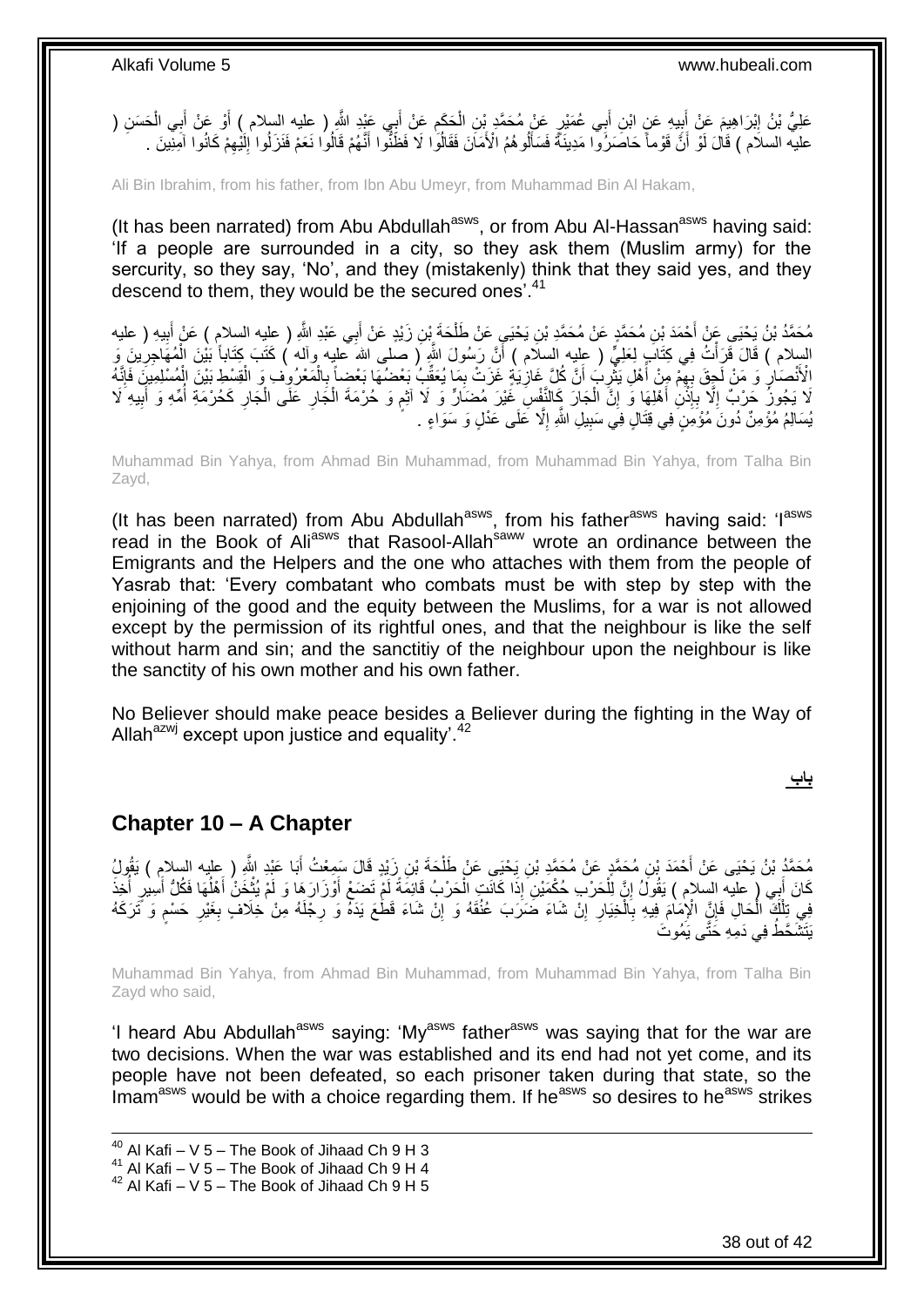his neck, and if he<sup>asws</sup> so desires to he<sup>asws</sup> cuts off his hand and his leg from opposite sides without stopping (the bleeding) and leave him drenched in his blood until he dies.

وَ هُوَ قَوْلُ اللَّهِ عَزَّ وَ جَلَّ إِنَّما جَزاءُ الَّذِينَ يُجارِبُونَ اللَّهَ وَ رَسُولَهُ وَ يَسْعَوْنَ فِي الْأَرْضِ فَساداً أَنْ يُقَتَّلُوا أَوْ يُصَلِّبُوا أَوْ تُقَطِّعَ ِ َّ יִי י َ َّ َ َ أَيْدِيهِمْ وَ ٍ أَرْجُلُهُمْ مِنْ خِلاَفٍ أَوْ يُنْفَوْا مِنَ الْأَرْضِ ذلِكَ لَهُمْ خِزْيٌ فِي الْذُنْبِا وَّ لَهُمْ فِي الْآخِرَةِ عَذابٌ عَظِيمٌ أَ لَا تَرَى أَنَّ اُ ٔ<br>ا َ ِ َ َ الْمُخَيَّرُ الَّذِي خَيَّرُ اللَّهُ الْإِمَامَ عَلَى شَيْءٍ وَاحِدٍ وَ هُوَ الْكُفْرُ وَ ٰلَيْسَ هُوَ عَلَى أَشْيَاءَ مُخْتَلِفَةٍ َ

And these are the Words of Allah<sup>azwj</sup> Mighty and Majestic **[5:33] But rather, the** *Recompense of those who wage war against Allah and His Rasool and strive to make mischief in the land is only this, that they should be murdered or crucified or their hands and their feet should be cut off on opposite sides or they should be banished from the land; this shall be as a disgrace for them in this world, and in the Hereafter they shall have a grievous Punishment*'. Do you not see that the alternatives which Allah<sup>azwj</sup> has Granted the Imam<sup>asws</sup> upon one thing, and it is the Infidelity, and it is not upon different things'.

فَقُلْتُ لِأَبِي عَيْدِ اللَّهِ ( عليه السلام ) قَوْلُ اللَّهِ عَزَّ وَ جَلَّ أَوْ يُنْفَوْا مِنَ الْأَرْضِ قَالَ ذَلِكَ الطَّلَبُ أَنْ تَطْلُبُهُ الْخَيْلُ حَتَّى يَهْرُبَ َ .<br>ا ْ ُ اُ لَ فَإِنْ أَخَذَتْهُ الْخَيْلُ حُكِمَ عَلَيْهِ بِبَعْضِ الْأَحْكَامِ الَّتِي وَصَفْتُ لَكَ ْ َ ِ َّ ِ **∣** 

So I said to Abu Abdullah<sup>asws</sup>, '(What about) the Words of Allah<sup>azwj</sup> Mighty and Majestic *or they should be banished from the land*<sup>?</sup>' He<sup>asws</sup> said: 'That is the seeking, the pursuit of the cavalry until he escapes. So if the cavalry seizes him, a judgement would be passed upon him with the Judgements which have been Described for you.

ِّن الْحُكْمُ الْآخَرُ. إِذَا وَضَعَتِ الْحَرْبُ أَوْزَارَهَا وَ أَثْخِنَ أَهْلُهَا فَكُلُّ أَسِيرٍ أُخِذَ فِي تِلْكَ الْحَالِ فَكَانَ فِي أَيْدِيهِمْ فَالْإِمَامُ فِيهِ بِالْخِيَارِ<br>وَ دَيْنَ أَيْدِيهِمْ فَالْإِمَامُ فِي َ **ٔ** ُ ْ ْ ِ ْ ِ ِ َ ْ ْ :<br>ا ا<br>ا ِ إِنْ شَاءَ مَنَّ عَلَيْهِمْ فَأَرْسَلَهُمْ وَ إِنْ شَاءَ فَادَاهُمْ أَنْفُسَهُمْ وَ إِنْ شَاءَ اسْتَعْبَدََهُمْ فَصَارُوا عَبِيداً . ِ َ <u>֚֚֚֚֚֚֚֚</u> اُ ِ <u>֖֚֚֚֚֚֚֚֓</u>

And the other decision is when the war comes to an end and its people are defeated, so every prisoner taken during that state, so he would be in their hands. So the Imam<sup>asws</sup>, with regard to it would be with the choice, if he<sup>asws</sup> so desires to, favours upon them so sends them (back home), and if he<sup>asws</sup> so desires to he<sup>asws</sup> lets them ransom their own selves, and if he<sup>asws</sup> so desires to, he<sup>asws</sup> can enslave them, so they would become slaves'. $43$ 

عَلِيُّ بْنُ إِبْرَاهِيمَ عَنْ أَبِيهِ عَنِ الْقَاسِمِ بْنِ مُحَمَّدٍ عَنْ سُلَيْمَانَ الْمِنْقَرِيِّ عَنْ حَفْصِ بْنِ غِفَاثٍ قَالَ سَأَلْتُ أَبَا عَبْدِ اللَّهِ ( عليه ِ ْ ِ ْ **!** َ **ֽוּ** َ ْ ĺ السَّلام ) عَنِ الطَّائِفَتَّيْنِ مِنَ الْمُؤْمِنِينَ إِخْدَاهُمَا بَاغِيَةٌ وَ الْأُخْرَى عَالِّلَةٌ فَهَزَمَتٍ الْعَادِلَةُ الْإِعْيَةَ فَقَالَ لَيْسِ لِأَهْلٍ الْعَذُلِ أَنْ **∶** ْ َ ْ ْ ْ يَتْبَعُوا مُِدْبِراً وَ لَا يَقْتُلُوا أَسِيراً وَ لَا يُخْهِزُوا عَلَى جَرِيحٍ وَ هَذَا إِذَا لَمْ يَيْقَ مِنْ أَهْلِ الْبَعْيِ أَحَدٌ وَ لَمْ يَكُنْ لَهُمْ فِئَةٌ يَرْجِعُونَ ْ َ ٍ **∶** ِ َ َ ِ إِلَيْهَا فَإِذَا كَانَ لَهُمْ فِئَةٌ يَرْجِعُونَ إِلَيْهَا فَإِنَّ أَسِيرَ هُمْ يُقْتَلُ وَكُمُدْبِرَ هُمْ يُثْبَعُ وَ جَرِيحَهُمْ يُجْهَزُ. **∶** ِ َ ِ لَ  $\frac{1}{2}$ لَ ِ

Ali Bin Ibrahim, from his father, from Al Qasim Bin Muhammad, from Suleyman Al Minqary, from Hafs Bin Giyas who said,

'I asked Abu Abdullah<sup>asws</sup> about two groups of the believers, one of them rebellious and the other one just, and the just one defeats the rebellious. So he<sup>asws</sup> said: 'It is not for the just group that they should puruse the fleers, nor kill the prisoners, nor attack the wounded; and this is when there does not remain anyone from the

 $43$  Al Kafi – V 5 – The Book of Jihaad Ch 10 H 1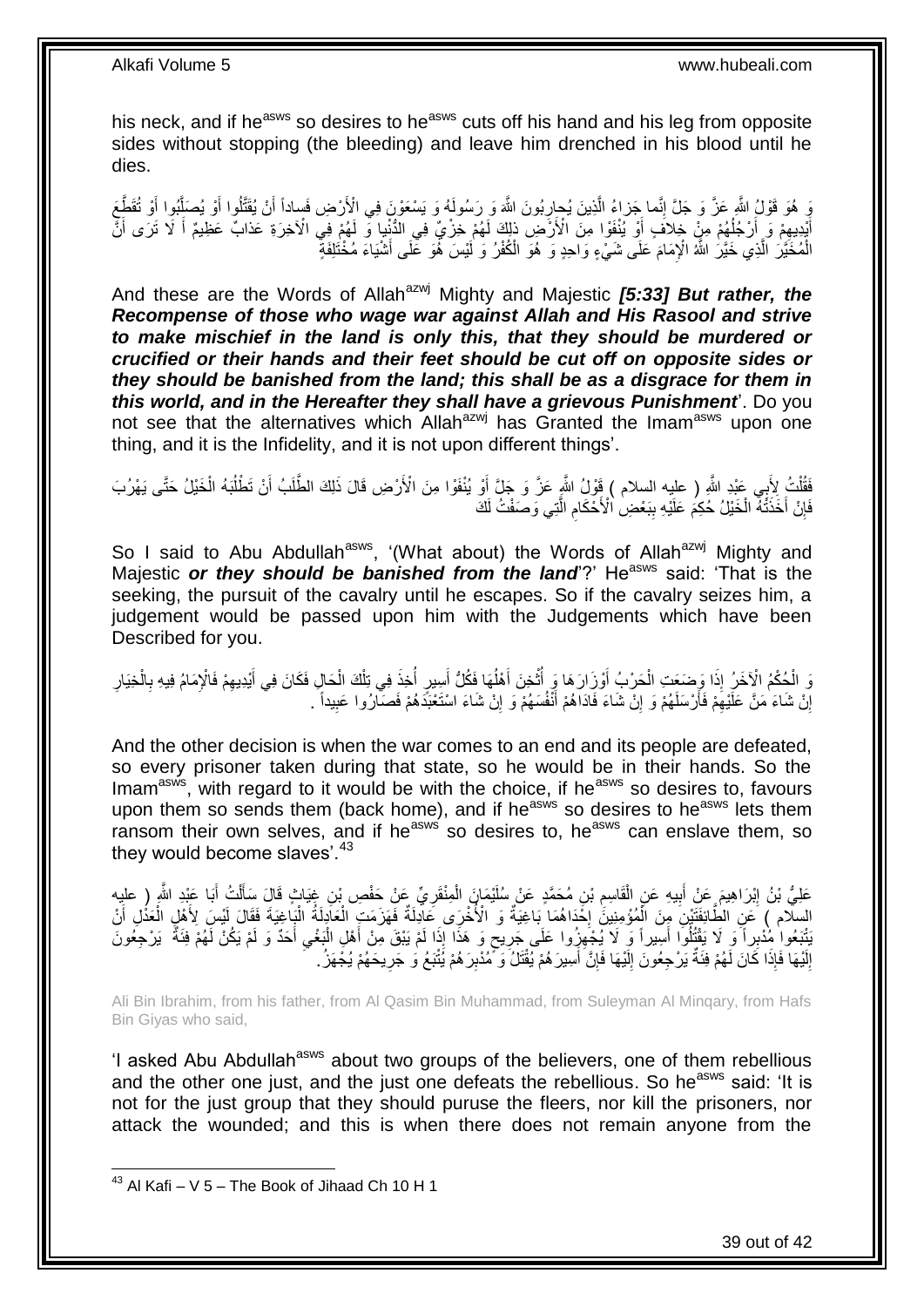rebellious people, and there does not happen to be a group they can return to. So if there was a group for them to be returning to, so its prisoners would be killed, and its fleers would be pursued, and their wounded would be attacked'.<sup>44</sup>

ِ الْحُسَيْنُ بْنُ مُحَمَّدٍ الْأَشْعَرِيُّ عَنْ مُعَلَّيٍ بْنِ مُحَمَّدٍ عَنِ الْوَشَّاءِ عَنٍْ أَبَانٍ بْنِ عُثْمَانَ عَنْ أَبِي حَمْزَةَ إِللْثَمَالِيِّ قَالَ قُلْتُ لِعَلِيِّ بْنِ َ **ٔ** َ ْ ِ ْ ْ ُ الْحُسَنْيِنِ ( صلوات الله عَلَيهُ ) إِنَّ عَلِيّهِ] ( عَليه السلامَ) سَارَ فِي أَهْلِ الْقِيْلَةَ بِخِلَافِ سِيرَةِ رَسُولِ اللَّهِ ( صلى الله عليه وأله )<br>. َ יֲ<br>י ِ ْ فِي أَهْلِ الشَّرْكِ قَالَ فَغَضِبَ ثُمَّ جَلَسَ ثُمَّ قَالَ سَارَ وَ اللَّهِ فِيهِمْ بِسِيرَةِ رَسُولِ اللَّهِ ( صلى الله عليه وآله ) يَوْمَ الْفَتْحِ ِ ِ .<br>• • • • ُ َ  $\zeta$ ْ

Al Husayn Bin Muhammad Al Ashary, from Moala Bin Muhammad, from Al Washa, from Aban Bin usman, from Abu Hamza Al Sumaly who said,

'I said to Ali<sup>asws</sup> Bin Al-Husayn<sup>asws</sup> that Ali<sup>asws</sup> dealt among the people of the Qiblah (Muslims) with opposite to the way of Rasool-Allah<sup>saww</sup> among the people of the Polytheism'. So he<sup>asws</sup> got angered, then said: 'By Allah<sup>azwj</sup>! He<sup>asws</sup> dealt among them with the way of Rasool-Allah<sup>saww</sup> on the day of the victory.

**∶** إِنَّ عِلِيَّاً ٍ( عليه السلام ) كَتَبَ إِلَى مَالِكٍ وَ هُوَ عَلَى مُقَدِّمَتِهِ يَوْمَ الْبَصْرَةِ بِأَنْ لَا يَطْعُنَ فِي غَيْرِ مُقْبِلٍ وَ لَا يَقْتُلَ مُدْبِراً وَ لَا ْ  $\frac{1}{2}$ ِ ِ ِ َ يُجِيزَ عَلَىٰ جَرِيحٍ وَ مَنْ أَغْلَقَ بَابَهُ فَهُوَ آمِنٌ َ ٍ ِ

Ali<sup>asws</sup> wrote to Maalik, and he was at the forefront on the day of Al-Basra, that he would not thrust among the ones who are not facing him, nor would he kill a fleeing one, nor would he attack upon the injured, and the one who locks his door, so he is safe.

َفَأَخَذَ الْكِتَابَ فَوَصْعَهُ بَيْنَ يَدَيْهِ عَلَى الْقَرَبُوسِ مِنْ قَبْلِ أَنْ يَقْرَأَهُ ثُمَّ قَالَ اقْتُلُوا فَقَتَلَهُمْ حَتَّى أَدْخَلَهُمْ سِكَكَ الْبَصْرَةِ ثُمَّ فَتَحَ الْكِتَابَ ُ َ َ ْ ْ َ ْ ُ ْ َ فَقَرَ أَهُ ثُمَّ أَمَرَ مُذَادِياً فَذَادَى بِمَا فِي الْكِتَابِ . ْ ِ َ ا ماہ<br>سال َ

So he (Maalik) took the letter and placed it in front of him upon the saddle before reading it, then said, 'Fight'. So they fought them until they made them enter the markets of Al-Basra. Then he opened the letter, so he read it, then ordered a caller, so he called out with was was in the letter'.<sup>45</sup>

عَلِيُّ بْنُ إِبْرَاهِيمَ عَنْ أَبِيهِ عَنْ إِسْمَاعِيلَ بْنِ مَرَّارٍ عَنْ يُونُسَ عَنْ أَبِي بَكْرٍ الْحَضْرَمِيِّ قَالَ سَمِعْتُ أَبَا عَبْدِ اللَّهِ ( عليه السلام ∣l<br>∶ **!** َ ِ َ ْ َ ) يَقُولُ لِسَيرَةُ عَلِيٍّ ( عَليه السلام ) فِي أَهْلِ الْبَصَْرَةِ كَانَتْ خَيْراً لِشَيْعَتِهِ مِمَّا طَلَعَتْ عَلَيْهِ الشَّمْسُ إِنَّهُ عَلِمَ أَنَّ لِلْقَوْمِ دَوْلَةً فَلَوْ :<br>ا َ ْ َ ِ ِ ْسَبَاهُمْ لَسُبِيَتْ شِيعَتُّهُ ِ

Ali Bin Ibrahim, from his father, form Ismail Bin Marrar, from Yunus, from Abu Bakr Al Hazramy who said,

'I heard Abu Abdullah<sup>asws</sup> saying: 'The way of Ali<sup>asws</sup> among the people of Al-Basra was what was better for his<sup>asws</sup> Shiah from what the sun emerges upon. He<sup>asws</sup> knew that for the people there would be a government (in the future), if he<sup>asws</sup> were to make them captives, they would make captives of his<sup>asws</sup> Shiah'.

ُفَلْتُ فَأُخْبِرْنِي عَنِ الْقَائِمِ ( عليه السلام ) يَسِيرُ نِسِيرَتِهِ قَالَ لَإِ إِنَّ عَلِيَّإً ( صلوات الله عليه ) سَارَ فِيهِمْ بِالْمَنِّ لِلْعِلْمِ مِنْ دَوْلَتِهِمْ ِ ْ **ِ** َ ْ ِ ْ ْ ْ ِ ِ ِ ِ نَّ الْقَائِمَ عَّجَّلَ اللَّهُ فَرَّجُهُ يَسِيرُ فِيهِمْ بِخِلَافٍ تِلْكَ السِّيرَةِ لِأَنَّهُ لَّا دَوْلَةَ لَهُمْ ْ **∶** ِ ْ ِ

 $44$  Al Kafi – V 5 – The Book of Jihaad Ch 10 H 2

 $45$  Al Kafi – V 5 – The Book of Jihaad Ch 10 H 3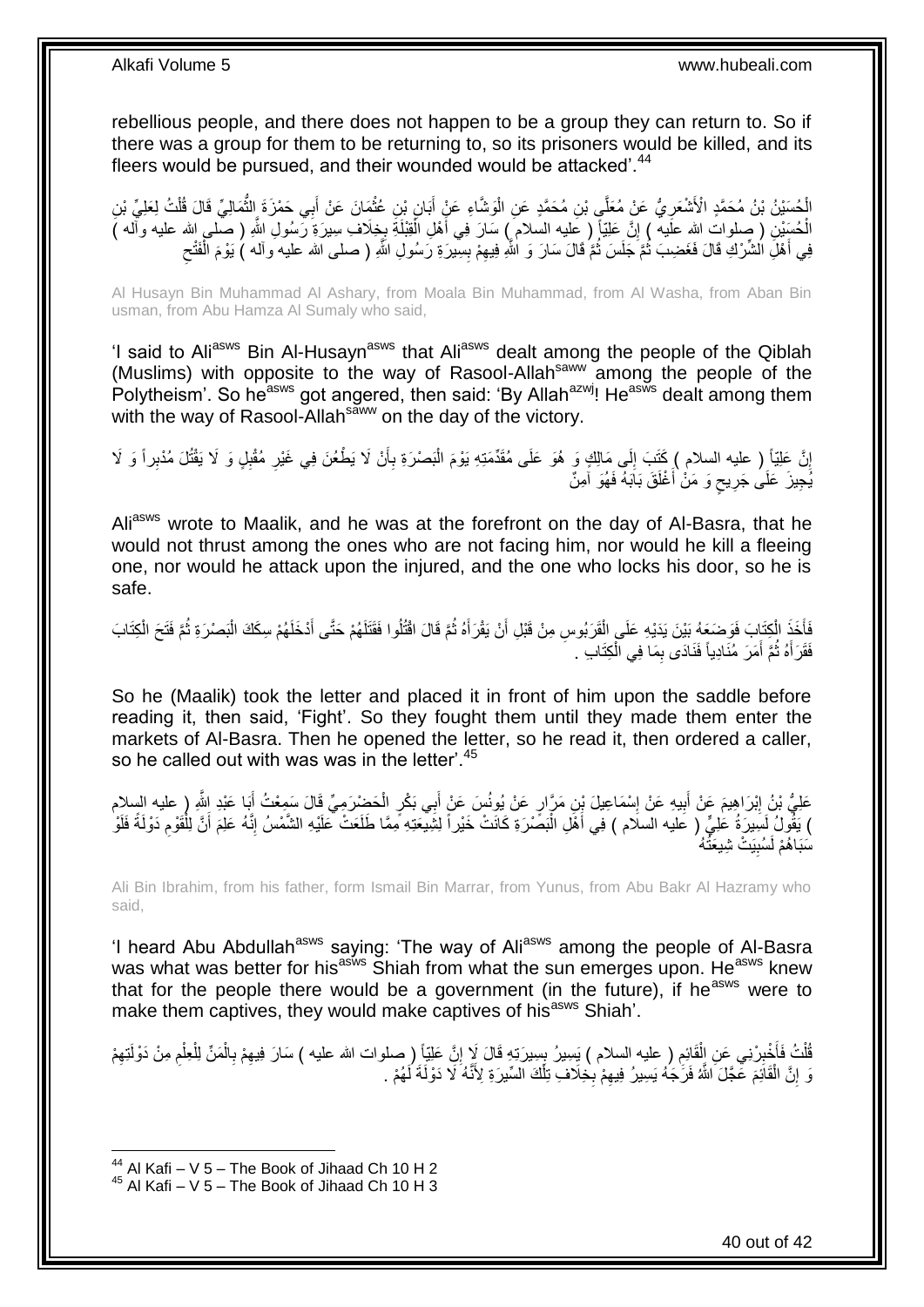I said, 'So inform me about Al-Qaim<sup>asws</sup>, would his<sup>asws</sup> way be his<sup>asws</sup> (Ali<sup>asws</sup>'s) way?' Heasws said: 'No. Aliasws dealt among them with the favours due to the knowledge of their government, and Al-Qaim<sup>asws</sup>, may Allah<sup>azwj</sup> Hasten his<sup>asws</sup> appearance, would deal among them with opposite to that manner because there would be no government for them (afterwards)'.<sup>46</sup>

عَلِيُّ بْنُ إِبْرَاهِيمَ عَنْ أَبِيهِ عَنْ عَمْرِو بْنِ عُثْمَانَ عَنْ مُحَمَّدِ بْنِ عُذَاقِرٍ عَنْ عُقْبَةَ بْنِ بَشِيرٍ عَنْ عَبْدِ اللَّهِ بْنِ شَرِيكٍ عَنْ أَبِيهِ قَالَ<br>يَجْمَعُ اللَّهِ بَن إِبْرَاهِيمَ عَنْ أَبِيه ْ **!** َ ِ ِ َ ِ لَمَّا ۖ هُزِمَ الْذَّاسُ يَوْمَ الْجَمَلِ قَالَ أَمِيرُ الْمُؤْمِنِينَ ( عليه السلام ) لَا تَتْبَعُوا مُوَلِّياً وَ لَا تُجِيزُوا عَلَى جَرِيحٍ وَ مَنْ أَغْلَقَ بَابَهُ فَهُوَ ِّ ْ َ ْ َ ٍ ِ آمِنٌ

Ali Bin Ibrahim, from his father, from Amro Bin Usman, from Muhammad Bin Uzafar, from Uqba Bin Bashir, from Abdullah Bin Shareek, form his father who said,

'When the people were defeated on the Day of the Camel, Amir Al-Momineen<sup>asws</sup> said: 'Do not pursue the fleers, nor attack upon the injured; and the one who locks his door, so he is secure'.

فَلَمَّا كَانَ يَوْمُ صِفِّينَ قَتَلَ الْمُقْبِلَ وَ الْمُدْبِرَ وَ أَجَازَ عَلَى جَرِيحٍ فَقَالَ أَبَانُ بْنُ تَغْلِبَ لِعَبْدِ اللَّهِ بْنِ شَرِيكٍ هَذِهِ سِيرَتَانِ مُخْتَلِفَتَانِ َ ٍ ِ َ ِ ْ ِ ْ ِ فَقَالَ إِنَّ أَهْلَ الْجَمَلِ قَتَلَ طَلْحَةً وَ الزُّبَيْرَ وَ إِنَّ مُعَاوِيَةَ كَانَ قَائِمًا بِعَيْنِهِ وَ كَانَ قَائِدَهُمْ. **∶** ِ ِ ْ ْ َ ِ

So when it was the Day of Siffeen, the facing ones and the fleeing ones were killed and the injured were attacked, so Aban Bin Taghlub said to Abdullah Bin Shareek, 'These are two opposite ways'. So he said, 'The people of the Camel killed Talha and Al-Zubeyr, and Muawiya was standing personally, and he was their leader<sup>'.47</sup>

**باب**

### <span id="page-40-0"></span>**Chapter 11 – A Chapter**

مُحَمَّدُ بْنُ يَحْيَى عَنْ أَحْمَدَ بْنِ مُحَمَّدٍ بْنِ عِيسَيٍ عَنِ ابْنِ مَحْبُوبٍ عَنِ الْحَسِنِ بْنِ صَالِحٍ عَنْ أَبِي عَبْدِ اللَّهِ ( عِليه السلام ) قَالَ<br>مَحْمَدُ بْنُ يَحْيَى عَنْ أَحْمَدَ بْنِ مُحَمَّدٍ بْنِ عِي َ ٍ ْ كَانَ يَقُولُ مَنْ فَرَّ مِنْ رَجُلَيْنِ فِي الْقِتَالِ مِنَ الزَّحْفِ فَقَدْ فَنَّ وَ مَنْ فَرَّ مِنْ ثَلَاثَةٍ فِي الْقِتَالِ مِنَ الزَّحْفِ فَلَمْ يَفِرَّ ْ ْ َ

Muhammad Bin Yahya, from Ahmad Bin Muhammad Bin Isa, from Ibn Mahboub, from Al Hassan Bin Salih,

(It has been narrated) from Abu Abdullah<sup>asws</sup>, said, 'He<sup>asws</sup> was saying: 'The one from the soldiers who flees from two men during the fighting, so has fled; and the one from the soldiers who flees from three during the fighting, so he has not fled (he has retreated to regroup)<sup>'.48</sup>

عَدَّةٌ مِنْ أَصْبِحَابِذَا عَنْ سَهْلِ بْنِ زِيَادٍ عَنْ مُحَمَّدٍ بْنِ الْحَسَنِ بْنِ شَمُّونٍ عَنْ عَبْدِ اللَّهِ بْنِ عَبْدِ الرَّحْمَنِ الْأَصَمِّ عَنْ مِسْمَعِ بْنِ عَبْدِ ِ **∣** َ ِ ْ الْمَلِكِ عَنْ أَبِي َعْنْدِ اللَّهِ ( عليهَ إِلَسلام ) قَالَ لَمَّا بَعَثَ رَسُولُ اللَّهِ ( َصلى الله عليه وأله ) بِبَرِياءَةَ مَعَ عَلٰيٍّ ( عليه السلام ) ِ ُبَعَثَ مَعَهُ أُنَـاسَاً وَ قَالَ رَسُولُ اللّهِ ( صلـٰى الله عليه وآلـه ) مَنِ اسْتَأْسَٰرَ مِنْ غَيْرِ حِرَاحَةٍ مُثْقِلَةٍ فَلَيْسَ مِنَّا . **ٔ ٔ** ُ

A number of our companions, from Sahl Bin Ziyad, from Muhammad Bin Al Hassan Bin Shamoun, from Abdullah Bin Abdul Rahman Al Asamma, from Misma'a Bin Abdul Malik,

 $46$  Al Kafi – V 5 – The Book of Jihaad Ch 10 H 4

 $47$  Al Kafi – V  $5$  – The Book of Jihaad Ch 10 H 5

<sup>48</sup> Al Kafi – V 5 – The Book of Jihaad Ch 11 H 1